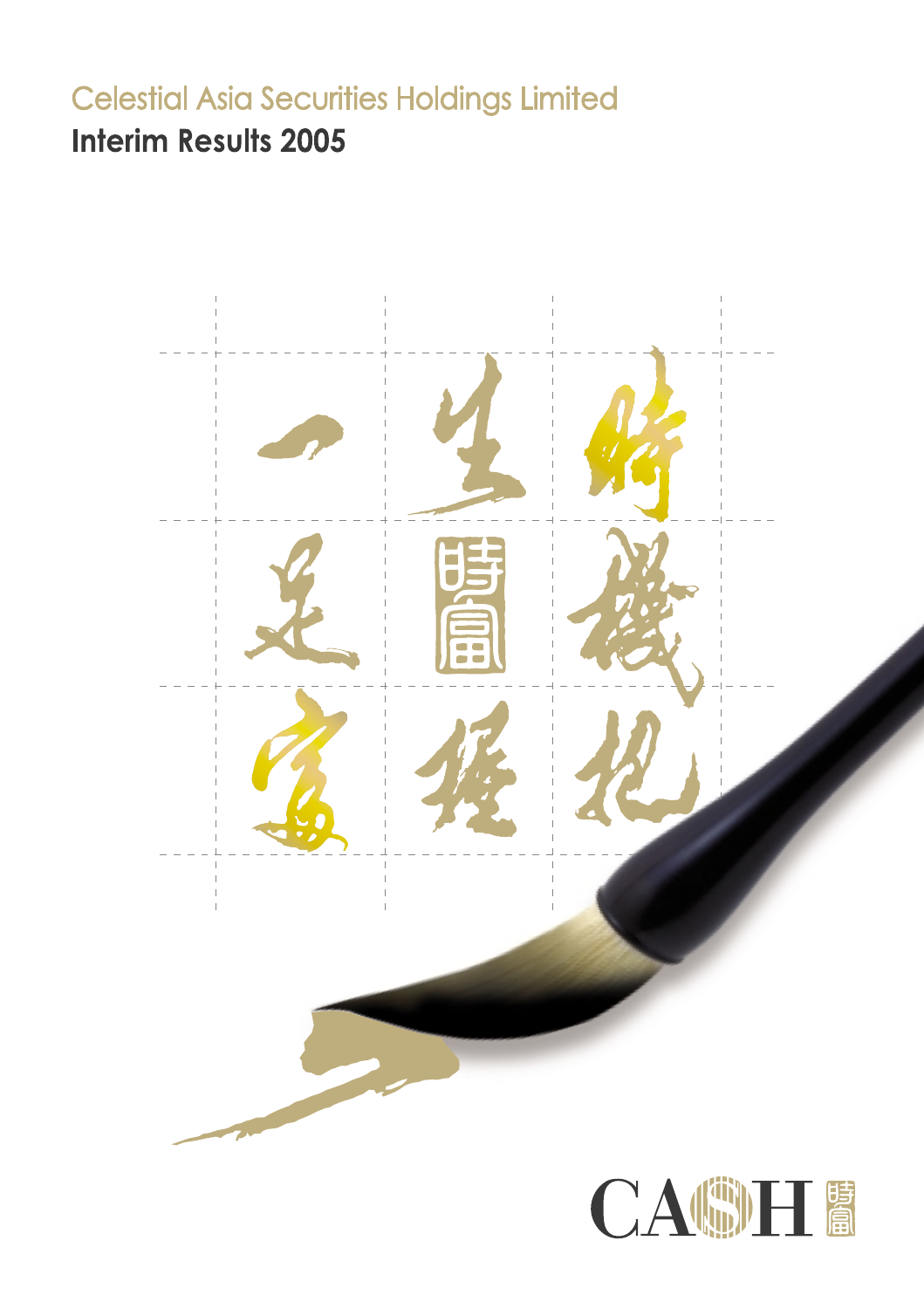The unaudited consolidated results of Celestial Asia Securities Holdings Limited ("Company" or "CASH") and its subsidiaries ("Group") for the six months ended 30 June 2005 together with the comparative figures for the last corresponding period are as follows:

|                                                                                                                                                                    | Notes      | <b>Unaudited</b><br>six months ended<br>30 June<br>2005<br><b>HKS'000</b> | 2004<br>HK\$'000<br>(restated) |
|--------------------------------------------------------------------------------------------------------------------------------------------------------------------|------------|---------------------------------------------------------------------------|--------------------------------|
| Continuing operations<br>Turnover                                                                                                                                  | (2)        | 95,755                                                                    | 128,540                        |
| Cost of sales<br>Salaries, allowances and commission<br>Other operating, administrative and                                                                        |            | (56, 069)                                                                 | (5, 574)<br>(72, 618)          |
| selling expenses<br>Depreciation and amortisation<br>Net realised and unrealised loss on                                                                           |            | (46, 788)<br>(712)                                                        | (36,484)<br>(12, 199)          |
| financial assets at fair value through<br>profit or loss<br>Loss on trading of securities, options,<br>futures and leveraged foreign                               |            | (4, 378)                                                                  |                                |
| exchange contracts<br>Loss on deemed disposal of CASH Retail                                                                                                       |            |                                                                           | (10, 057)                      |
| Management Group Limited ("CRMG")<br>and its subsidiaries ("CRMG Group")<br>Share of profit in associates<br>Finance costs<br>Write back of bad and doubtful debts | (7)<br>(4) | (974)<br>5,197<br>(2, 212)                                                | (2, 464)<br>3,013              |
| Loss before taxation<br>Taxation                                                                                                                                   | (5)        | (10, 181)<br>(150)                                                        | (7, 843)<br>(250)              |
| Loss for the period from continuing<br>operations                                                                                                                  |            | (10, 331)                                                                 | (8,093)                        |
| Discontinued operation<br>Loss for the period from discontinued<br>operation<br>Loss for the period                                                                | (7)        | (10, 507)<br>(20, 838)                                                    | (21, 372)<br>(29, 465)         |
| Attributable to shareholders:<br>Equity holders of the Company<br>Minority interest                                                                                |            | (18, 762)<br>(2,076)                                                      | (35, 856)<br>6,391             |
| Loss per share<br>From continuing and discontinued<br>operations:                                                                                                  | (6)        | (20, 838)                                                                 | (29, 465)                      |
| – Basic                                                                                                                                                            |            | $(4.3)$ cents                                                             | $(9.8)$ cents                  |
| - Diluted                                                                                                                                                          |            | $(4.3)$ cents                                                             | $(9.8)$ cents                  |
| Loss per share<br>From continuing operations:<br>- Basic                                                                                                           | (6)        | $(2.6)$ cents                                                             | $(5.8)$ cents                  |
| - Diluted                                                                                                                                                          |            | $(2.6)$ cents                                                             | $(5.8)$ cents                  |

 $\mathbb T$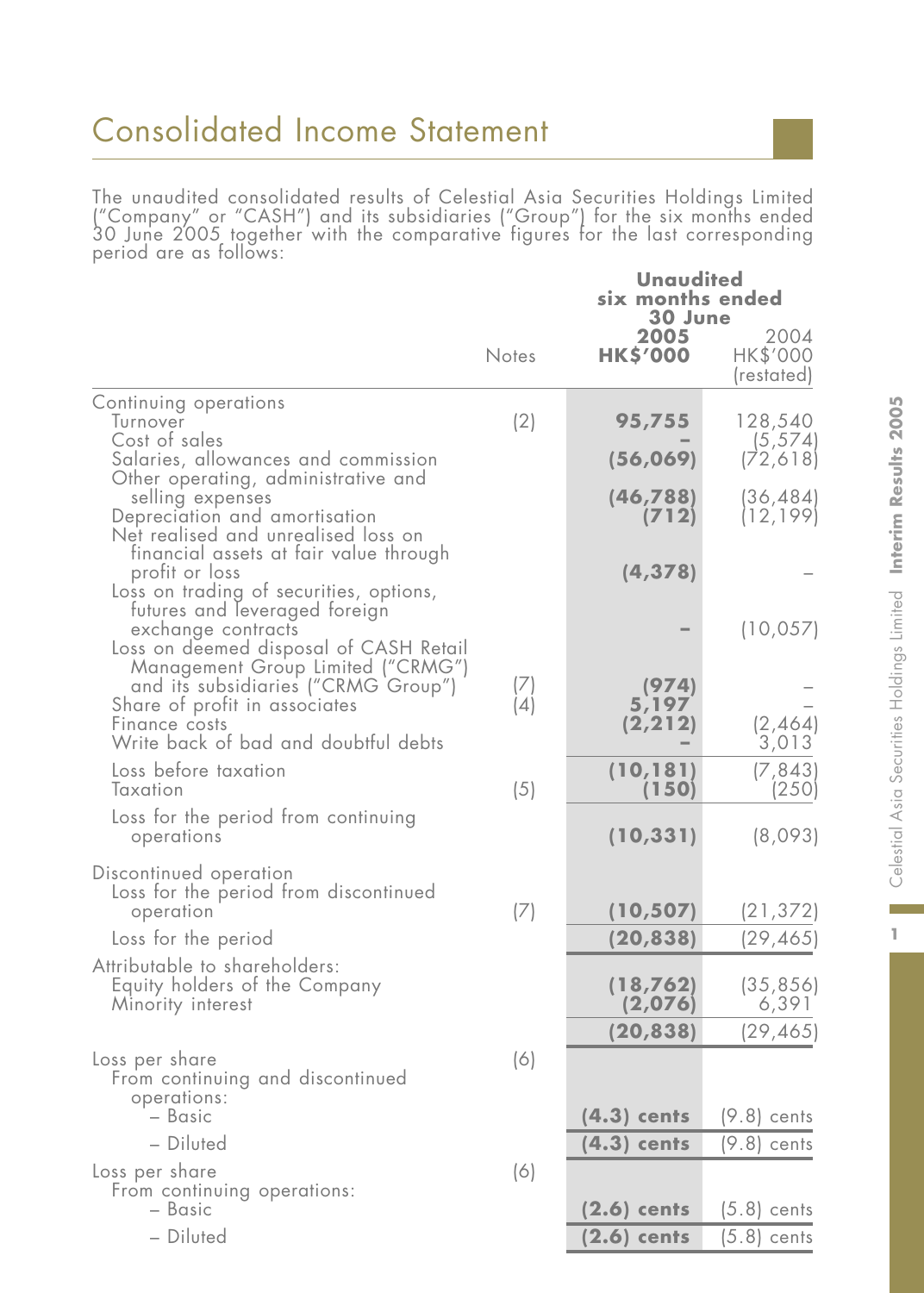# Consolidated Balance Sheet

|                                                                                                                                                             | Notes | 30 June<br>2005<br>(Unaudited)<br><b>HK\$'000</b>                  | 31 December<br>2004<br>(Audited)<br>HK\$'000             |
|-------------------------------------------------------------------------------------------------------------------------------------------------------------|-------|--------------------------------------------------------------------|----------------------------------------------------------|
| Non-current assets<br>Property and equipment<br>Interests in associates<br>Investments<br>Goodwill<br>Intangible assets<br>Other assets<br>Loans receivable | (12)  | 15,937<br>128,886<br>10,800<br>17,992<br>8,177<br>12,283<br>16,200 | 149,120<br>10,800<br>57,199<br>9,092<br>13,346<br>19,334 |
|                                                                                                                                                             |       | 210,275                                                            | 258,891                                                  |
| Current assets<br>Inventories<br>Accounts receivable<br>Loans receivable                                                                                    | (8)   | 405,260<br>19,059                                                  | 59,013<br>365,047<br>20,623                              |
| Prepayments, deposits and<br>other receivables                                                                                                              |       | 13,792                                                             | 44,020                                                   |
| Financial assets at fair value through<br>profit or loss<br>Investments<br>Bank deposits under conditions                                                   |       | 25,063<br>16,968                                                   | 64,700<br>52,784                                         |
| Bank balances - trust and<br>segregated accounts                                                                                                            |       | 306,385                                                            | 433,156                                                  |
| Bank balances (general accounts)<br>and cash                                                                                                                |       | 102,459                                                            | 236,147                                                  |
|                                                                                                                                                             |       | 888,986                                                            | 1,275,490                                                |
| Current liabilities<br>Accounts payable<br>Accrued liabilities and other payables<br>Taxation payable<br>Obligations under finance leases                   | (9)   | 504,964<br>68,203<br>734                                           | 784,990<br>97,901<br>729                                 |
| - amount due within one year<br>Amount due to an associate                                                                                                  | (12)  | 146<br>5,540                                                       | 93                                                       |
| Bank borrowings – amount due<br>within one year                                                                                                             |       | 166,453                                                            | 181,777                                                  |
|                                                                                                                                                             |       | 746,040                                                            | 1,065,490                                                |
| Net current assets                                                                                                                                          |       | 142,946                                                            | 210,000                                                  |
|                                                                                                                                                             |       | 353,221                                                            | 468,891                                                  |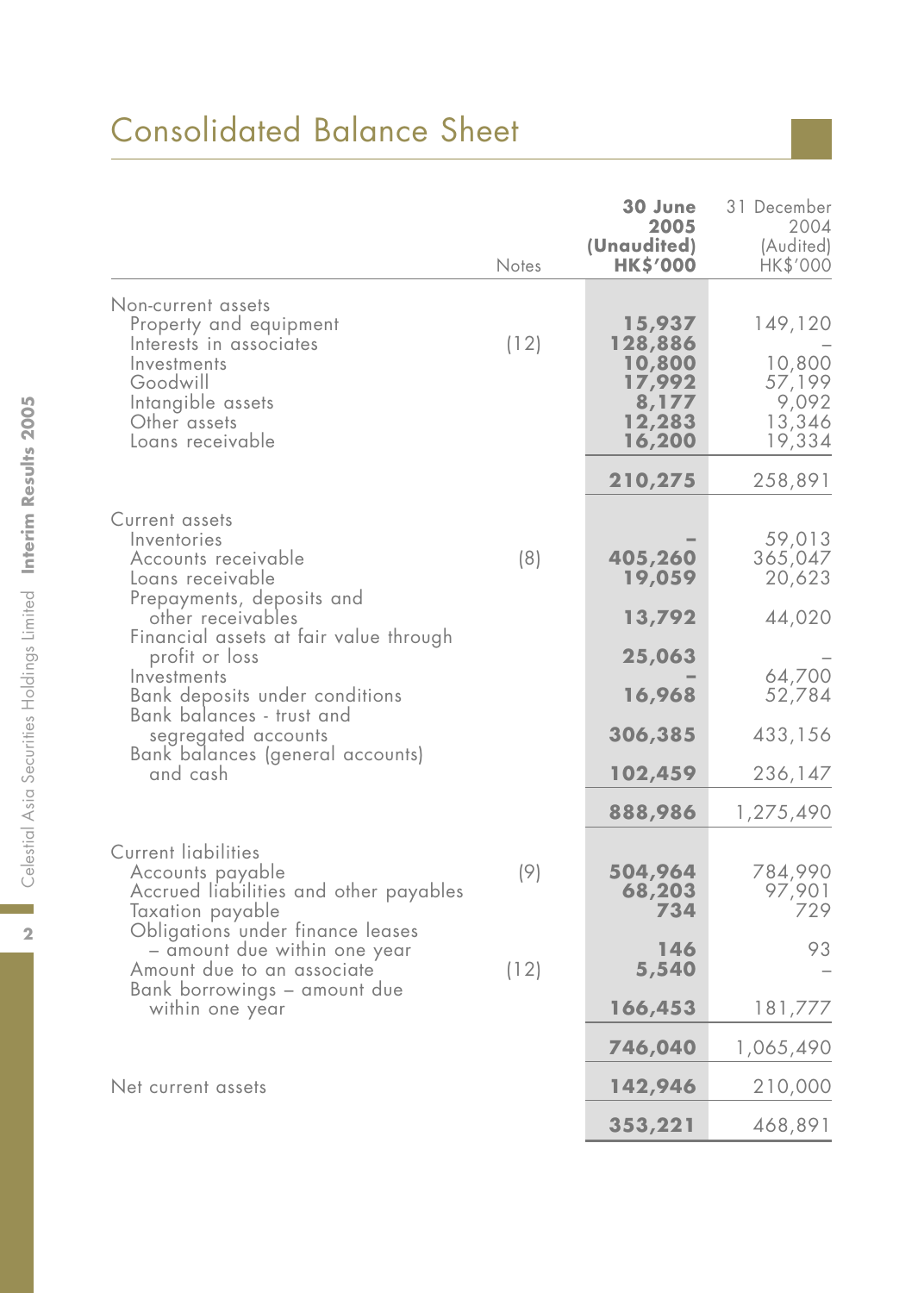| Notes | 30 June<br>2005<br>(Unaudited)<br><b>HK\$'000</b> | 31 December<br>2004<br>(Audited)<br>HK\$'000 |
|-------|---------------------------------------------------|----------------------------------------------|
| (10)  | 43,748<br>154,719                                 | 43,748<br>176,091                            |
|       | 198,467<br>118,690                                | 219,839<br>167,100                           |
|       | 317,157                                           | 386,939                                      |
|       | 233                                               | 41,452<br>40,500                             |
|       |                                                   | 81,952                                       |
|       |                                                   | 468,891                                      |
|       | (11)                                              | 35,831<br>36,064<br>353,221                  |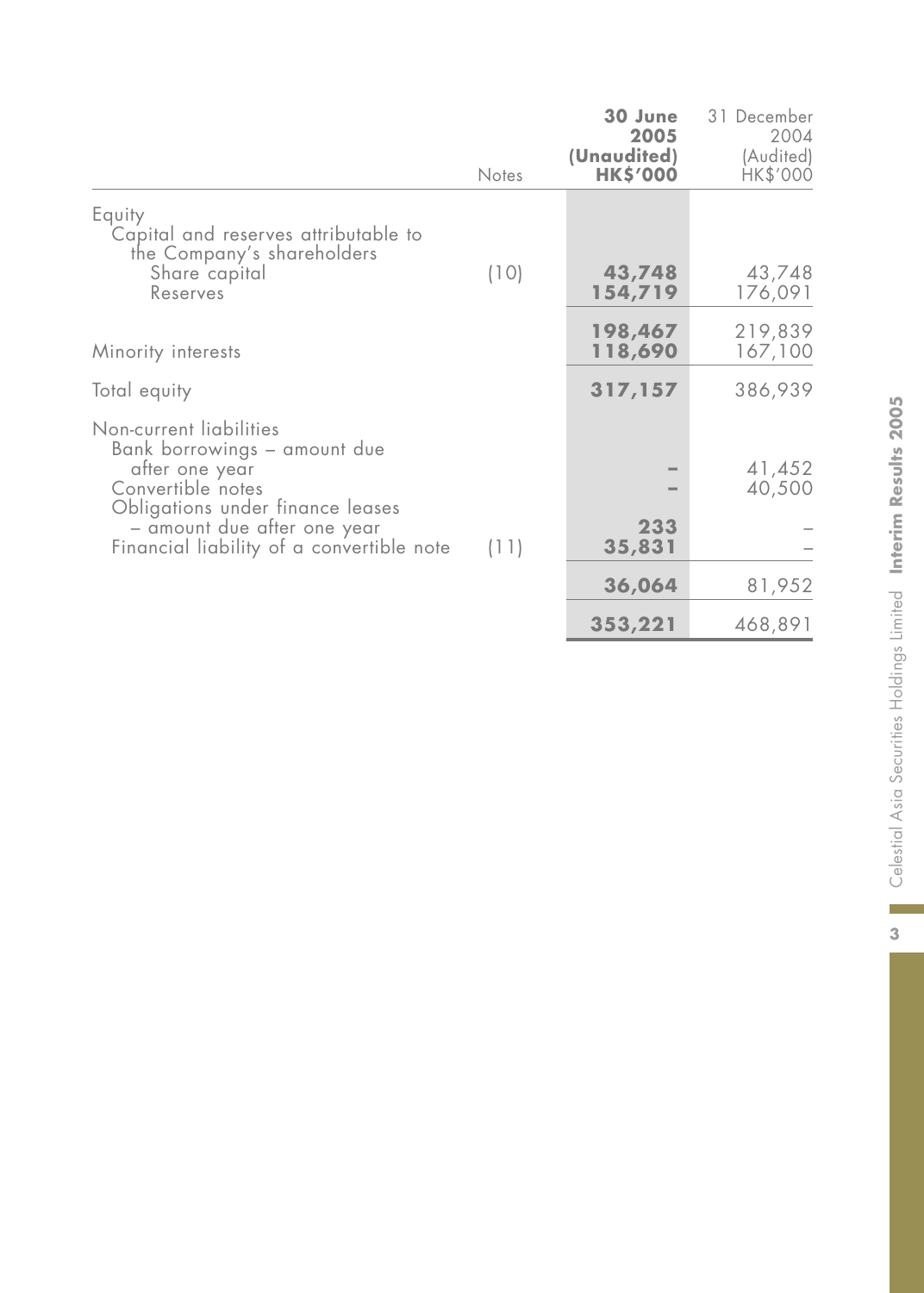# Condensed Consolidated Cash Flow Statement

|                                                                                       | <b>Unaudited</b><br>six months ended<br>30 June<br>2005<br><b>HK\$'000</b> | 2004<br><b>HK\$'000</b> |
|---------------------------------------------------------------------------------------|----------------------------------------------------------------------------|-------------------------|
| Net cash (used in) from operating activities                                          | (40, 933)                                                                  | 21,253                  |
| Net cash used in investing activities                                                 | (35, 979)                                                                  | (105, 018)              |
| Net cash (used in) from financing activities                                          | (56,776)                                                                   | 46,605                  |
| Net decrease in cash and cash equivalents                                             | (133, 688)                                                                 | (37, 160)               |
| Cash and cash equivalents at beginning of period                                      | 236,147                                                                    | 245,924                 |
| Cash and cash equivalents at end of period                                            | 102,459                                                                    | 208,764                 |
| Analysis of balances of cash and cash equivalents<br>Bank balances (general) and cash | 102,459                                                                    | 208,764                 |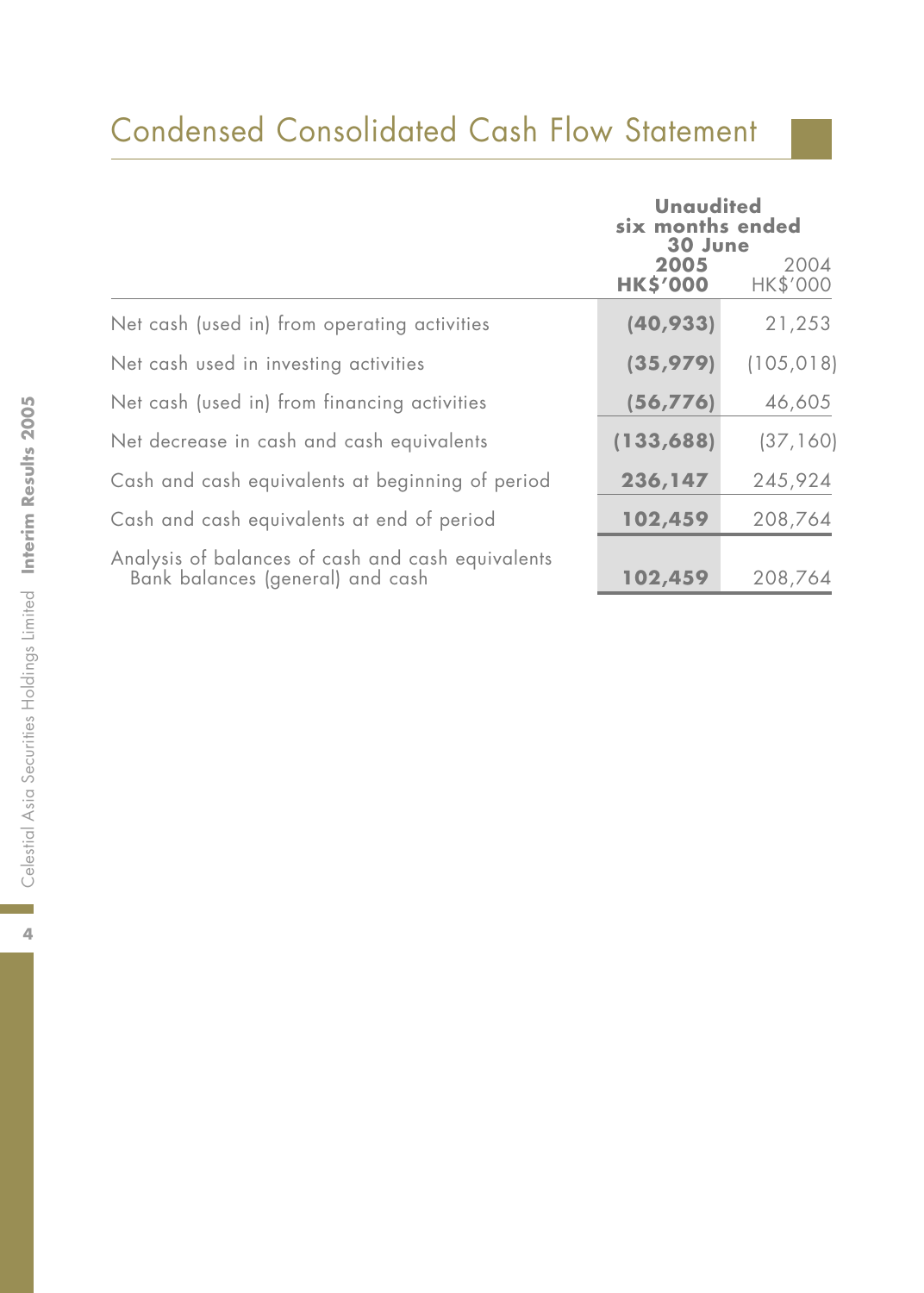# Consolidated Statement of Changes in Equity

|                                                                                                                                                              |                   | Attributable to equity holders of the Company |                 |                   |                 |                 |                              |                              |                 |                  |
|--------------------------------------------------------------------------------------------------------------------------------------------------------------|-------------------|-----------------------------------------------|-----------------|-------------------|-----------------|-----------------|------------------------------|------------------------------|-----------------|------------------|
|                                                                                                                                                              |                   | Share                                         |                 | Share Contributed | General         | Loan            |                              | Other Accumulated            | Minority        |                  |
|                                                                                                                                                              |                   | capital                                       | premium         | surplus           | reserve         | reserve         | reserve                      | losses                       | interest        | Total            |
|                                                                                                                                                              | Notes             | <b>HK\$'000</b>                               | <b>HK\$'000</b> | <b>HK\$'000</b>   | <b>HK\$'000</b> | <b>HK\$'000</b> | <b>HK\$'000</b>              | <b>HK\$'000</b>              | <b>HK\$'000</b> | <b>HK\$'000</b>  |
| Balance at 1 January 2005 as<br>previously reported as equity<br>Arising from adoption of HKAS 32<br>Balance at 1 January 2005, as<br>previously reported as |                   | 43,748                                        | 295,177         | 16,724            | 1,160           | 1,360           | 12,314                       | (149, 284)                   |                 | 219,839<br>1,360 |
| minority interest                                                                                                                                            |                   |                                               |                 |                   |                 |                 |                              |                              | 167,100         | 167,100          |
| Balance at 1 January 2005,<br>as restated<br>Amount transferred from share                                                                                   |                   | 43,748                                        | 295,177         | 16,724            | 1,160           | 1,360           | 12,314                       | (149, 284)                   | 167,100         | 388,299          |
| premium to contributed surplus                                                                                                                               | $\lceil a \rceil$ | -                                             | (195, 665)      | 195,665           |                 |                 |                              |                              |                 |                  |
| Amount transferred to set off<br>accumulated losses<br>2004 CASH Financial Services<br>Group Limited ("CFSG")                                                | $\mathsf{b}$      |                                               |                 | (195, 665)        |                 |                 |                              | 195,665                      |                 |                  |
| final dividend paid                                                                                                                                          |                   |                                               |                 |                   |                 |                 |                              | (3,678)                      |                 | (3,678)          |
| Arising from partial repayment<br>of a convertible note<br>Issue of new shares by CRMG                                                                       | c                 |                                               |                 |                   |                 | (292)           |                              |                              |                 | (292)            |
| in April 2005                                                                                                                                                | (f)               |                                               |                 |                   |                 |                 |                              |                              | 20,223          | 20,223           |
| Issue of new shares by CRMG                                                                                                                                  |                   |                                               |                 |                   |                 |                 |                              |                              |                 |                  |
| in May 2005                                                                                                                                                  | (g)               |                                               |                 |                   |                 |                 |                              | $\qquad \qquad \blacksquare$ | (66, 557)       | (66, 557)        |
| Net loss for the period                                                                                                                                      |                   |                                               |                 |                   |                 |                 | $\qquad \qquad \blacksquare$ | (18, 762)                    | (2,076)         | (20, 838)        |
| Balance at 30 June 2005                                                                                                                                      |                   | 43,748                                        | 99,512          | 16,724            | 1,160           | 1,068           | 12,314                       | 23,941                       | 118,690         | 317,157          |

**Unaudited six months ended 30 June 2005**

 $\overline{5}$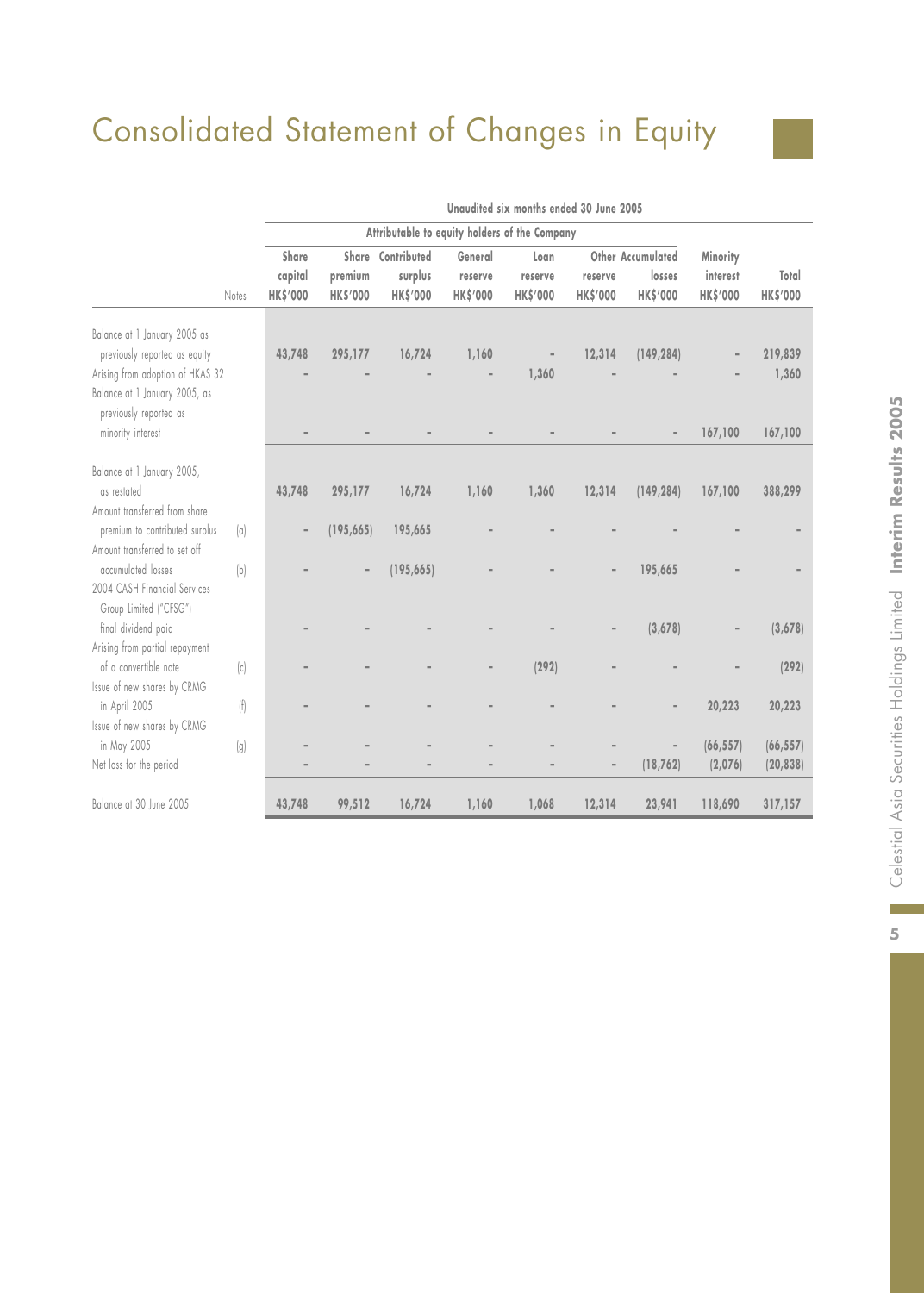|                                                                                                                          |       |                              |                              |                                               | Unaudited six months ended 30 June 2004 |                              |                                   |                                  |                   |
|--------------------------------------------------------------------------------------------------------------------------|-------|------------------------------|------------------------------|-----------------------------------------------|-----------------------------------------|------------------------------|-----------------------------------|----------------------------------|-------------------|
|                                                                                                                          |       |                              |                              | Attributable to equity holders of the Company |                                         |                              |                                   |                                  |                   |
|                                                                                                                          | Notes | Share<br>capital<br>HK\$'000 | Share<br>premium<br>HK\$'000 | Contributed<br>surplus<br>HK\$'000            | General<br>reserve<br>HK\$'000          | Other<br>reserve<br>HK\$'000 | Accumulated<br>losses<br>HK\$'000 | Minority<br>interest<br>HK\$'000 | Total<br>HK\$'000 |
| Balance at 1 January 2004 as<br>previously reported as equity<br>Balance at 1 January 2004, as<br>previously reported as |       | 36,548                       | 279,272                      | 16,724                                        | 1,160                                   | 12,314                       | (5, 118)                          |                                  | 340,900           |
| minority interest                                                                                                        |       |                              |                              |                                               |                                         |                              | $\overline{\phantom{0}}$          | 121,210                          | 121,210           |
| Balance at 1 January 2004,                                                                                               |       |                              |                              |                                               |                                         |                              |                                   |                                  |                   |
| as restated<br>Issue of new shares by CRMG                                                                               |       | 36,548                       | 279,272                      | 16,724                                        | 1,160                                   | 12,314                       | (5, 118)                          | 121,210                          | 462,110           |
| in January 2004<br>Issue of right shares by CFSG                                                                         | (d)   |                              |                              |                                               |                                         |                              |                                   | 4,542                            | 4,542             |
| in May 2004                                                                                                              | (e)   |                              |                              |                                               |                                         |                              |                                   | 47,532                           | 47,532            |
| Net loss for the period                                                                                                  |       |                              |                              |                                               |                                         | $\overline{\phantom{a}}$     | (35, 856)                         | 6,391                            | [29, 465]         |
| Balance at 30 June 2004                                                                                                  |       | 36,548                       | 279,272                      | 16,724                                        | 1,160                                   | 12,314                       | (40, 974)                         | 179,675                          | 484,719           |

- (a) Pursuant to a special resolution passed on 30 May 2005, the share premium account of the Company as of 31 December 2004 was reduced by an amount of HK\$195,665,196 and such amount was transferred to the contributed surplus account of the Company.
- (b) Pursuant to the minutes of a directors' meeting held on 30 May 2005, an amount of HK\$195,665,196 was transferred from the contributed surplus account to set off against the accumulated losses of the Company at 31 December 2004.
- (c) It refers to the difference between the fair value amount allocated to the liability component of a convertible note and the repayment amount of HK\$4,000,000.
- (d) In January 2004, 2,800,000 share options in CRMG were exercised at the exercise price of HK\$1.79 per share, resulting in the issue of 2,800,000 shares of HK\$0.10 each in CRMG.
- (e) In May 2004, 377,278,224 shares of HK\$0.10 each in CFSG were issued by way of rights issue at a subscription price of HK\$0.27 per share.
- (f) In April 2005, 83,000,000 shares of HK\$0.02 each in CRMG at a subscription price of HK\$0.28 per share were issued. The Group's interest in CRMG was reduced from 66.53% to 59.17%.
- (g) In May 2005, 223,000,000 shares of HK\$0.02 each in CRMG at subscription price of HK\$0.30 per share were issued. The Group's interest in CRMG was reduced from 59.17% to 44.69%. Please refers to note (4) below for details.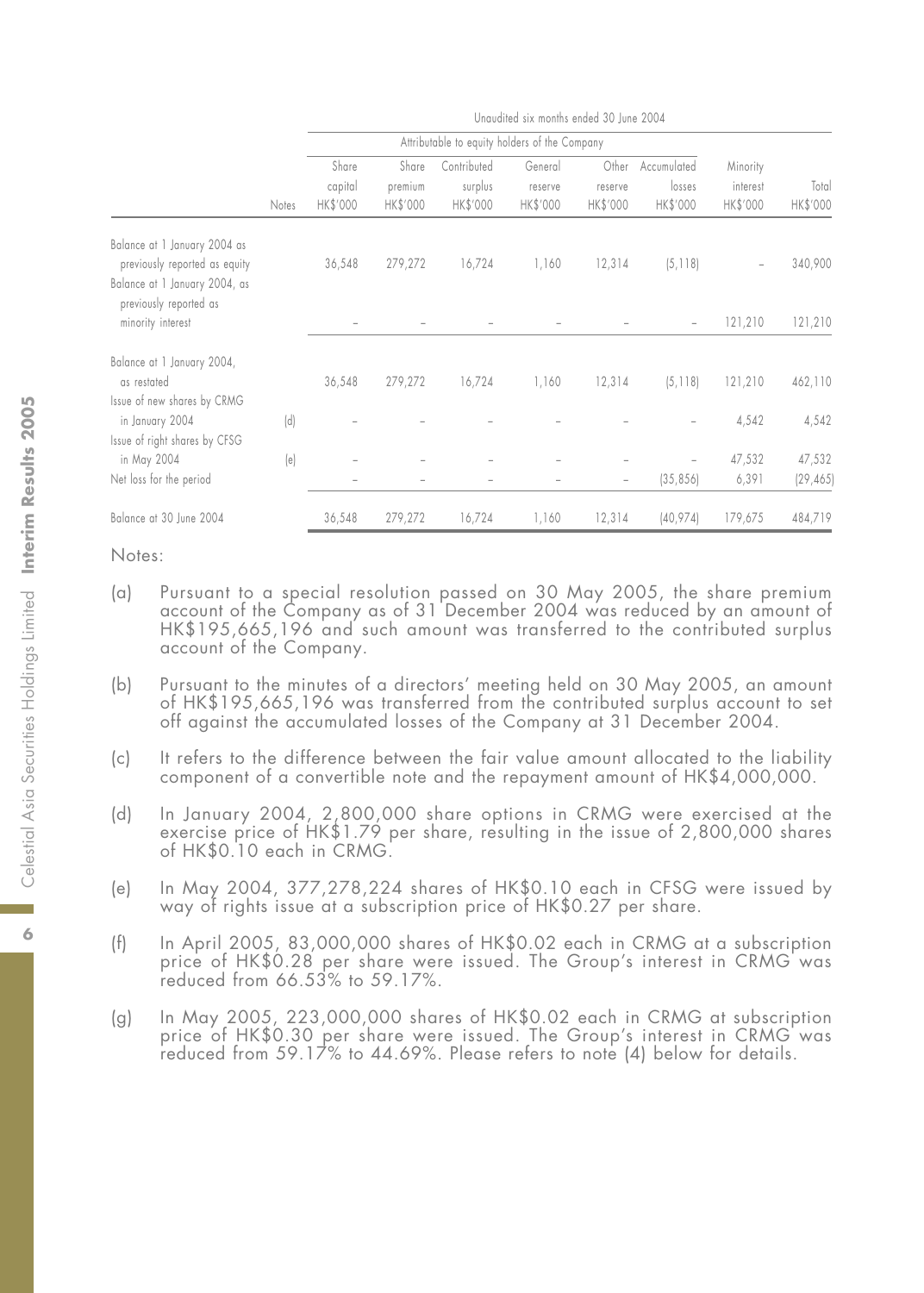Notes:

# **(1) Basis of preparation and significant accounting policies**

The unaudited interim financial statements of the Group have been prepared in accordance with the applicable requirements of the Rules Governing the Listing of Securities on The Stock Exchange of Hong Kong Limited ("Listing Rules") and the Hong Kong Accounting Standard ("HKAS") 34: Interim Financial Reporting.

The accounting policies used in the unaudited interim financial statements are consistent with those followed in the preparation of the Group's annual audited financial statements for the year ended 31 December 2004 except as described below.

The Hong Kong Institute of Certified Public Accountants ("HKICPA", formerly the Hong Kong Society of Accountants) has undertaken to converge by 1 January 2005 all Financial Reporting Standards ("HKFRSs") with International Financial Reporting Standards ("IFRSs") issued by the International Accounting Standards Board. As a result, the HKICPA has aligned HKFRSs with the requirements of IFRSs in all material respects.

The unaudited consolidated results of the Group have been prepared in accordance with the accounting principles generally accepted in Hong Kong. In 2005, the Group has adopted all HKFRSs pertinent to its operations. The applicable HKFRSs are set out below:

- HKAS 1 Presentation of Financial Statements<br>HKAS 7 Cash Flow Statements
- HKAS 7 Cash Flow Statements<br>HKAS 8 Accounting Policies, Cl
- HKAS 8 Accounting Policies, Changes in Accounting Estimates and Errors
- HKAS 10 Events after Balance Sheet Date
- HKAS 12 Income Taxes<br>HKAS 14 Segment Repo
- HKAS 14 Segment Reporting
- Property, Plant and Equipment<br>Leases
- HKAS 17 Leases
- HKAS 18<br>HKAS 19
- HKAS 19 Employee Benefits
- HKAS 21 The Effects of Changes in Foreign Exchange Rates
- 
- HKAS 23 Borrowings Costs<br>HKAS 24 Related Party Disc HKAS 24 Related Party Disclosure
- HKAS 27 Consolidated and Separate Financial Statements
- HKAS 32 Financial Instruments: Disclosure and Presentation
- HKAS 33 Earnings per Share
- HKAS 36 Impairment of Assets
- HKAS 37 Provisions, Contingent Liabilities and Contingent Assets
- HKAS 38 Intangible Assets
- HKAS 39 Financial Instruments: Recognition and Measurement
- HKFRS 2 Share-based Payments
- HKFRS 3 Business Combinations
- Non-current Assets held for Sale and Discontinued Operation

 $\overline{z}$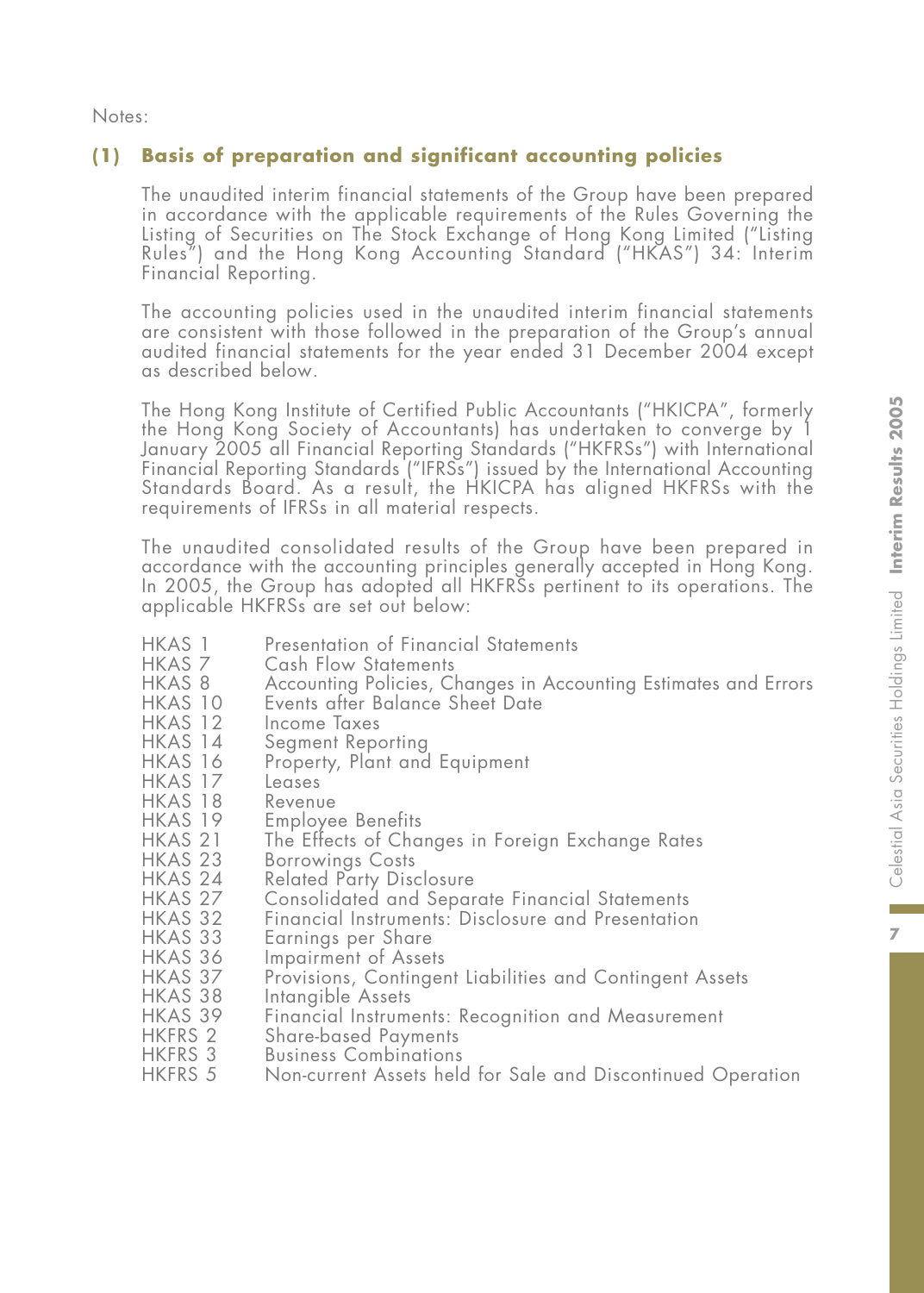The following new and revised HKFRSs adopted by the Group during the period have resulted in changes in the Group's accounting policies which will have effects on the results of the Group for the current or prior accounting period:

- HKAS 1 Presentation of Financial Statements<br>HKAS 32 Financial Instruments: Disclosure and
- HKAS 32 Financial Instruments: Disclosure and Presentation
- HKAS 36 Impairment of Assets<br>HKAS 38 Intangible Assets
- HKAS 38 Intangible Assets<br>HKAS 39 Financial Instrume
- HKAS 39 Financial Instruments: Recognition and Measurement
- HKFRS 2 Share-based Payments
- HKFRS 3 Business Combinations<br>HKFRS 5 Non-current Assets held
- Non-current Assets held for Sale and Discontinued Operation

HKAS 1 has impacted the presentation of the following notable elements in the Group's condensed accounts:

- minority interests are presented within equity on the face of the condensed consolidated balance sheet while it was presented outside of equity previously;
- movement of minority interests is included in the consolidated statement of changes in equity while this was not required previously; and
- allocation of profit (loss) attributable to minority interests and equity holders of the Company are disclosed on the face of the condensed consolidated profit and loss account after profit for the period while the allocation to minority interests was previously disclosed as a separate line item before arriving at profit attributable to the equity holders of the Company.

The adoption of HKFRS 2 has resulted in a change in accounting policy for employee share options. Prior to the adoption, the provision of share options to employees did not result in a charge to the income statement. Following the adoption of HKFRS 2, the fair value of share options at grant date was amortised over the subsequent relevant vesting period.

However, the adoption of the HKFRS 2 has no material effect on the results for current nor prior accounting periods. Accordingly, no prior period adjustment is required.

The adoption of HKFRS 3, HKAS 36 and HKAS 38 has resulted in a change in the accounting policy for goodwill. Prior to the adoption, goodwill was:

- amortised on a straight-line basis over a period of not exceeding 20 years; and
- assessed for impairment at each balance sheet date.

 $\mathbf{R}$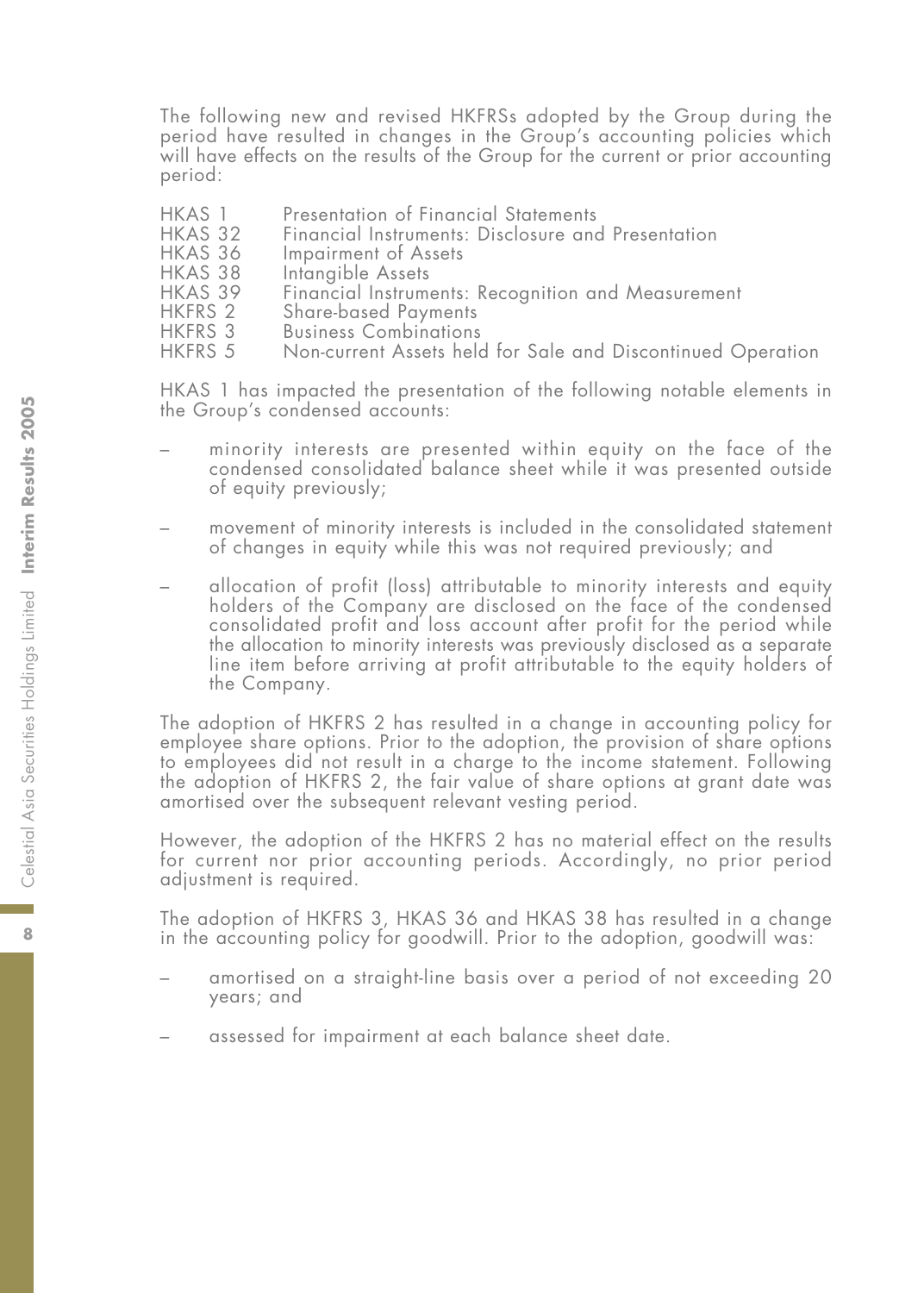In accordance with the provisions of HKFRS 3:

- the Group ceased amortisation of goodwill from 1 January 2005;
- accumulated amortisation as at 31 December 2004 has been eliminated with a corresponding decrease in the cost of goodwill; and
- from the year ending 31 December 2005 onwards, goodwill will be tested annually for impairment, as well as when there are indications of impairment.

As this new accounting standard has no retrospective effect, no prior period adjustment is required. The adoption of this new accounting standard reduced the amortisation of goodwill of approximately HK\$2,258,000 during current period as compared with the same period last year.

Pursuant to HKFRS 5, the Company's interests in CRMG were classified as discontinued operation subsequent to the completion of share placement as detailed in note 4 below. The adoption of HKFRS 5 has resulted in the following changes in the accounts:

- a single amount on the face of the income statements comprising the aggregate of the post-tax loss of discontinued operation and the posttax loss recognised on the disposal of interest in CRMG; and
- an analysis of the single amount into the revenue, expense, pre-tax loss of discontinued operations.

In addition, the comparative figures of the retailing operation engaged by CRMG are re-classified to conform with the current period's presentation.

The adoption of HKAS 32 and HKAS 39 has resulted in a change in accounting policy for recognition, measurement, derecognition and disclosure of financial instruments. Before 1 January 2005, short-term investments of the Group were presented as other investments and were stated in the balance sheet at fair value, and the convertible loans were stated as liabilities in the balance sheet at their principal amount and the liability and equity components of the convertible notes were not classified and presented separately.

The adoption of HKAS 39 has no retrospective effect but has resulted the following changes:

- redesignated all short-term investments into financial assets and such redesignation has no financial effect on the current and prior accounting periods except the changes in presentation;
- reclassified and presented separately the liability and equity components of the convertible notes; and
- remeasured those financial assets or financial liabilities that should be measured at fair value and those that should be measured at amortised value. The remeasurement of the convertible notes at fair value has increased the finance costs of the convertible notes for current period by approximately HK\$397,000.

The adoption of other new HKFRSs does not result in substantial changes to the Group's accounting policies which will affect the result of the Group, but certain presentation and disclosures will be affected in this report and the 2005 annual report.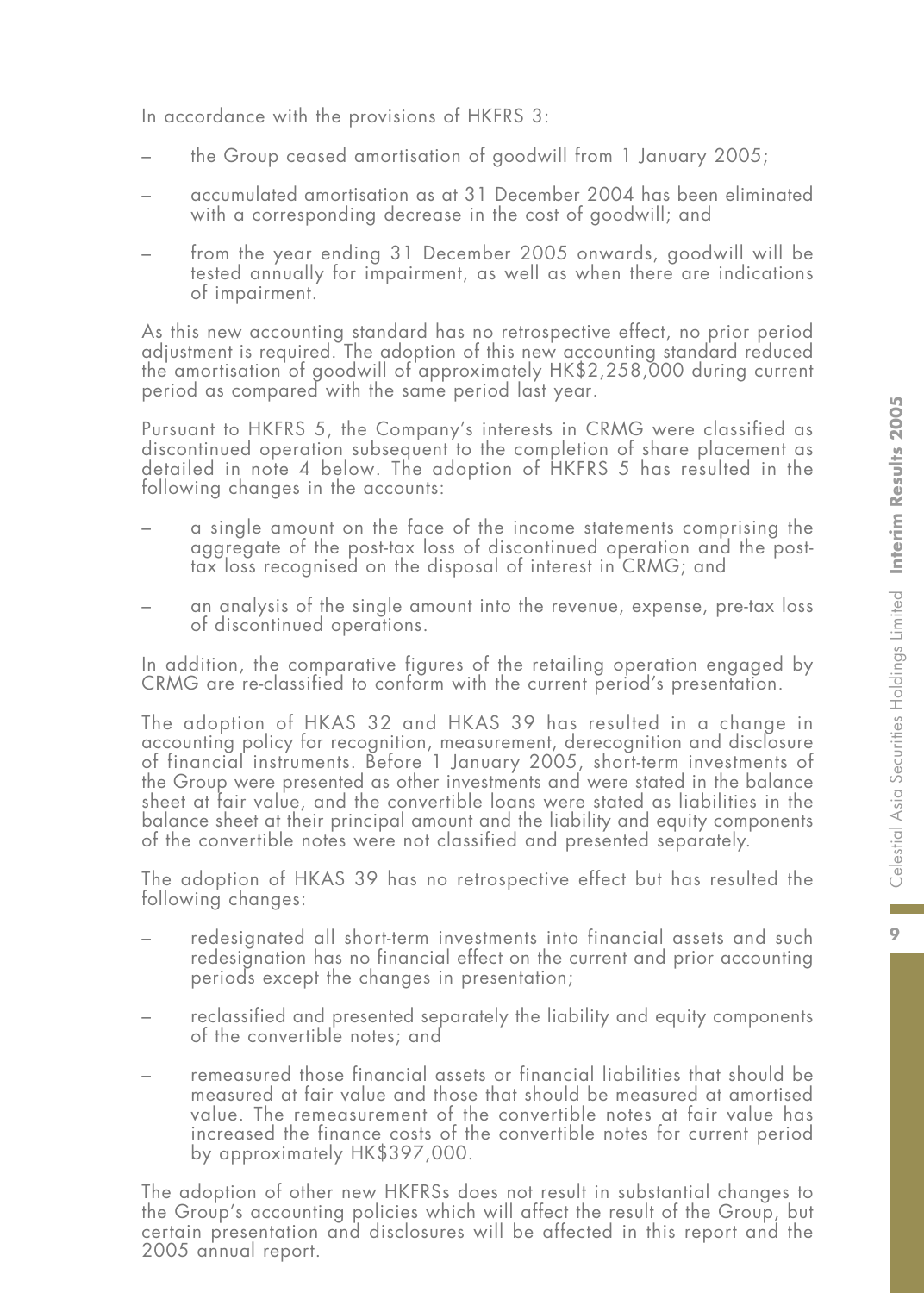The new accounting policies adopted in the preparation of the result of the Group for the current period are:

#### **Employee benefit costs**

For share options granted under the share options scheme (the scheme approved by an ordinary resolution passed at the special general meeting of the Company held on 19 February 2002), the fair value of the employee services rendered in exchange for the grant of the options is recognised as an expense and credited to an employee share-based compensation reserve under equity. The total amount to be expensed over the vesting period is determined by reference to the fair value of the options granted at grant date. At each balance sheet date, the Group revises its estimates of the number of options that are expected to become exercisable. It recognises the impact of the revision of the original estimates, if any, in the income statement, and a corresponding adjustment to the employee share-based compensation reserve over the remaining vesting period.

When the options are exercised, the proceeds received will be credited to share capital (nominal value) and share premium.

### **Goodwill**

Goodwill arising on consolidation represents the excess of the cost of acquisition over the Group's interest in the fair value of the identifiable assets and liabilities of a subsidiary at the date of acquisition.

Goodwill is recognised as an asset and evaluated at least annually for impairment.

On disposal of a subsidiary, the attributable amount of goodwill will be included in the determination of the profit or loss on disposal.

#### **Intangible assets**

Intangible assets are included in the balance sheet at cost and amortised on a straight-line basis over their estimated useful lives.

Intangible assets are evaluated annually for impairment and reassessed for the useful life of such intangible assets.

#### **Loans receivable and accounts receivable**

Loans receivable and accounts receivable are stated at their nominal value as reduced by appropriate allowance for irrecoverable amounts.

#### **Investments**

With effect from 1 January 2005, investments of the Group are classified to financial assets at fair value through profit or loss. This category comprises financial assets held for trading if they are acquired principally for the purpose of selling in short term.

Investments under this category are stated at their fair value. Unrealised gains and losses arising from changes in fair value are included in the profit and loss account in the period in which they arise.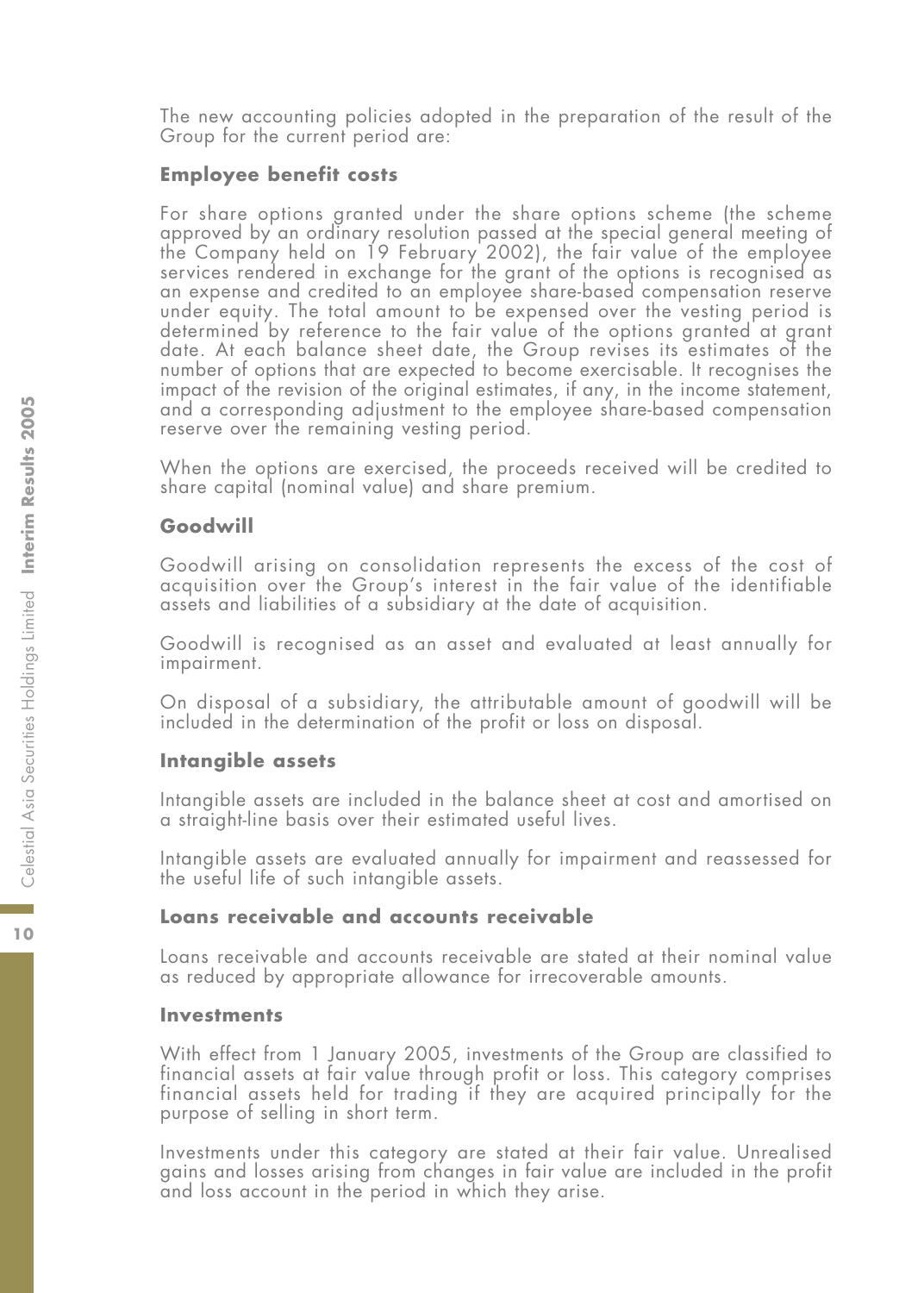# **Accounts payable**

Accounts payable are stated at their nominal value.

# **Borrowing**

Borrowings are recognised initially at fair value, net of transaction costs incurred. Borrowings are subsequently stated at amortised cost. Any difference between the proceeds (net of transaction costs) and the redemption value is recognised in the income statement over the period of the borrowings using the effective interest method.

The fair value of the liability portion of a convertible note is determined using a market interest rate for an equivalent non-convertible bond. This amount is recorded as a liability on an amortised cost basis until extinguished on conversion or maturity of the convertible note. The remainder of the proceeds is allocated to the conversion option. This is recognised and included in the shareholders' equity, net of income tax effects.

# **(2) Turnover**

|                                                                                     | <b>Unaudited</b><br>six months ended<br>30 June |                                |  |
|-------------------------------------------------------------------------------------|-------------------------------------------------|--------------------------------|--|
|                                                                                     | 2005<br><b>HK\$'000</b>                         | 2004<br>HK\$'000<br>(restated) |  |
| Continuing operations<br>Fees and commission income<br>Interest income              | 95,726<br>29                                    | 124,935<br>44                  |  |
| Information technology advisory income and<br>sale of computer accessories products |                                                 | 3,561                          |  |
|                                                                                     | 95,755                                          | 128,540                        |  |
| Discontinued operation<br>Sales of furniture and household goods,                   |                                                 |                                |  |
| net of discounts and returns                                                        | 369,414                                         | 415,262                        |  |
| Wholesale and retailing of branded<br>household products                            | 4,882                                           | 2,019                          |  |
|                                                                                     | 374,296                                         | 417,281                        |  |

In the prior period, loss on trading of securities, options and futures was classified as one of the items in turnover. The Directors consider that it is the common practice of the industry to show the results on trading of securities, options, futures and leveraged foreign exchange contracts as other operating income or expense in the income statement in order to be more informative to the readers. Accordingly, the comparative figure of the loss on trading of securities, options, futures and leveraged foreign exchange contracts was reclassified to conform with the current period's presentation.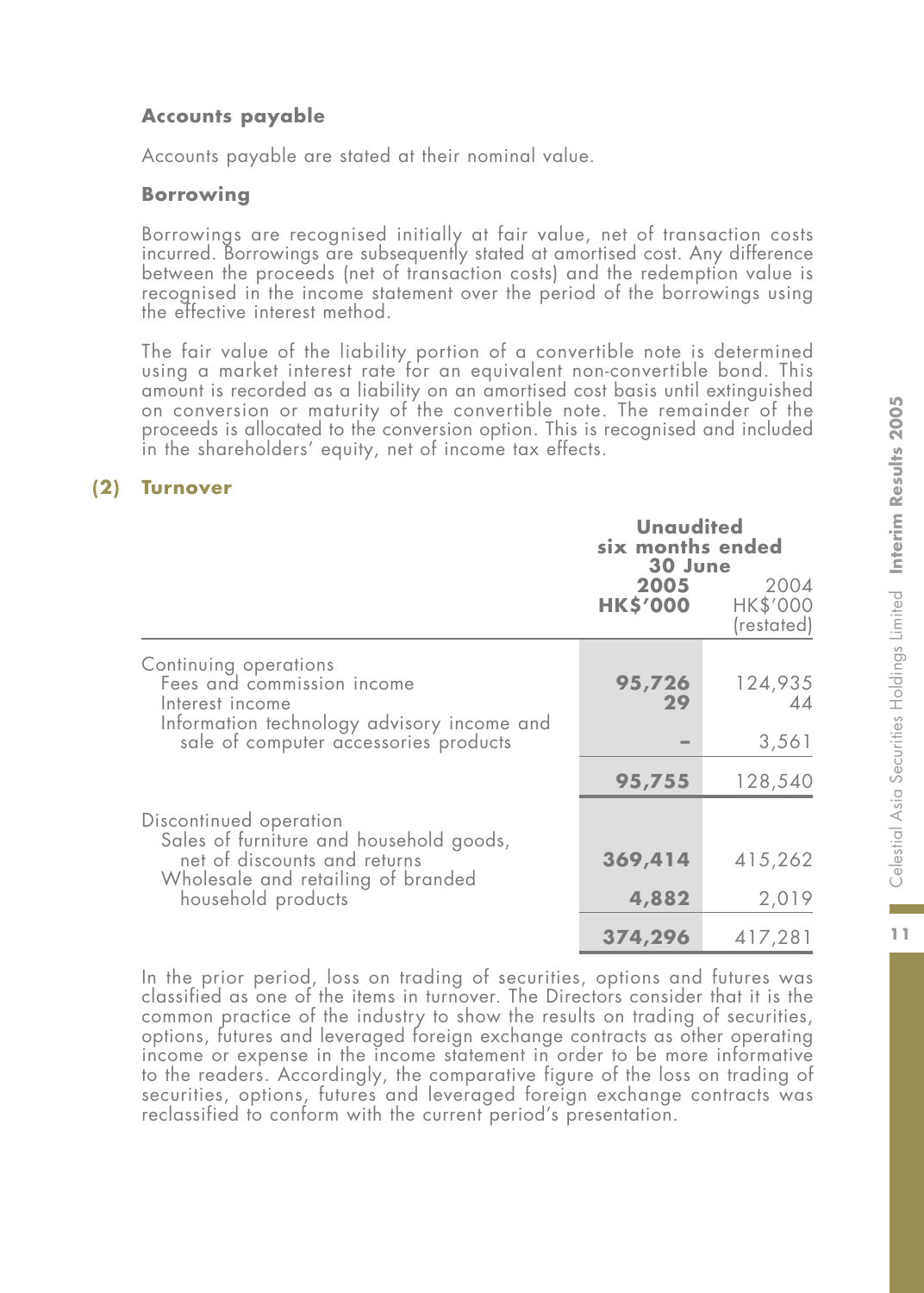In addition, subsequent to completion of share placements on 6 April 2005 and 19 May 2005, the Company's interest in CRMG was reduced from 66.53% as at 31 December 2004 to 44.69% at the end of the review period. Accordingly, the retailing operation engaged by CRMG was reclassified as discontinued operation under HKFRS 5 and had not been included in the turnover for the period. The comparative figures were reclassified to conform with the current period presentation.

### **(3) Income statement by business and geographical segments**

#### **Business segments**

For management purposes, the Group is currently organised into three main operating divisions, namely, financial services, investment holding and other. These divisions are the basis on which the Group reports its primary segment information.

Principal activities are as follows:

| Financial services | Broking, financing, corporate finance services and |  |  |
|--------------------|----------------------------------------------------|--|--|
|                    | wealth management                                  |  |  |
| Investment holding | Strategic investments                              |  |  |
| Other              | Business solutions                                 |  |  |

Segment information about these businesses for the six months ended 30 June 2005 and 30 June 2004 is presented below:

#### **Income statement for the six months ended 30 June 2005**

|                                                                                                                                                                                        | <b>Continuing operations</b>                    |                                          |                 |                                              |
|----------------------------------------------------------------------------------------------------------------------------------------------------------------------------------------|-------------------------------------------------|------------------------------------------|-----------------|----------------------------------------------|
|                                                                                                                                                                                        | <b>Financial</b><br>services<br><b>HK\$'000</b> | Investment<br>holding<br><b>HK\$'000</b> | <b>HK\$'000</b> | <b>Other Consolidated</b><br><b>HK\$'000</b> |
| Turnover                                                                                                                                                                               | 95,726                                          |                                          | 29              | 95,755                                       |
| Segment (loss) profit                                                                                                                                                                  | 11,208                                          |                                          | 29              | 11,237                                       |
| Net realised and unrealised<br>loss on financial assets at<br>fair value through<br>profit or loss<br>Loss on deemed disposal of<br><b>CRMG Group</b><br>Share of profit in associates |                                                 |                                          |                 | (4, 378)<br>(974)<br>5,197                   |
| Unallocated corporate expense                                                                                                                                                          |                                                 |                                          |                 | (21, 263)                                    |
| Loss before taxation<br>Taxation                                                                                                                                                       |                                                 |                                          |                 | (10, 181)<br>(150)                           |
| Loss for the period from<br>continuing operations<br>Loss for the period from<br>discontinued operation                                                                                |                                                 |                                          |                 | (10, 331)<br>(10, 507)                       |
| Loss after taxation and<br>before minority interest                                                                                                                                    |                                                 |                                          |                 | (20, 838)                                    |

 $12$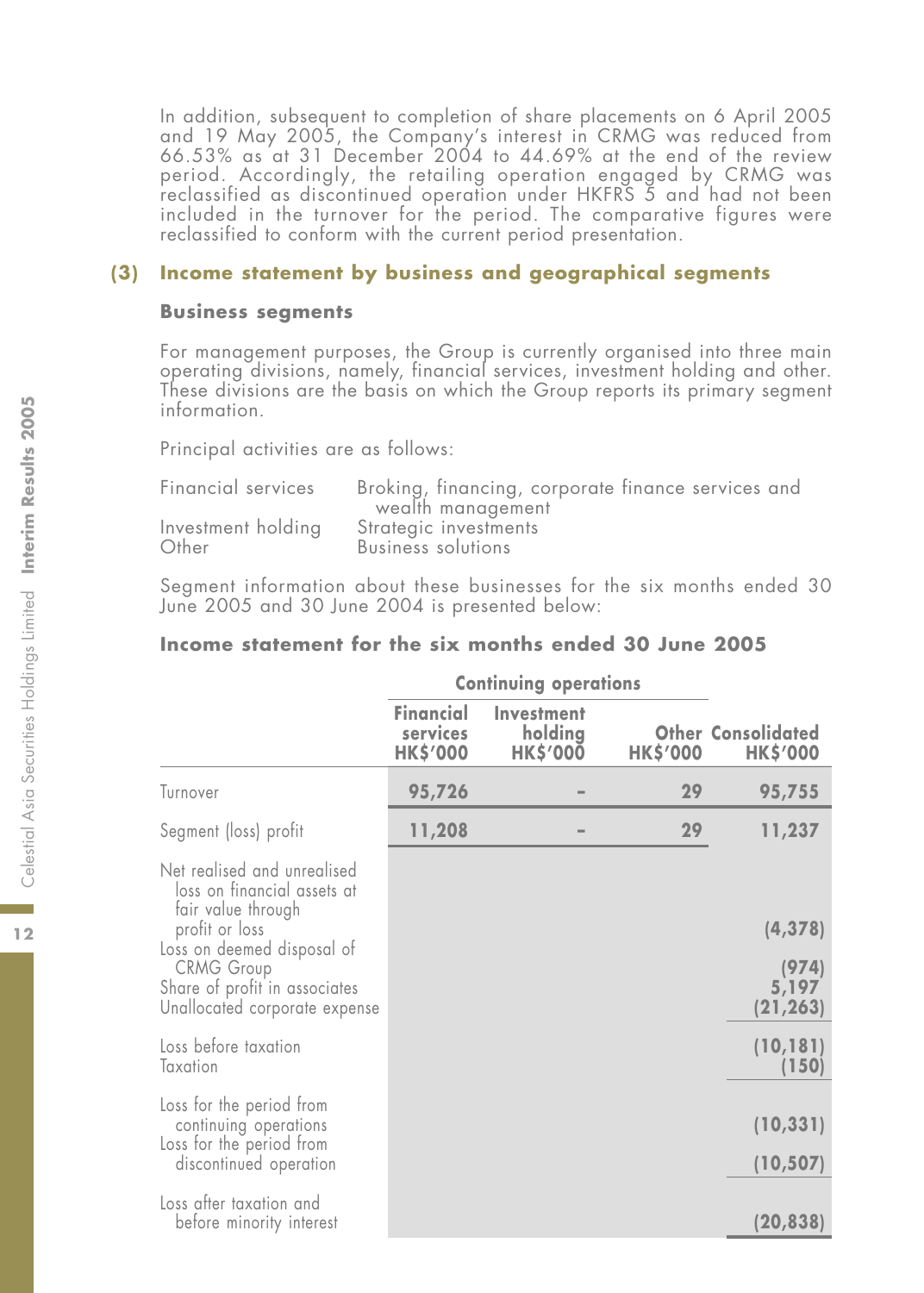|                                                                                                                                    | Continuing operations                           |                                   |                                 |                                        |  |
|------------------------------------------------------------------------------------------------------------------------------------|-------------------------------------------------|-----------------------------------|---------------------------------|----------------------------------------|--|
|                                                                                                                                    | Financial<br>services<br>HK\$'000<br>(restated) | Investment<br>holding<br>HK\$'000 | Other<br>HK\$'000<br>(restated) | Consolidated<br>HK\$'000<br>(restated) |  |
| Turnover                                                                                                                           | 129,975                                         | (4,996)                           | 3,561                           | 128,540                                |  |
| Segment (loss) profit                                                                                                              | 25,368                                          | (4,996)                           | (9,328)                         | 11,044                                 |  |
| Loss on trading of securities,<br>options, futures and<br>leveraged foreign<br>exchange contracts<br>Unallocated corporate expense |                                                 |                                   |                                 | 10,547<br>(29,434)                     |  |
| Loss before taxation<br>Taxation                                                                                                   |                                                 |                                   |                                 | (7, 843)<br>(250)                      |  |
| Loss for the period from<br>continuing operations<br>Loss for the period from<br>discontinued operation                            |                                                 |                                   |                                 | (8,093)<br>(21, 372)                   |  |
| Loss after taxation and before<br>minority interest                                                                                |                                                 |                                   |                                 | (29, 465)                              |  |

Income statement for the six months ended 30 June 2004

#### **Geographical segments**

The Group's turnover and loss before taxation for both periods were substantially derived from Hong Kong. Accordingly, no analysis by geographical segment is presented.

# **(4) Share of profit in associates**

After the issue of the subscription shares and the placing shares by CRMG respectively during the period, the Group's interest in CRMG was reduced from 66.53% as at 31 December 2004 to 44.69% at the end of the review period. CRMG has ceased to be a subsidiary of our Group and is equity accounted for by our Group as an associate company. CRMG had been the only retail business in our Group before its ceasing as a subsidiary during the period. Accordingly, the operation of CRMG had been recognised and accounted for as a discontinued operation in the accounts for the period ended 30 June 2005.

m.  $13$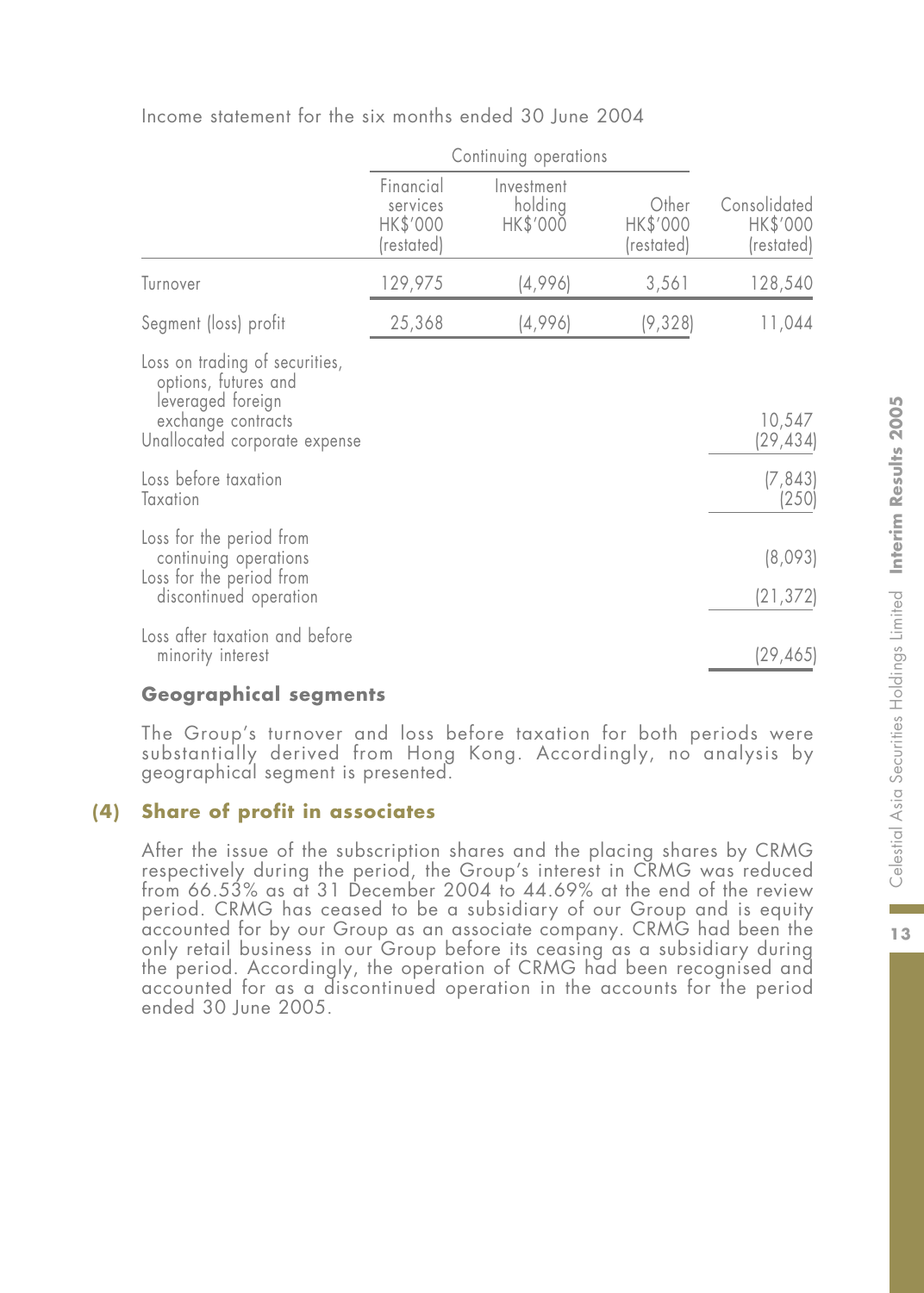# **(5) Taxation**

|                                                                                                      | <b>Unaudited</b><br>six months ended<br>30 June |                           |
|------------------------------------------------------------------------------------------------------|-------------------------------------------------|---------------------------|
|                                                                                                      | 2005                                            | 2004<br>HK\$'000 HK\$'000 |
| Continuing operations:<br>Hong Kong Profit tax:<br>Current period<br>Share of taxation of associates | 150                                             | 250                       |
|                                                                                                      | 150                                             | 250                       |
| Discontinued operation:<br>Tax for the current period                                                |                                                 |                           |

Hong Kong profits tax for both periods has been provided at the rate of 17.5% on the estimated assessable profits for the Group companies after offsetting the respective tax losses brought forward.

No deferred tax asset in respect of tax losses has been recognised in the financial statements due to the unpredictability of future taxable profit streams.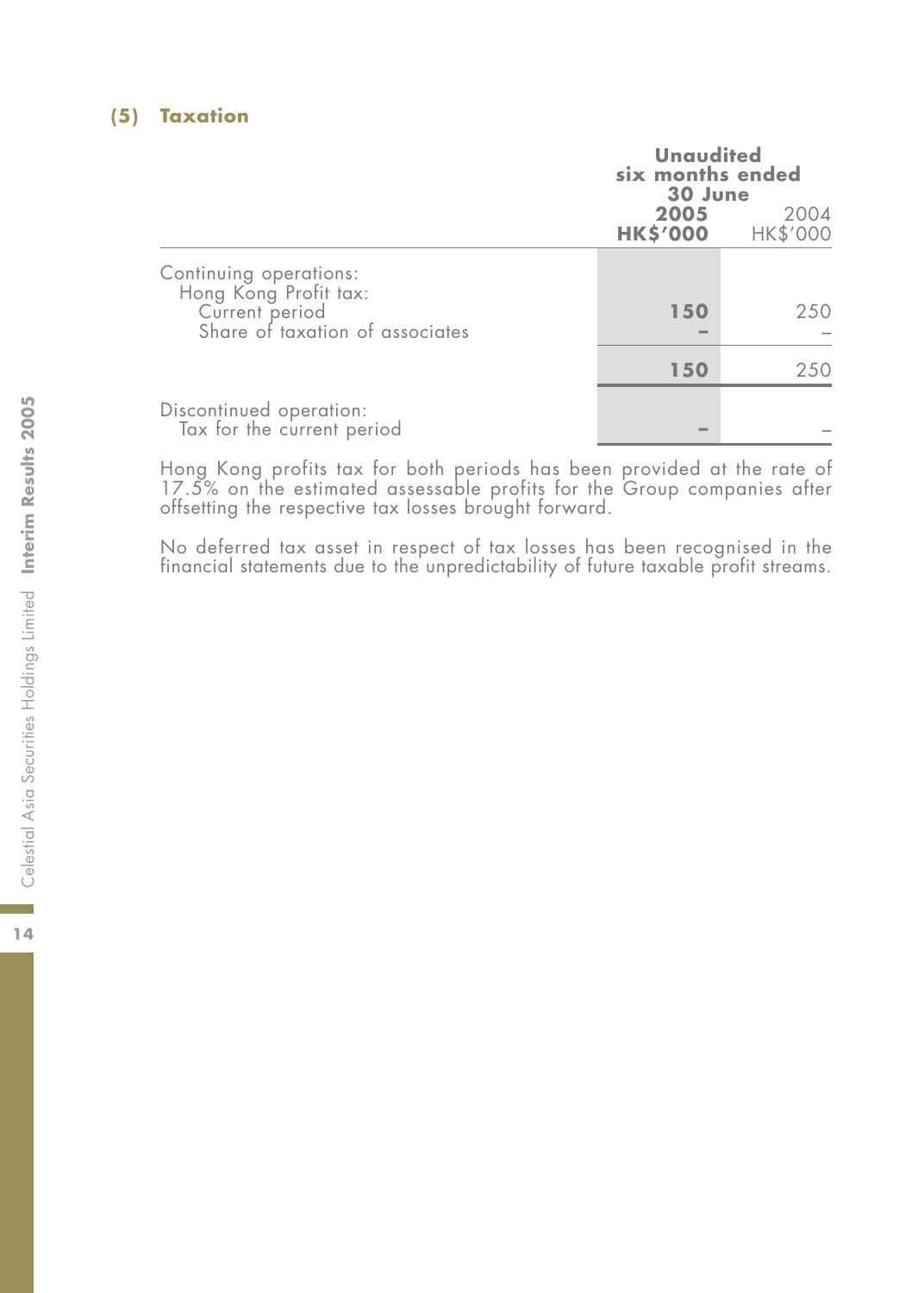# **(6) Loss per share**

The calculation of basic and diluted loss per share for the six months ended 30 June 2005 together with the comparative figures for 2004 is based on the following data:

|                                                                                                                                                                               | <b>Unaudited</b><br>six months ended<br>30 June |                  |  |  |
|-------------------------------------------------------------------------------------------------------------------------------------------------------------------------------|-------------------------------------------------|------------------|--|--|
|                                                                                                                                                                               | 2005<br><b>HK\$'000</b>                         | 2004<br>HK\$'000 |  |  |
| Continuing operations<br>Loss for the purpose of basic and<br>diluted loss per share                                                                                          | (11, 247)                                       | (21, 178)        |  |  |
| Discontinued operation<br>Loss for the purpose of basic loss per share<br>Adjustment to the share of result of a<br>subsidiary based on dilution of its<br>earnings per share | (7, 515)<br>N/A                                 | (14,678)<br>(3)  |  |  |
| Loss for the purpose of diluted loss per share                                                                                                                                | (7, 515)                                        | (14,681)         |  |  |
| Continuing and discontinued operations<br>Loss for the purpose of basic loss per share                                                                                        | (18, 762)                                       | (35, 856)        |  |  |
| Loss for the purpose of diluted loss per share                                                                                                                                | (18, 762)                                       | (35, 859)        |  |  |
| Weighted average number of ordinary shares<br>for the purpose of basic loss per share                                                                                         | 437,483,827                                     | 365,483,827      |  |  |
| Effect of dilutive potential ordinary shares<br>assumed exercise of share options                                                                                             | N/A                                             | N/A              |  |  |
| Weighted average number of ordinary shares<br>for the purpose of diluted loss per share                                                                                       | 437,483,827                                     | 365,483,827      |  |  |
| Loss per share                                                                                                                                                                |                                                 |                  |  |  |
| Continuing operations<br>Basic and diluted loss per share                                                                                                                     | $(2.6)$ cents                                   | $(5.8)$ cents    |  |  |
| Discontinued operation<br>Basic loss per share                                                                                                                                | $(1.7)$ cents                                   | $(4.0)$ cents    |  |  |
| Diluted loss per share                                                                                                                                                        | $(1.7)$ cents                                   | $(4.0)$ cents    |  |  |
| Continuing and discontinued operations<br>Basic loss per share                                                                                                                | $(4.3)$ cents                                   | $(9.8)$ cents    |  |  |
| Diluted loss per share                                                                                                                                                        | $(4.3)$ cents                                   | $(9.8)$ cents    |  |  |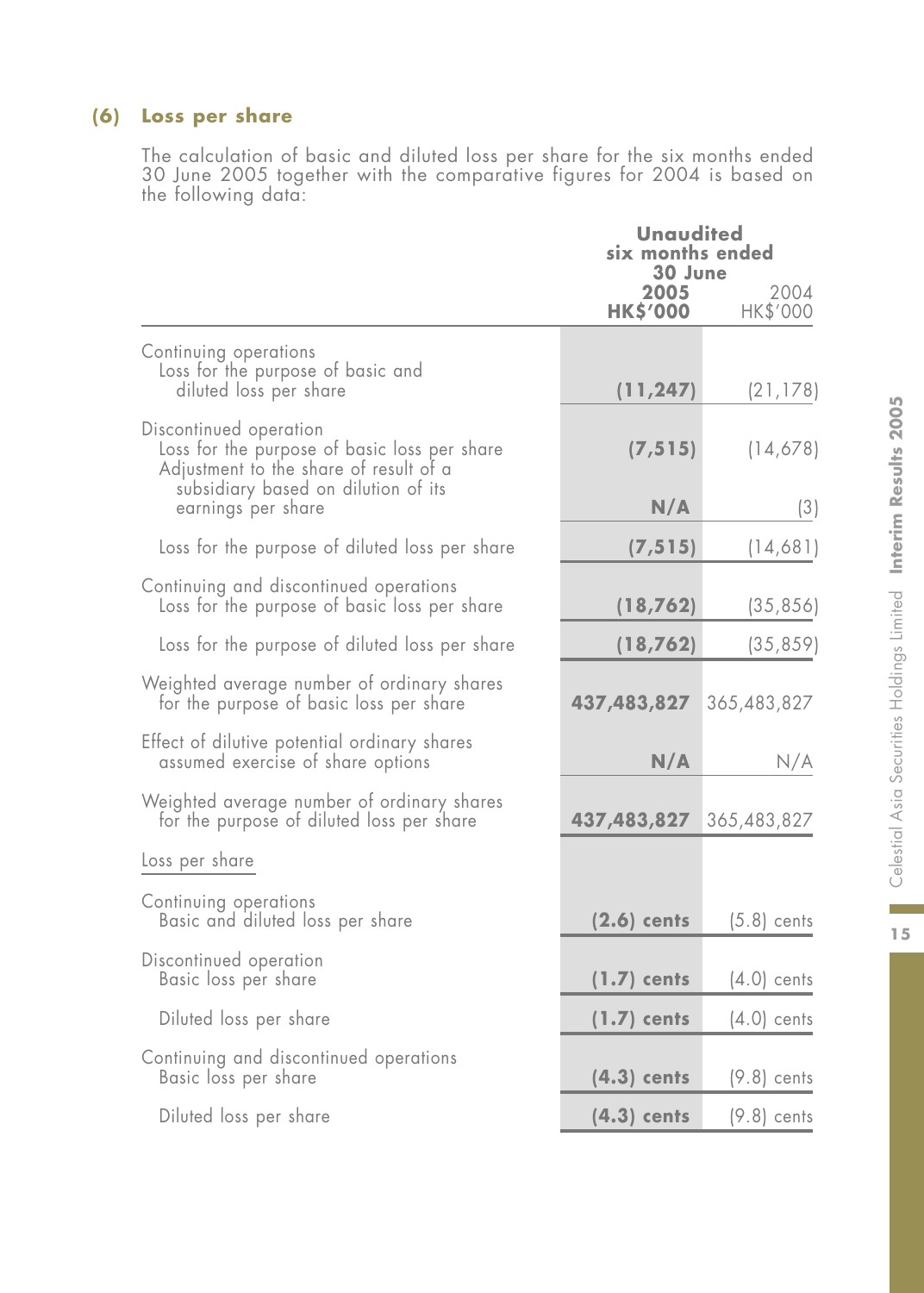The calculation of diluted loss per share for the period of 2005 did not:

- (i) adjust the share of result of subsidiaries as the exercise prices of the outstanding share options of the subsidiaries were higher than the average market price of the subsidiaries' shares; and
- (ii) assume the exercise of the Company's outstanding share options as the exercise prices of those options were higher than the average market price of the shares.

The calculation of diluted loss per share for the period of 2004 did not:

- (i) adjust the share of result of a subsidiary as the subsidiary incurred loss; and
- (ii) assume the exercise of the Company's outstanding share options as their exercise would result in a reduction in loss per share.

# **(7) Discontinued operation**

Please refer to note 4 above of share of profit in associates for details.

The loss for the period from discontinued operation is analysed as follows:

|                                                        |      | <b>Unaudited</b><br>five months<br>ended<br>31 May<br>2005<br><b>HK\$'000</b> | Unaudited<br>six months<br>ended<br>30 June<br>2004<br>HK\$'000 |
|--------------------------------------------------------|------|-------------------------------------------------------------------------------|-----------------------------------------------------------------|
| Loss of discontinued operation for<br>the period       |      | (10, 507)                                                                     | (21, 372)                                                       |
| Profit on deemed disposal of<br>discontinued operation | Note | 373                                                                           |                                                                 |
|                                                        |      | (10, 134)                                                                     | (21,372)                                                        |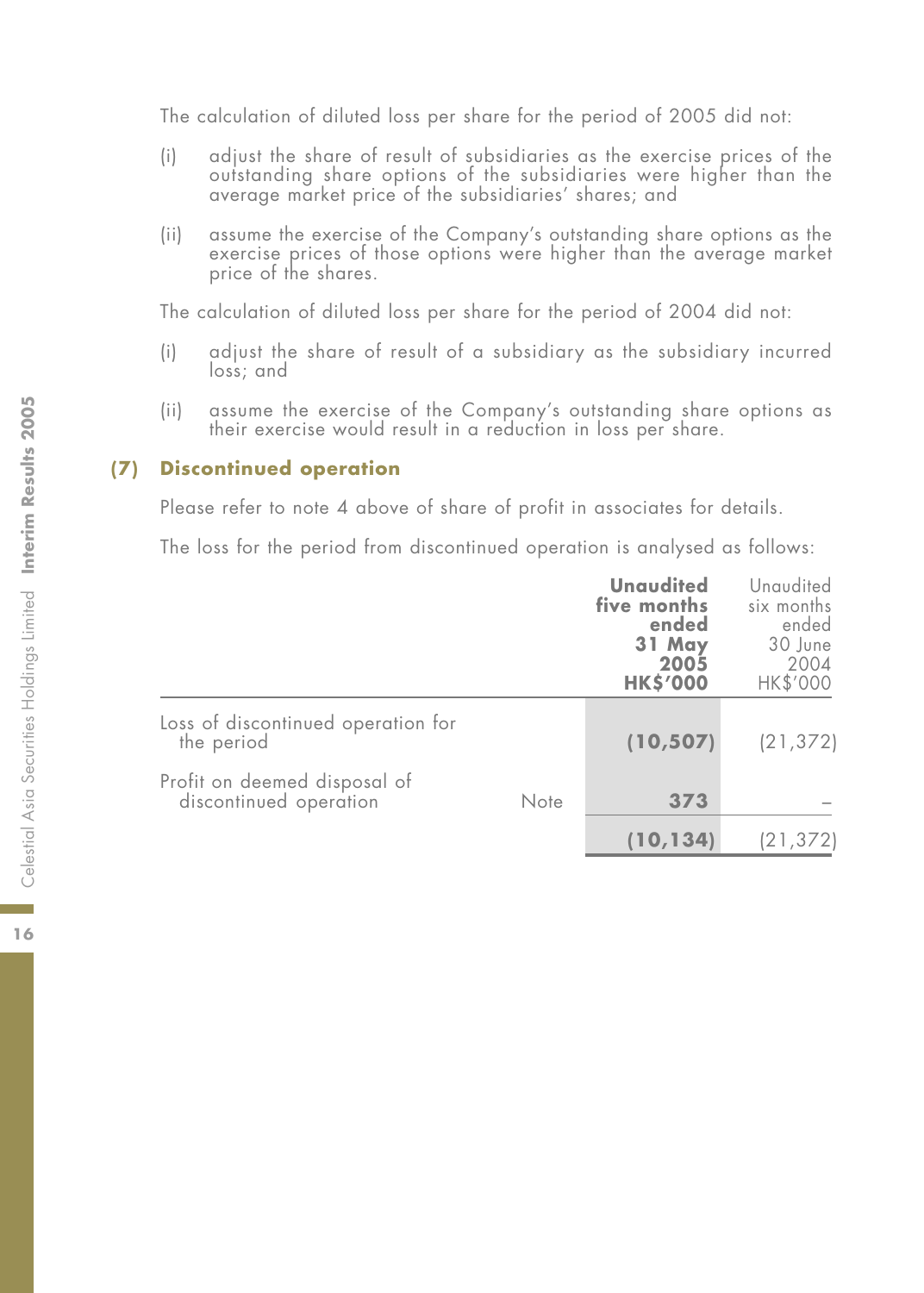|                                                                    | <b>Unaudited</b><br>five months<br>ended<br>31 May<br>2005<br><b>HK\$'000</b> | Unaudited<br>six months<br>ended<br>30 June<br>2004<br>HK\$'000 |
|--------------------------------------------------------------------|-------------------------------------------------------------------------------|-----------------------------------------------------------------|
| Revenue<br>Cost of sales<br>Other operating, administrative and    | 374,296<br>(248, 565)                                                         | 417,281<br>(265, 885)                                           |
| selling expenses<br>Depreciation and amortisation<br>Finance costs | (123, 963)<br>(10, 019)<br>(2, 256)                                           | (156, 933)<br>(14, 351)<br>(1, 484)                             |
| Loss before taxation<br>Taxation                                   | (10, 507)                                                                     | (21, 372)                                                       |
| Loss for the period                                                | (10, 507)                                                                     | (21, 372)                                                       |

The results of the discontinued operation for the interim reporting period are as follows:

Note: The profit on deemed disposal of discontinued operation is calculated as follows:

|                                                                                              | At 31 May 2005<br>(Unaudited) |                         |                   |
|----------------------------------------------------------------------------------------------|-------------------------------|-------------------------|-------------------|
|                                                                                              | <b>HK\$'000</b>               | The Group's<br>interest | <b>HK\$'000</b>   |
| The net assets of CRMG at the<br>date of deemed disposal<br>The net assets of CRMG after the | 162,999                       | 59.17%                  | 96,447            |
| date of the deemed disposal                                                                  | 235,735                       | 44.69%                  | 105,350           |
| Less: Attributable goodwill to<br>the deemed disposal                                        |                               |                         | 8,903<br>(8, 530) |
| Profit on deemed disposal                                                                    |                               |                         | 373               |
| Net cash outflow arising from<br>deemed disposal                                             |                               |                         | 98,569            |

The loss on deemed disposal of CRMG Group of approximately HK\$974,000 included the loss on deemed disposal of approximately HK\$1,347,000 upon completion of subscription of 83,000,000 new shares in CRMG in April 2005 and the profit on deemed disposal of approximately HK\$373,000 (as shown above) upon completion of the placement of 223,000,000 new shares of CRMG in May 2005.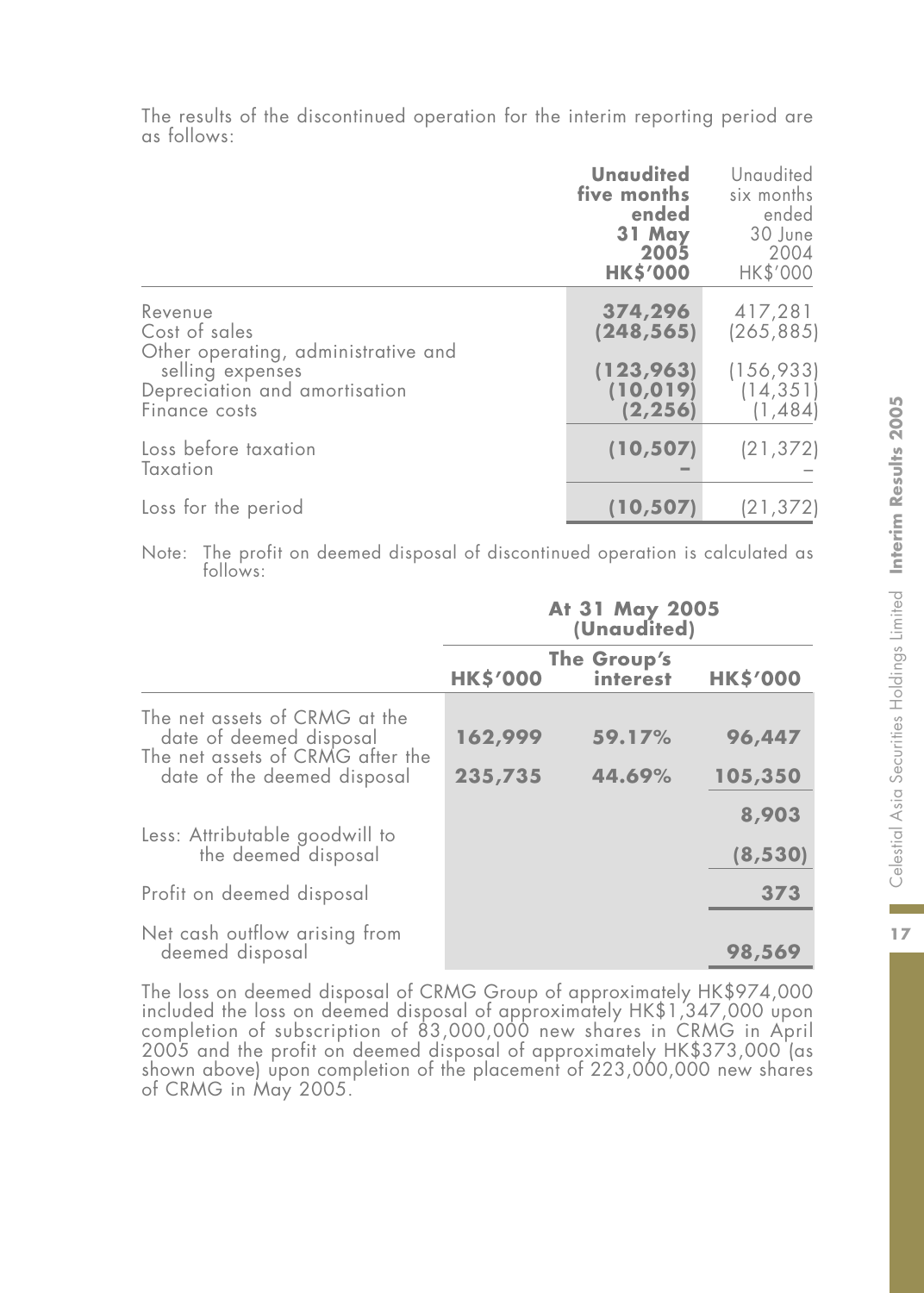#### **(8) Accounts receivable**

|                                                                                                                                                                         | 30 June<br>2005<br>(Unaudited)<br><b>HK\$'000</b> | 31 December<br>2004<br>(Audited)<br>HK\$'000 |
|-------------------------------------------------------------------------------------------------------------------------------------------------------------------------|---------------------------------------------------|----------------------------------------------|
| Accounts receivable arising from the business<br>of dealing in securities and equity options:<br>Clearing houses, brokers and dealers<br>Cash clients<br>Margin clients | 80,561<br>45,101<br>192,644                       | 16,168<br>86,935<br>183,287                  |
| Accounts receivable arising from the business<br>of dealing in futures and options:<br>Clearing houses, brokers and dealers                                             | 81,484                                            | 72,989                                       |
| Commission receivable from brokerage of<br>mutual funds and insurance-linked investment<br>plans and products                                                           | 3,470                                             | 3,302                                        |
| Accounts receivable arising from the business<br>of provision of corporate finance services                                                                             | 2,000                                             | 510                                          |
| Trade debtors                                                                                                                                                           |                                                   | 1,856                                        |
|                                                                                                                                                                         | 405,260                                           | 365,047                                      |

The settlement terms of accounts receivable arising from the business of dealing in securities and equity options are two days after trade date, and accounts receivable arising from the business of dealing in futures and options are one day after trade date.

Except for the loans to margin clients as mentioned below, all the accounts receivable arising from the businesses of dealing in securities and equity options aged within 30 days.

Loans to margin clients are secured by clients' pledged securities, repayable on demand and bear interest at commercial rates. No aged analysis is disclosed as in the opinion of Directors, the aged analysis does not give additional value in view of the nature of business of share margin financing.

Included in accounts receivable from margin clients arising from the business of dealing in securities is an amount due from an entity in which Kwan Pak Hoo Bankee has a beneficial interest and is a Director. Details of the amount due from the entity are as follows:

| <b>Name of company</b>                     | <b>Balance at</b><br>30.06.2005<br><b>HKS'000</b> | Balance at<br>31.12.2004<br>HK\$'000 | Maximum<br>amount<br>outstanding<br>during the<br>period<br>HK\$'000 |
|--------------------------------------------|---------------------------------------------------|--------------------------------------|----------------------------------------------------------------------|
| Cash Guardian Limited<br>("Cash Guardian") | 10,405                                            | 10,178                               | 10,504                                                               |

 $18$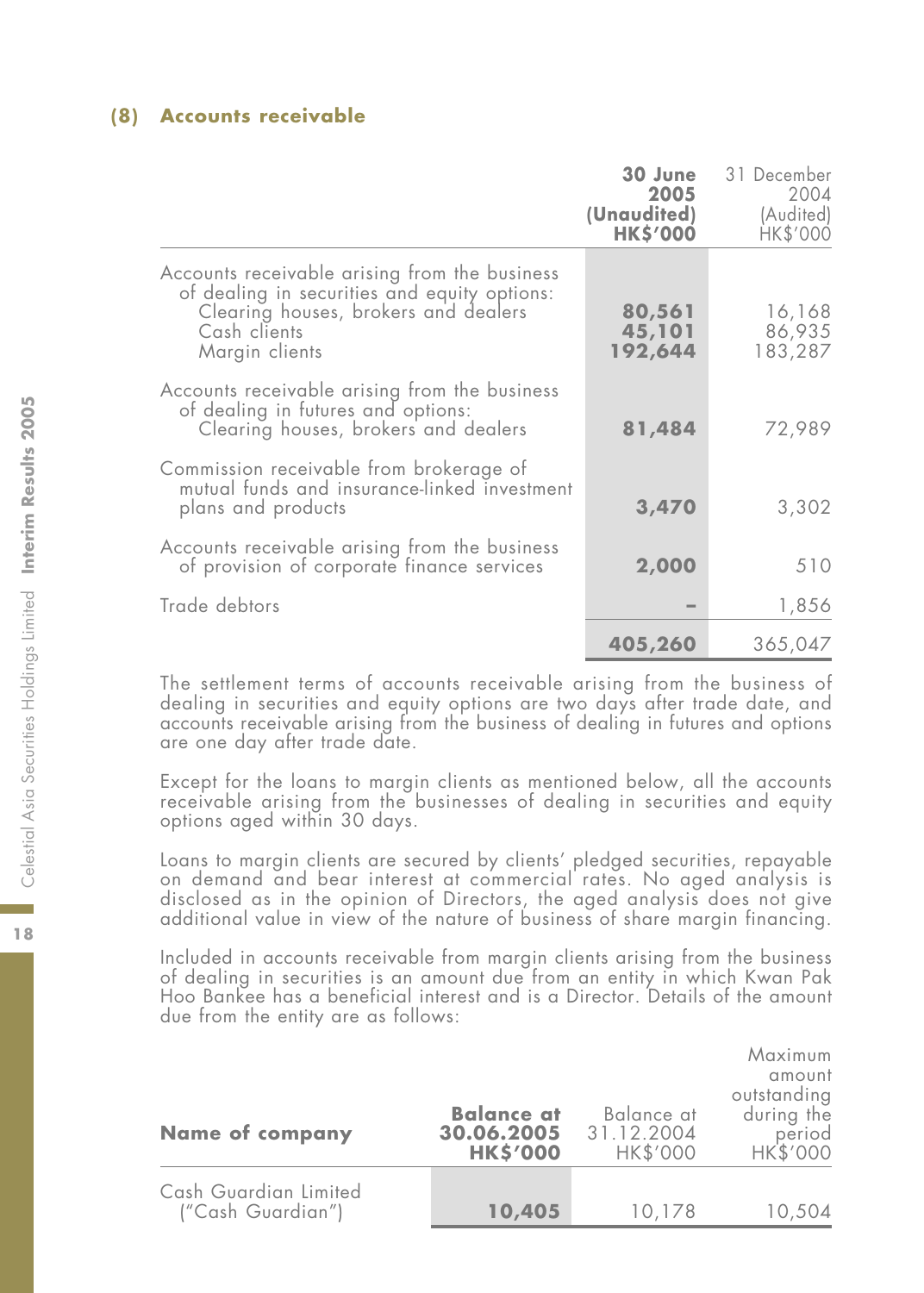The above balances are secured by pledged securities and repayable on demand, and bear interest at commercial rates which are similar to the rates offered to other margin clients.

In respect of the commission receivable from brokerage of mutual funds and insurance-linked investment plans and products, accounts receivable arising from the business of provision of corporate finance services and trade debtors, the Group allows a credit period of 30-90 days. The aged analysis is as follows:

|                                                       | 30 June<br>2005<br>(Unaudited)<br><b>HKS'000</b> | 31 December<br>2004<br>(Audited)<br>HK\$'000 |
|-------------------------------------------------------|--------------------------------------------------|----------------------------------------------|
| 0-30 days<br>31-60 days<br>61-90 days<br>Over 90 days | 3,369<br>1,751<br>50<br>300                      | 4,167<br>619<br>307<br>575                   |
|                                                       | 5,470                                            | 5,668                                        |

# **(9) Accounts payable**

|                                                                                                                                                                      | 30 June<br>2005<br>(Unaudited)<br><b>HK\$'000</b> | 31 December<br>2004<br>(Audited)<br><b>HK\$'000</b> |
|----------------------------------------------------------------------------------------------------------------------------------------------------------------------|---------------------------------------------------|-----------------------------------------------------|
| Accounts payable arising from the business of<br>dealing in securities and equity options:<br>Cash clients<br>Margin clients<br>Clearing houses, brokers and dealers | 271,960<br>47,912                                 | 353, 113<br>64,168<br>39,875                        |
| Accounts payable to clients arising from<br>the business of dealing in futures and options                                                                           | 141,276                                           | 156,151                                             |
| Accounts payable to clients arising from the<br>business of dealing in leveraged foreign<br>exchange contracts                                                       | 2,526                                             | 3,599                                               |
| Trade creditors                                                                                                                                                      | 41,290                                            | 168,084                                             |
|                                                                                                                                                                      | 504,964                                           | 784,990                                             |

The settlement terms of accounts payable arising from the business of dealing in securities are two days after trade date. Except for the amounts payable to margin clients, the age of these balances is within 30 days.

Amounts due to margin clients are repayable on demand. No aged analysis is disclosed as in the opinion of Directors, the aged analysis does not give additional value in view of the nature of business of share margin financing.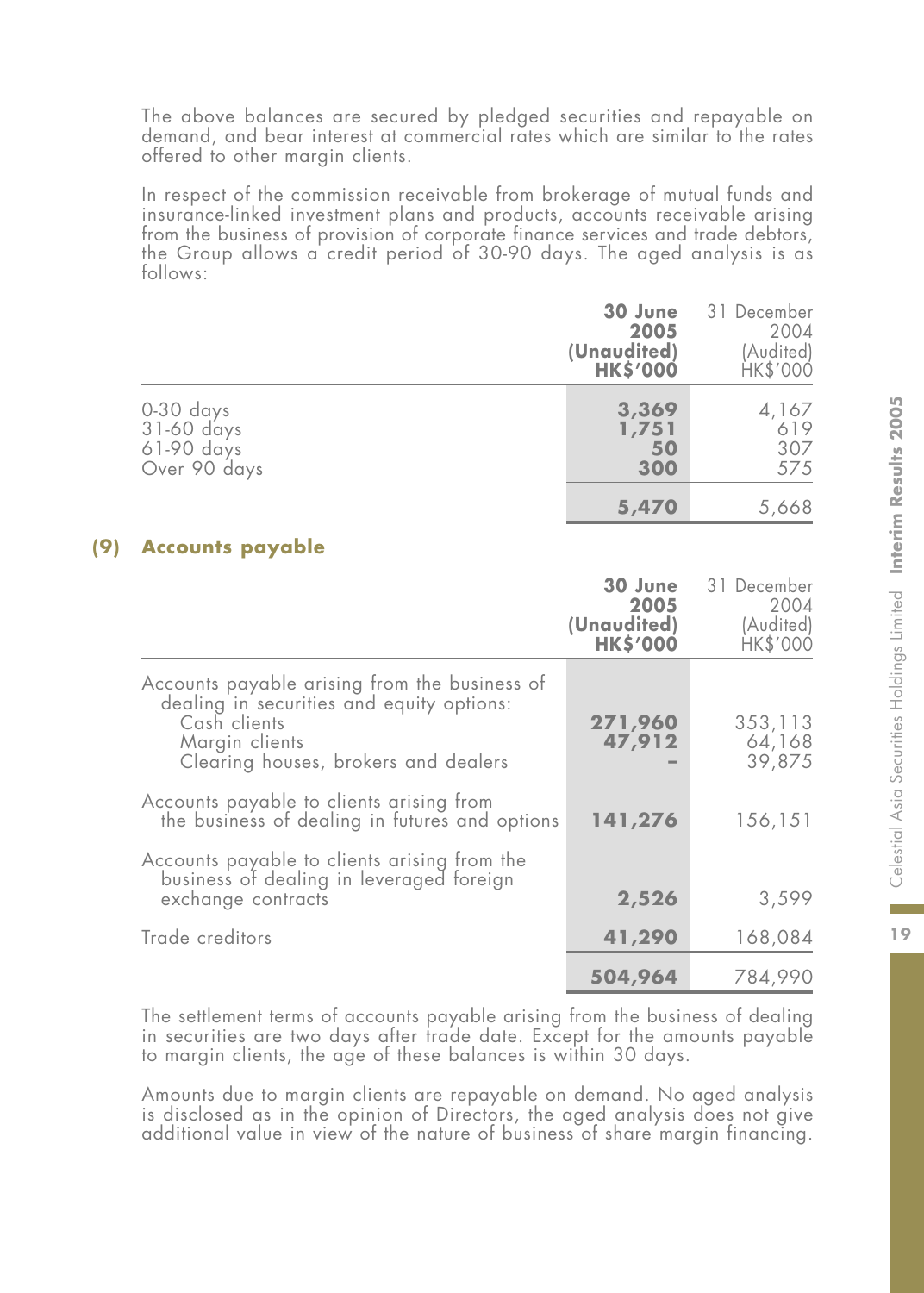Accounts payable to clients arising from the business of dealing in futures, options and leveraged foreign exchange contracts are margin deposits received from clients for their trading of these contracts. The excesses of the outstanding amounts over the required margin deposits stipulated are repayable to clients on demand. No aged analysis is disclosed as in the opinion of Directors, the aged analysis does not give additional value in view of the nature of these businesses.

The aged analysis of trade creditors at the balance sheet date is as follows:

|                                                         | 30 June<br>2005<br>(Unaudited)<br><b>HK\$'000</b> | 31 December<br>2004<br>(Audited)<br>HK\$'000 |
|---------------------------------------------------------|---------------------------------------------------|----------------------------------------------|
| $0-30$ days<br>31-60 days<br>61-90 days<br>Over 90 days | 10,950<br>11,630<br>18,710                        | 94,520<br>40,880<br>21,203<br>11,481         |
|                                                         | 41,290                                            | 168,084                                      |

### **(10) Share capital**

|                                                              | Number<br>of shares<br>rnon | Amount<br><b>HK\$'000</b> |
|--------------------------------------------------------------|-----------------------------|---------------------------|
| Ordinary shares of HK\$0.10 each                             |                             |                           |
| Authorised:<br>At 1 January 2005 and 30 June 2005            | 1,000,000                   | 100,000                   |
| Issued and fully paid:<br>At 1 January 2005 and 30 June 2005 | 437,484                     | 43.748                    |

# **(11) Financial liability of a convertible note**

The convertible note was issued to Abdulrahman Saad Al-Rashid & Sons Company Limited ("ARTAR"), an independent third party, by CFSG, a subsidiary of the Company. It bears interest rate of 3% per annum and will mature on 31 December 2006 or any other date mutually agreed between the CFSG Group and ARTAR. The holder of the note does not have the right to demand for repayment of any principal amount of the note prior to its maturity and the accrued interest of the note prior to interest payment date, and is not entitled to vote at general meeting of CFSG. CFSG has the right to repay early part or all of the amount and the accrued interest of the note at any time prior to the maturity date.

The effective interest rate of the liability component is close to then prevailing cost of funds in our financing business.

20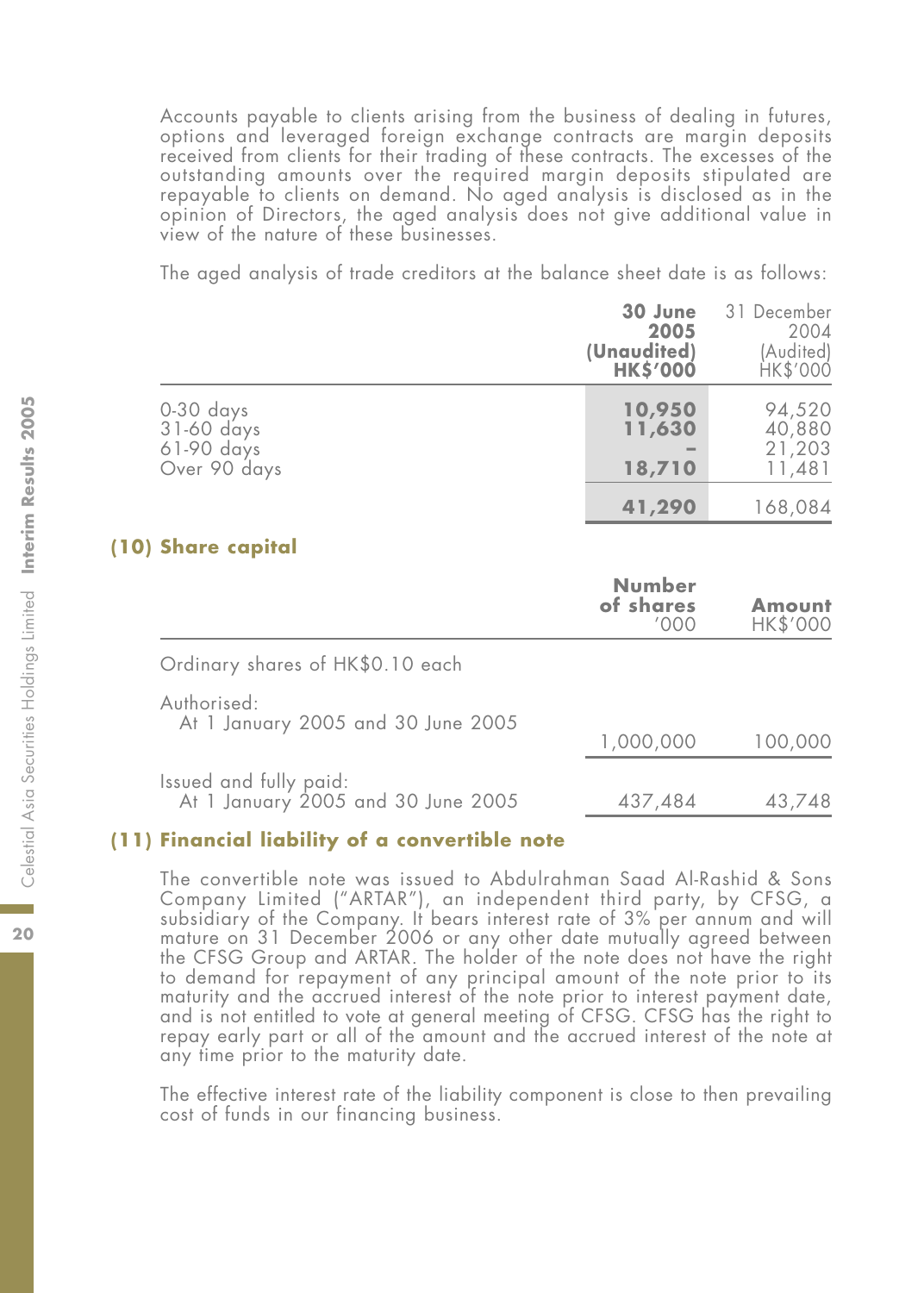### **(12) Interests in associates**

|                                                 | 30 June<br>2005<br>(Unaudited)<br><b>HKS'000</b> | 31 December<br>2004<br>(Audited)<br><b>HK\$'000</b> |
|-------------------------------------------------|--------------------------------------------------|-----------------------------------------------------|
| Share of net assets<br>Loan due to an associate | 128,886<br>(5, 540)                              |                                                     |
|                                                 | 123,346                                          |                                                     |

# **(13) Related party transaction**

At the balance sheet date, the Group had amount due to associate companies of approximately HK\$5,540,000 (31 December 2004: due to former subsidiaries of approximately HK\$6,920,000), the amount was unsecured, non-interest bearing and had no fixed terms of repayment.

In addition, the Group entered into the following transactions with related parties:

|                                                              | <b>Notes</b> |                         | <b>Unaudited</b><br>six months ended<br>30 June |
|--------------------------------------------------------------|--------------|-------------------------|-------------------------------------------------|
|                                                              |              | 2005<br><b>HK\$'000</b> | 2004<br>HK\$'000                                |
| Directors' remuneration received<br>Rental expenses received | Ϊiί          | 960<br>420              | 900<br>456                                      |
|                                                              |              | 1,380                   | 1.356                                           |

Notes:

- (i) Directors' remuneration was paid by the associate companies to the Group based on the estimated time spent by the Directors on the management of the associate companies.
- (ii) The associate companies paid rental expenses to a wholly-owned subsidiary of the Company. The charge is calculated at the effective rate charged to the wholly-owned subsidiary of the Company by the head landlord with reference to the floor area occupied by the associate companies.

÷  $21$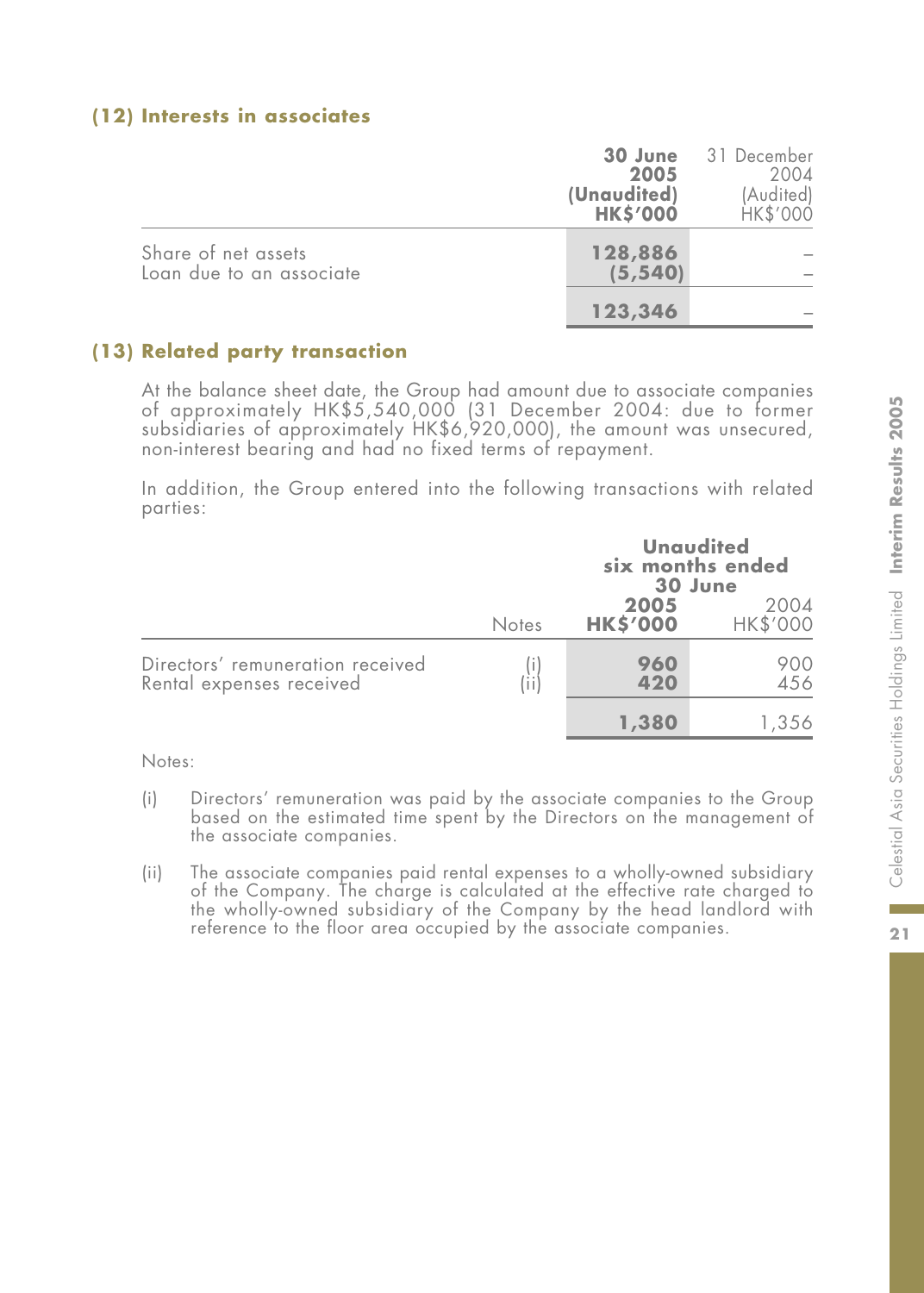#### **(14) Post balance sheet events**

(i) Pursuant to the joint announcement made by CRMG and the Company on 25 May 2005 and the circular dated 30 June 2005 issued by the Company, CRMG proposed to issue a convertible note ("Convertible Note") with nominal value of HK\$108,000,000 to an independent third party, AustChina Information Techology Pyt Limited ("AustChina"). The Convertible Note will bear zero coupon and has maturity date on 31 August 2007. The conversion price of Convertible Note is HK\$0.45 (subject to adjustment) and can be exercisable after the expiry of 6 months from the issue date of the Convertible Note.

On 30 June 2005, such proposal was subjected to the conditions as set out in the circular dated 30 June 2005.

On 20 July 2005, all the conditions were fulfilled and the Convertible Note was then issued by CRMG on 15 August 2005.

- (ii) Pursuant to the announcement made by CRMG on 26 August 2005, the CRMG Group entered into following two agreements on 24 August 2005:
	- (a) a sale and purchase agreement ("S&P Agreement") with Mr Qian Song Wen, an independent third party, as vendor ("Vendor") in relation to the proposed acquisition of all the issued shares and all shareholders' loan interest in Timecastle International Limited ("Timecastle") at a consideration of HK\$500,000,000 (subject to adjustment) which will be partly settled by the issue of the New Convertible Note (as defined hereunder) and partly financed by the proceeds from the placing of the Placing Shares (as defined hereunder). Timecastle will be ultimately holding the beneficial interest in 東方銀座商業(北京)有限公司 after the reorganization as more particularly stated in the announcement; and
	- (b) an agreement with a placing agent in relation to the proposed issue of a maximum of 100,000,000 new shares in CRMG ("Placing Shares") at a placing price of not less than HK\$0.45 per placing share to raise a new fund of HK\$45 million.

A new convertible note at principal value of HK\$180,000,000 ("New Convertible Note") shall be, at the completion of the S&P Agreement, issued by CRMG to the Vendor. The New Convertible Note will bear zero coupon and has maturity date on 31 December 2007. The conversion price of the New Convertible Note is HK\$0.45 (subject to adjustment) and can be exercisable after the expiry of 6 months from the issue date of the New Convertible Note.

As at the date of the report, the above proposals were subjected to the conditions, including, inter alia, approval from independent shareholders at a special general meeting of CRMG to be convened and as more particularly set out in the announcement.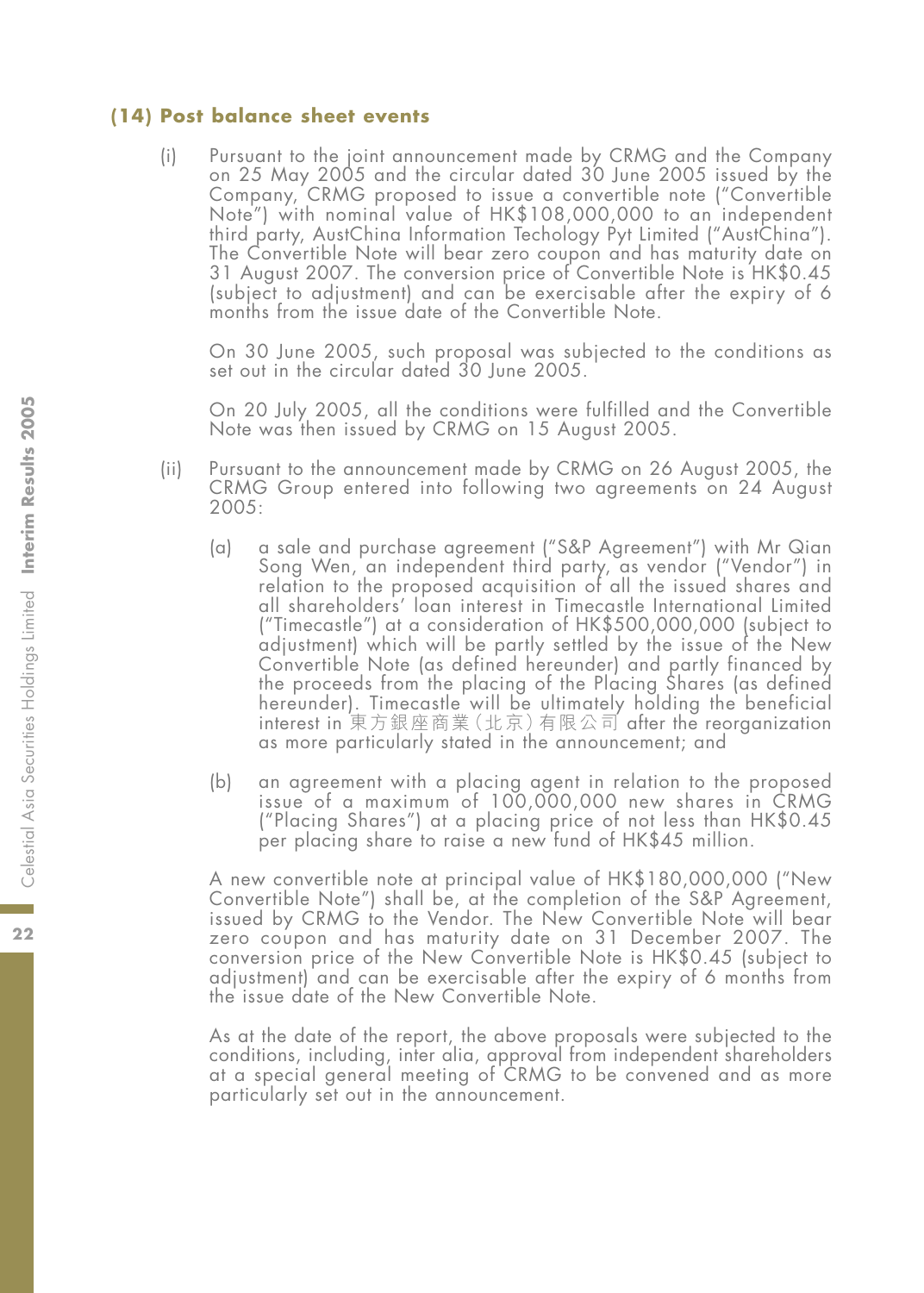# Dividend

The Board does not recommend the payment of any interim dividend for the six months ended 30 June 2005 (2004: Nil).

# Review and Outlook

# **Financial Review**

For the six months ended 30 June 2005, our Group ceased to consolidate the sales and operating results of our retailing business group consequent upon CASH Retail Management Group Limited (CRMG) ceasing as a subsidiary of our Group during the period.

Our Group's financial service division (CFSG) recorded a turnover of HK\$97.9 million for the period, as compared to HK\$125.8 million the same period last year. The decrease was in part a reflection of a directionless market environment throughout the first half of the year and in part a result of a change in accounting treatment for brokerage commission rebate. After the abolition of the minimum commission requirement, a significant portion of our commission rebates has been changed from a gross to a net basis. While this has technically reduced turnover, it did not have an actual impact on net profit.

CRMG's retailing business had benefited from the recent recovering economy and recorded a 5.4% increase in sales for the period. With the fine-tuning of its retail network by closing the non-performing and non-strategically fit stores, CRMG has been in a better shape to pursue the cost effectiveness measures by further streamlining store operations and strengthening retail management. With the lean cost base brought about by the network rationalisation, its operating costs for the period decreased by 4.1% even after investing the heavy advertising costs spent on building up the brand awareness of 3C Digital, the new chain stores selling the trendy digital products. Taking into account the revaluation surplus from leasehold properties, CRMG had recorded a turnaround profit for the period from the loss for the last corresponding period.

The loss attributable to shareholders of our Group had been greatly reduced to HK\$18.8 million for the period under review from HK\$35.9 million for the last corresponding period.

Our Group's total shareholders' equity stood at HK\$198.5 million on 30 June 2005 as compared to HK\$219.8 million at the end of last year. The net decrease in equity was attributed to the loss reported for the period.

On 30 June 2005, our cash and bank balances were HK\$425.8 million as compared to HK\$722.1 million on 31 December 2004. The decrease in cash balances was mainly due to the cessation of consolidating the cash and bank balances of CRMG. Our liquidity ratio on 30 June 2005 remained healthy at 1.2 times, virtually unchanged from 31 December 2004.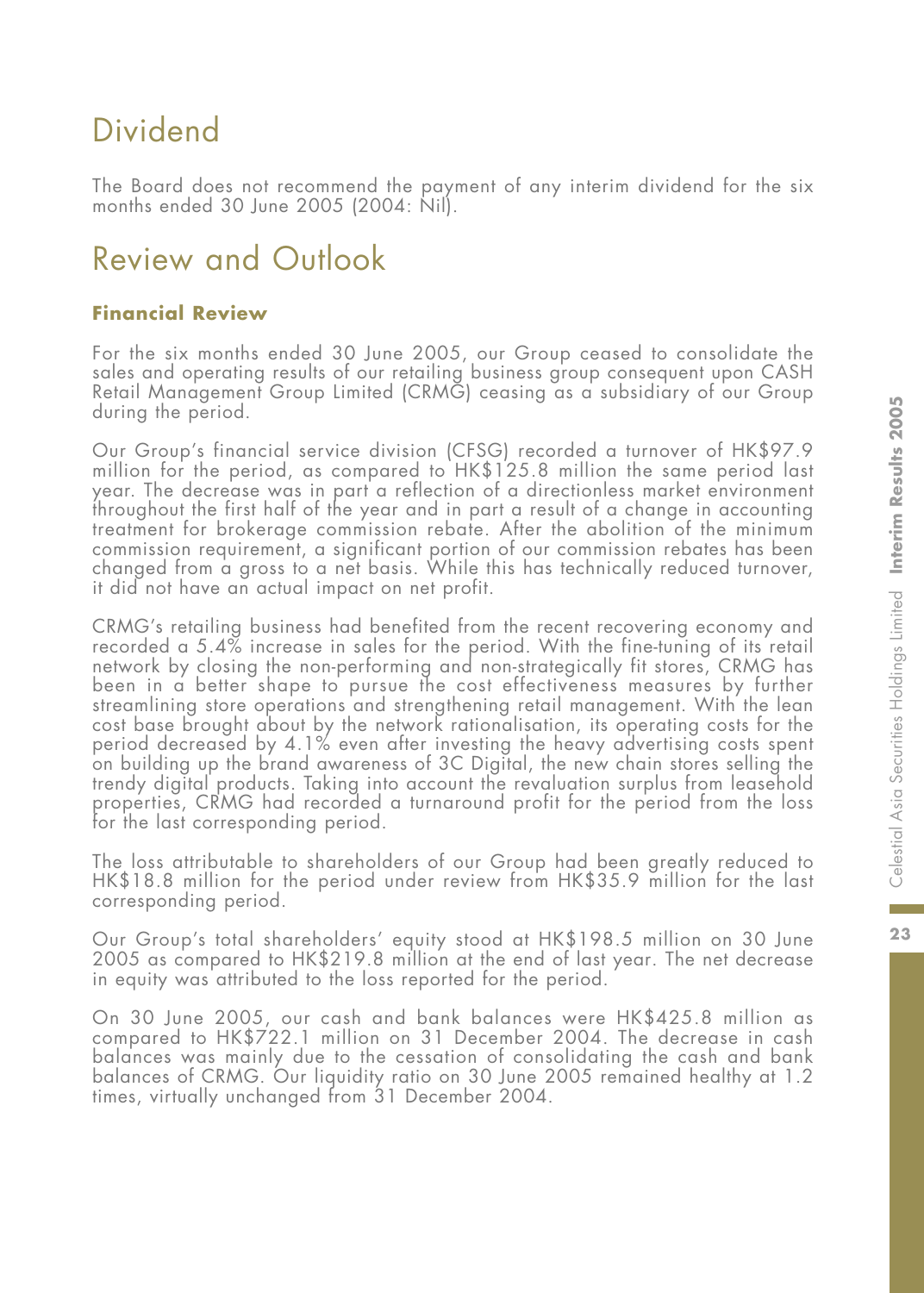Our total bank borrowings on 30 June 2005 decreased to HK\$166.5 million from HK\$223.2 million on 31 December 2004. The decrease in bank borrowings was mainly due to the cessation of consolidating the bank borrowings of CRMG as well as the fall in demand of margin financing from our clients. Most of these bank borrowings were collateralised by our margin clients' securities pledged to us for the purposes of securing financing from us. Apart from these, which were largely of a back-to-back nature, we had no other bank borrowings as at the end of the period as we exercised prudence to ensure that our financial resources would not be strained.

During the period under review, our Group made an early partial repayment of convertible note in the amount of HK\$4.0 million, reducing the outstanding face value of the convertible note to HK\$36.5 million at the end of the period. Together with this convertible note, the ratio of our interest bearing borrowings to shareholders' equities was 1.0 on 30 June 2005 as compared to 1.2 on 31 December 2004. We maintained our gearing at a prudent level, given the fact that the majority of our bank borrowings were used in back-to-back margin financing for the clients of CFSG.

All of our Group's borrowings are in HK dollar, with the interest rates priced at close to banks' funding costs. By using effective instrument to hedge any adverse changes in foreign exchange and interest rates, our exposure to both foreign currency and interest rate fluctuation was insignificant. On 30 June 2005, our Group was holding a portfolio of listed and unlisted investment with a total value of approximately HK\$35.9 million. During the period, a loss of HK\$5.9 million on trading of listed securities and commodities was recorded.

As at 30 June 2005, pursuant to a letter of undertaking provided by our Group to a bank, our Group covenanted to maintain deposits of not less than HK\$15.0 million with the bank as a pre-condition for an overdraft facility granted by the bank. Save as aforesaid, our Group had no other material contingent liabilities at the period end.

As of the end of the period, our Group did not have any material un-hedged foreign exchange exposure or interest rate mismatch.

On 23 March 2005, CRMG Group and two subscribers entered into agreements pursuant to which the subscribers agreed to subscribe for a total of 83 million new ordinary shares in CRMG at the subscription price of HK\$0.28 per share. On 4 April 2005, CRMG and a placing agent entered into an agreement pursuant to which CRMG agreed to issue and the placing agent agreed to procure placees to subscribe for a maximum of 223 million new ordinary shares in CRMG at the placing price of HK\$0.30 per share. The subscription of 83 million and the placement of 223 million new ordinary shares in CRMG were completed on 6 April 2005 and 19 May 2005 respectively. After the issue of the subscription shares and the placing shares by CRMG as mentioned above and due to the issue of shares upon exercise of share options of CRMG, the Company's interest in CRMG was reduced from 66.53% as at 31 December 2004 to 44.69% at the end of the review period. CRMG has ceased to be a subsidiary of our Group and is equity accounted for by our Group as an associate company. CRMG had been the only retail business in our Group before ceasing to be its subsidiary during the period. Accordingly, the operation of CRMG had been recognised and accounted for as a discontinued operation in the accounts for the period ended 30 June 2005.

24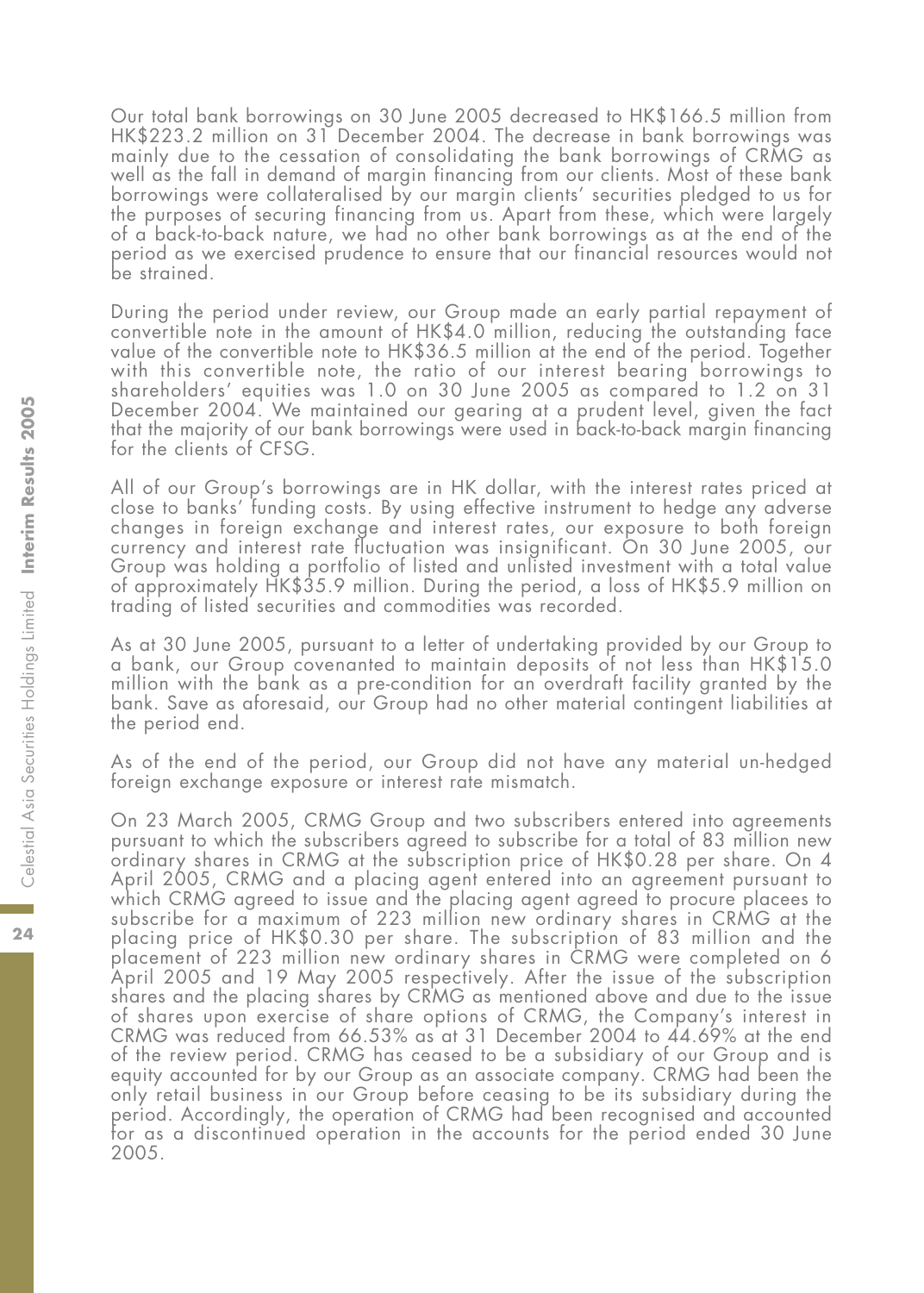On 23 May 2005, the CRMG Group entered into a cooperation agreement with AustChina to jointly develop retail business in the PRC. Pursuant to the agreement, AustChina will be responsible for providing or procuring investors to provide funds of up to A\$100 million and the CRMG Group will be responsible for identifying investment opportunities and projects for retail business in the PRC. Once the detailed terms relating to the investment and amount of the investment are mutually agreed by the parties, AustChina or the investors identified by AustChina will provide the fund for investment of up to A\$100 million.

As a first step of cooperation, on 23 May 2005, CRMG and AustChina entered into an agreement in relation to the proposed issue of a convertible note of an initial principal amount of HK\$108,000,000. Subsequent to the period end, the agreement was completed and the convertible note was issued in August 2005. Upon full conversion of the convertible note, a maximum of 240 million shares in the share capital of CRMG will be issued and thereby further reducing our Group's interest in CRMG from 44.69% at the period end to 35.99%.

On 24 August 2005, the CRMG Group entered into two agreements, including (i) a sale and purchase agreement in relation to the proposed acquisition of all the issued shares and all shareholders' loan interest in Timecastle at a consideration of HK\$500 million (subject to adjustment) which will be partly settled by the issue of the New Convertible Note at principal value of HK\$180 million and partly financed by the proceeds from the placing of a maximum of 100 million new Placing Shares in CRMG; and (ii) an agreement with a placing agent in relation to the proposed issue of the Placing Shares at a placing price of not less than HK\$0.45 per placing share to raise a new fund of HK\$45 million. Timecastle will be ultimately holding the beneficial interest in 東方銀座商業(北京)有限公司 (with English name "Oriental Kenzo (Beijing) Company Limited" for identification purpose only) after reorganization. The above proposals were subjected to the conditions and details of the proposals were set out in the CRMG's announcement dated 26 August 2005.

In November 2004, our Group entered into a provisional sale and purchase agreement to sell an investment property located in Hong Kong at a consideration of HK\$45.0 million. The transaction was completed in March 2005.

Save as aforesaid, our Group did not make any material acquisitions or disposals during the period ended 30 June 2005. There was no significant investment held during the period. We do not have any future plans for material investments or capital assets.

### **Industry Review**

Despite the continued pick-up in the domestic economy, the Hong Kong stock market in the second quarter was lackluster and directionless as inflow of hot money speculating on the RMB revaluation seemed to have reversed on the back of narrowing interest rate differential between the US and Hong Kong.

On the other hand, notwithstanding a solid growth in the general economy with total retail sales in the first half of 2005 having grown by 7.9% in value, retail sales in the furniture and fixtures market, however, recorded a negative growth of 0.6%. The same was also reflected in the Consumer Price Index as overall consumer prices rose by 1.2% in June 2005, nonetheless durable goods prices continued its yearlong downward trend with a year-on-year 1.9% decline recorded for June 2005. The furniture and durable goods market is apparently lagging behind the general market recovery with certain margin pressure.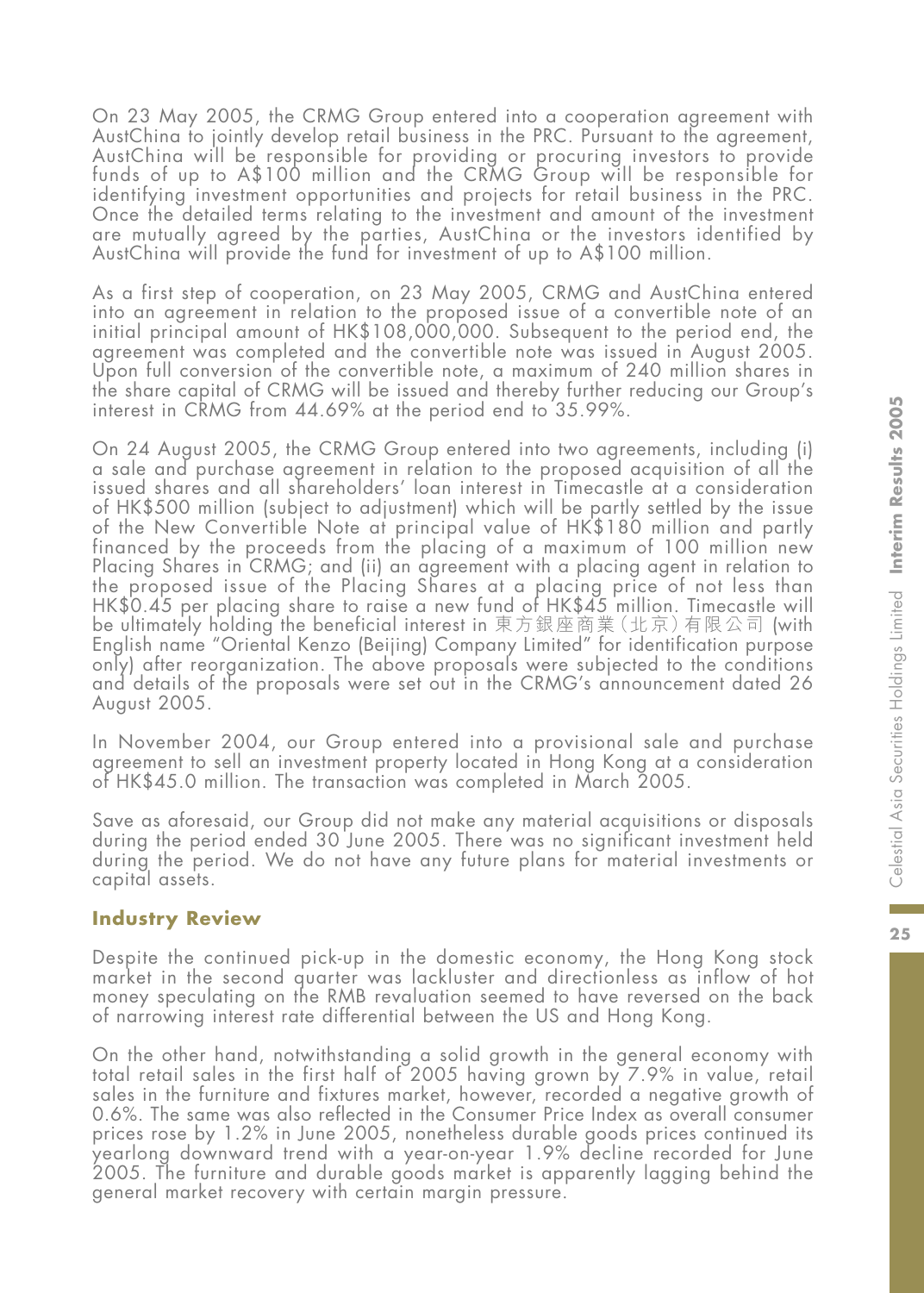### **Business Review and Outlook**

### **For CFSG**

Taking advantage of the relatively slower market, we focused our resources in the last few months to upgrade CFSG's operating and sales systems to get prepared for the upturn of the market. On the marketing side, CFSG launched a series of campaigns to retain existing clients and attract new prospects. Feedback on these campaigns has been positive and encouraging.

Product diversification and cost leadership continued to be the primary drivers of CFSG's business strategy during the first half of the year.

At the same time, we continued to diversify CFSG's income stream through wealth management initiatives and expansion of investment banking activities. We continue to see a rising trend of income from both the wealth management and the investment banking divisions as a percent of the total revenue.

As part of the revenue and product diversification strategy, CFSG launched the asset management service in June this year to seize opportunities inherent in the high-net-worth market, and to complement our strategy of providing a full suite of services to clients. This newly added service allows us to continue to expand our customer base and to further leverage on the cross-selling synergy within CFSG.

Looking ahead, corporate profitability would likely come under pressure as competition from local and international players intensifies and funding costs are on the rise. While CFSG remains vigilant to keep its cost structure lean and effective, we persist to diversify CFSG's income mix through different businesses. Our goal is to position CFSG as clients' financial services house of choice with comprehensive product offerings that meet their diverse financial needs.

### **For Pricerite/CRMG**

In anticipation of the market environment, we took initiatives since the fourth quarter of last year to consolidate and re-engineer CRMG's operations, with an aim to improve its operating efficiency and to further build upon its competitive advantages.

#### Consolidating Pricerite's Network

During the period, we completed the location review for Pricerite's network, which consisted of 30 stores in total as at the end of the review period. Each of the stores is contributing positively to CRMG's bottom line, and we are confident that on the back of a benign economic environment, Pricerite is operating from a low cost base to herald for any future possible network expansion. Nonetheless, in view of the current rampant retail rental market, we will take cautious approach in choosing new store locations that will maximise Pricerite's returns and enhance its cost and operating efficiencies.

#### Re-engineering Pricerite's Merchandise

During the period, we continued to consolidate Pricerite's product groupings to focus on expanding the depth of its core product categories that are highly recognised by customers, reduced carrying non-performing product categories, and streamlined inventory management. In a nutshell, we continued to better match customer preferences with our product offerings. We will continue to review Pricerite's product strategy on a regular basis, with an aim to provide our customers with a wide selection of quality merchandise at value-for-money prices.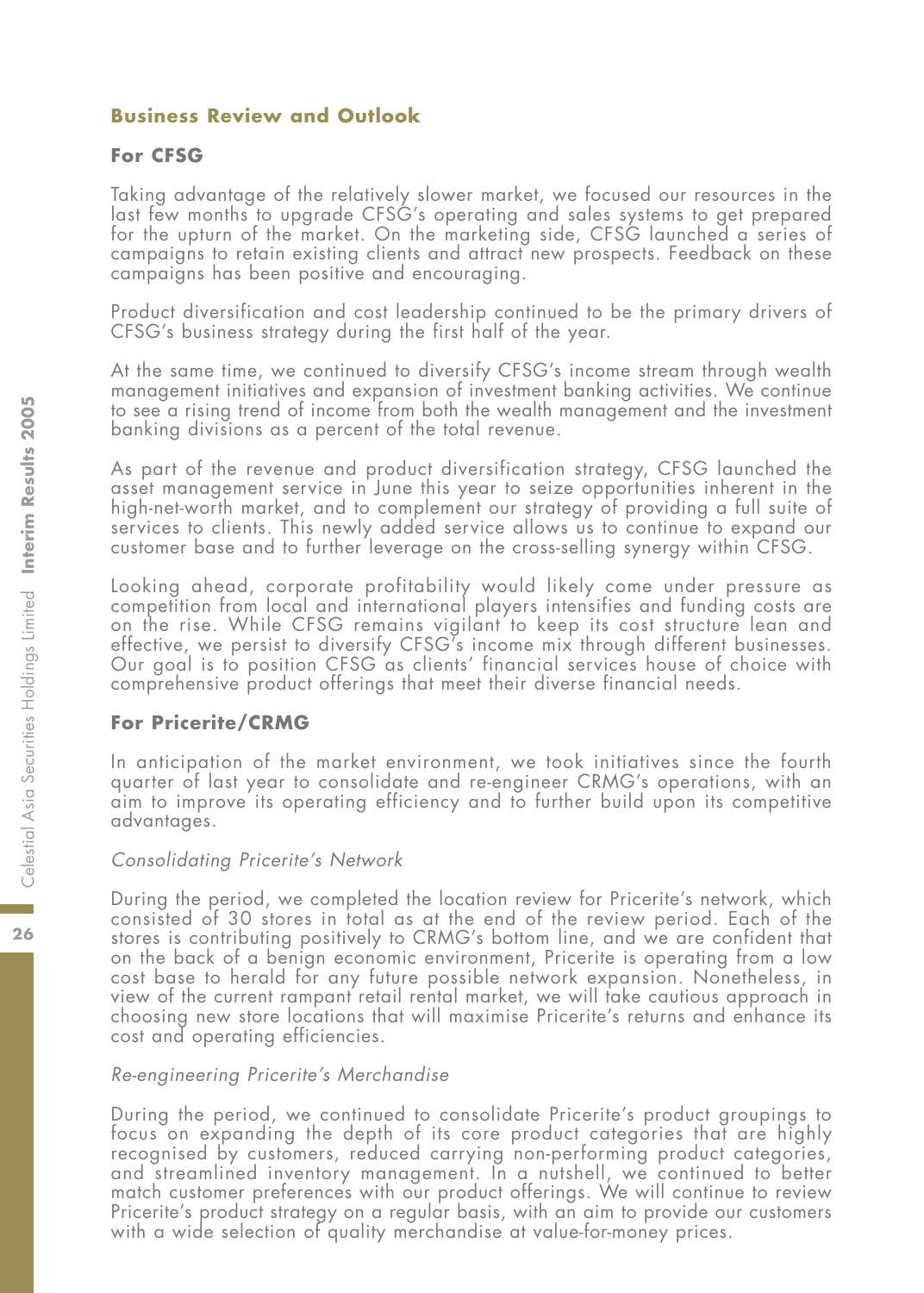### Sharpening Our Tools

Subsequent to CRMG's previous efforts in revamping the IT infrastructure to provide a more accurate and robust system for our management and operations, we continued to carry out system enhancements to further provide efficient and effective support to CRMG's supply chain management. We will leverage on CRMG's competitive advantage of a single operating platform to support our multi-branded business and to further develop our retail business.

### Building Strength in Greater Pearl River Basin

CRMG's operation support centre in Shenzhen, the PRC, gradually took shape in the past few months, providing efficient back-office support to Hong Kong and the Guangdong Province. Support functions include merchandising, inventory management, accounting, information technology, human resources, staff training and development, and logistics. Since the establishment of operation support centre, CRMG's operating cost was substantially reduced and improvement in operating efficiency was also recorded. This operation support centre will in time assume instrumental roles in our supply chain management, such as quality assurance and checking, product sourcing and procurement.

#### Enhancing Pricerite's Customer Service

To further enhance Pricerite's customer service standard, we started a new service culture programme early this year, indoctrinating a unique service culture into all level of staff. In all, the sense of belonging amongst staff was enhanced, the understanding and commitment in providing quality service was well embraced, and a stronger sense of unity was resulted. The presentation of the Outstanding Young Salesperson Awards to two of Pricerite's frontline staff by the Hong Kong Management Association in 2005 once again crowned our dedication to enhancing our customer service. This has been the second successive year we were awarded since our participation in the same event last year. We will continue our commitment in enhancing Pricerite's service standard by focusing resources in staff training and service culture development. More external professional consultancy programmes will be introduced to focus on pragmatic field coaching.

### Improving Customers' Shopping Experience

During the period, renovations on "room setting" in-store display for large furniture section in all Pricerite stores were completed. The new arrangement was well received by our customers as it inspired their interior design ideas. These positive responses motivated us to start extending the "room setting" idea into the selfassembled furniture section in the second half of the year. We will further upgrade and standardise Pricerite's store layout, with an aim to constantly improve customers' shopping experience.

### Strengthening Pricerite's Brand with the Relationship of Our Customers

We re-aligned Pricerite's advertising strategy to further instill the "value-for-money" image amongst our target customers. In general, Pricerite is perceived as the preferred and trustworthy brand that offers value-for-money products with valueadded services. Other marketing communications channels were also re-launched to project a concerted and clear company image and positioning.

27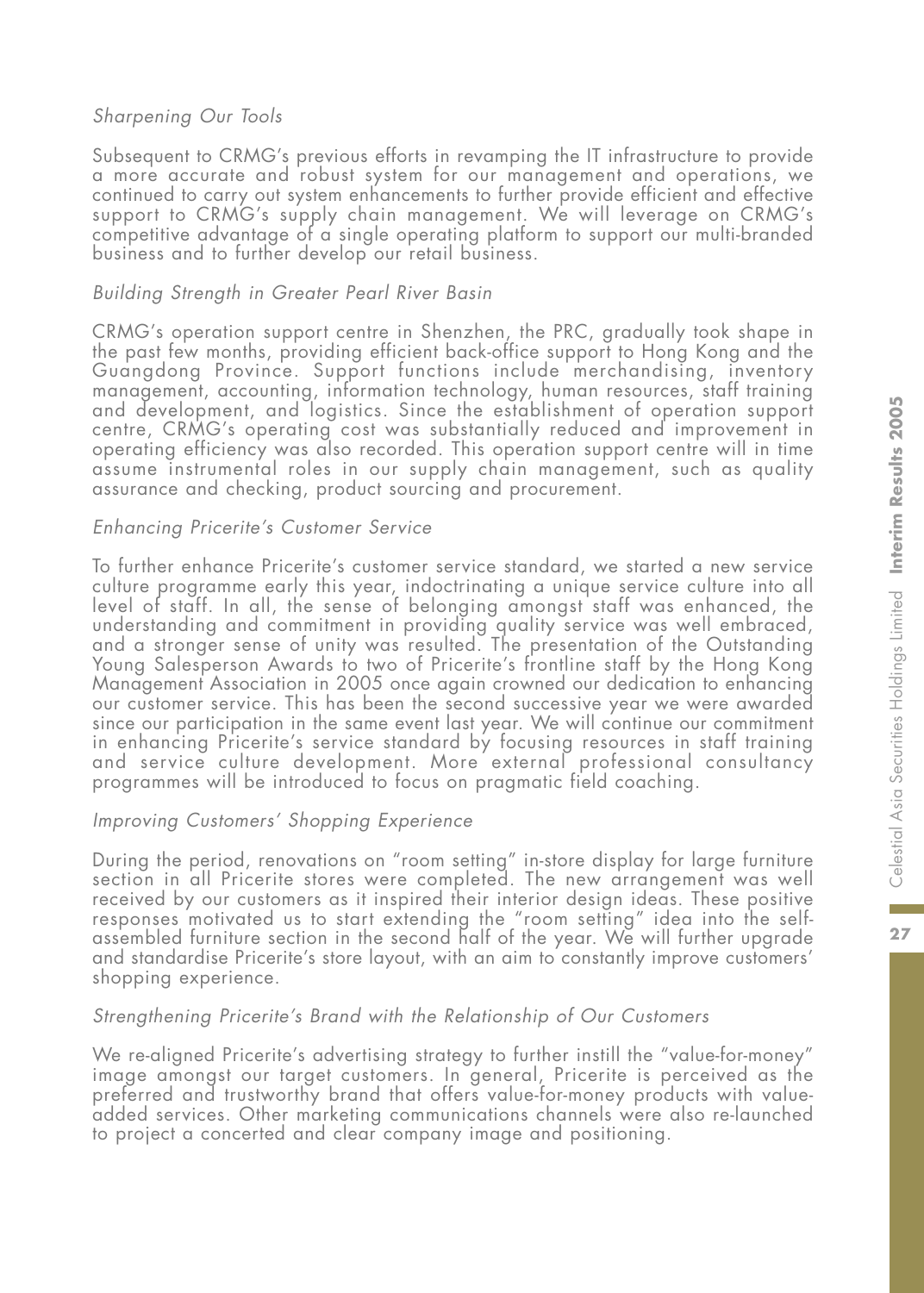#### Strategically Positioned to Move Forward

To better reflect the business development of our retail operations, we changed the name of Pricerite Group Limited to CASH Retail Management Group Limited in July 2005. CRMG's mission is to become a leading retail services and management group, growing a diverse portfolio of brands that satisfy the lifestyle needs of customers from various strata. We are committed to offering customers with valuefor-money products and services through blends of operating efficiencies, use of technology and human talents. We build our competitive advantage by achieving economies of scale through our single operating platform.

Over the past year, CRMG has conducted in-depth research in reviewing the lifestyle market. It is believed that as the economy is gradually recovering, there will see a rising trend in demand for lifestyle products as consumers are actively seeking to improve their living environment. As such, CRMG is planning to launch a new lifestyle brand in home furnishing, targeting at a different market segment than Pricerite. Flagship stores in Hong Kong are scheduled to open by end of the year, with plans to enter the Shanghai and Beijing markets next year upon completing our review in our current operations in China, consolidating our experience and re-modelling our PRC retail business. We believe that as PRC gradually migrates from an export-driven economy to a consumption-driven economy, there lies great potentials in her consumer market.

### Catering for the Digital Market Boom

Coinciding with the buoyant demand for digital products and electrical appliances in Hong Kong in the first half of 2005, 3C Digital added two new shops to make a total of six outlets. In line with its location strategy, the two new shops are well located at high customer traffic areas in Shatin and Kwun Tong. In order to focus on targeting customers of the younger generations, a fresh new look was designed for the stores, and a new marketing campaign was launched to associate a young pop star as our spokesperson.

With a stronger network and a concerted promotion strategy, 3C Digital enjoyed remarkable growth in both sales and brand awareness. The encouraging market response has laid a good foundation for 3C Digital to carry on our network expansion plans in future.

#### Materialising Our International Business Model

Due to political instability in the Kingdom of Saudi Arabia, our Saudi business partner proposed to defer the project until first half of 2006 to ensure a sustainable economy on the back of a stable political environment. Nonetheless, shipment of products started in the first half of 2005 as scheduled and system establishment continued.

Looking ahead, we are cautiously optimistic about Hong Kong's economic outlook and will review closely the market development. We will continue to take cost leadership approach in rationalising our retail business and to secure our financial positions. At the same time, we are confident that CRMG's re-engineered operations will enable it to weather the prevalent market conditions and the forthcoming challenges.

28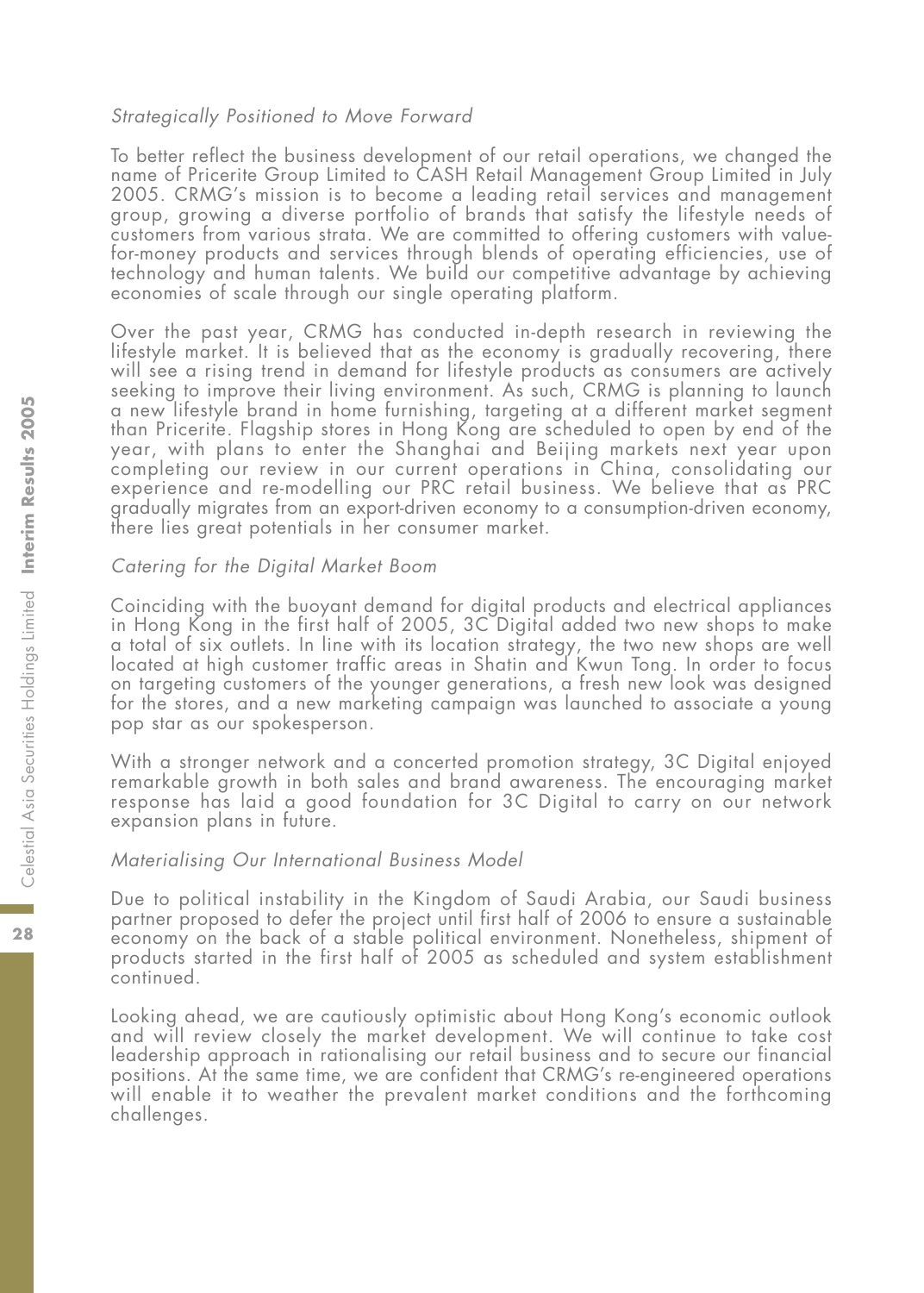# Employee Information

At 30 June 2005, the Group had 228 employees, of which 187 were at CFSG Group. Our employees were remunerated according to their performance, working experience and market conditions. In addition to basic salaries and Mandatory Provident Fund schemes, we also offered staff benefits including medical schemes, discretionary share options, performance bonus and sales commission. The total amount of remuneration cost of employees of the Group for the period under review was approximately HK\$35.6 million. We continue to organise training to employees in areas such as continuous professional training programmes required by regulatory bodies, product knowledge, language training, customer services, selling techniques, problem solving, time management, coaching, motivation, coaching and communication, etc. Meanwhile, we are also liaising with external consultants to conduct team building, service and selling training program.

# Directors' Interests in Securities

As at 30 June 2005, the interests or short positions of the Directors and chief executive of the Company in the shares, underlying shares and debentures of the Company or any of its associated corporations (within the meaning of Part XV of the Securities and Futures Ordinance ("SFO")) as recorded in the register required to be kept under section 352 of the SFO, or  $\ddot{a}$ s otherwise notified to the Company and the Stock Exchange pursuant to the Model Code for Securities Transactions by Directors of Listed Companies were as follows:

# **A. The Company**

|                                           |                                     | Number of shares |              |                                 |
|-------------------------------------------|-------------------------------------|------------------|--------------|---------------------------------|
| <b>Name</b>                               | Capacity                            | Personal         | Other        | interest Shareholding<br>$[\%]$ |
| Kwan Pak Hoo Bankee                       | Founder of a<br>discretionary trust |                  | 164,028,376* | 37.49                           |
| Law Ping Wah Bernard                      | Beneficial owner                    | 5,096,200        |              | 1.16                            |
| Kwok Oi Kuen Joan Elmond Beneficial owner |                                     | 2,700,000        |              | 0.62                            |
| Li Yuen Cheuk Thomas                      | Beneficial owner                    | 2,501,875        |              | 0.57                            |
|                                           |                                     | 10.298.075       | 64.028.376   | 39.84                           |

1. Long positions in the shares

The shares were held by Cash Guardian. Mr Kwan was deemed to be interested in all these shares as a result of his interests in Cash Guardian as disclosed in the "Substantial Shareholders" below.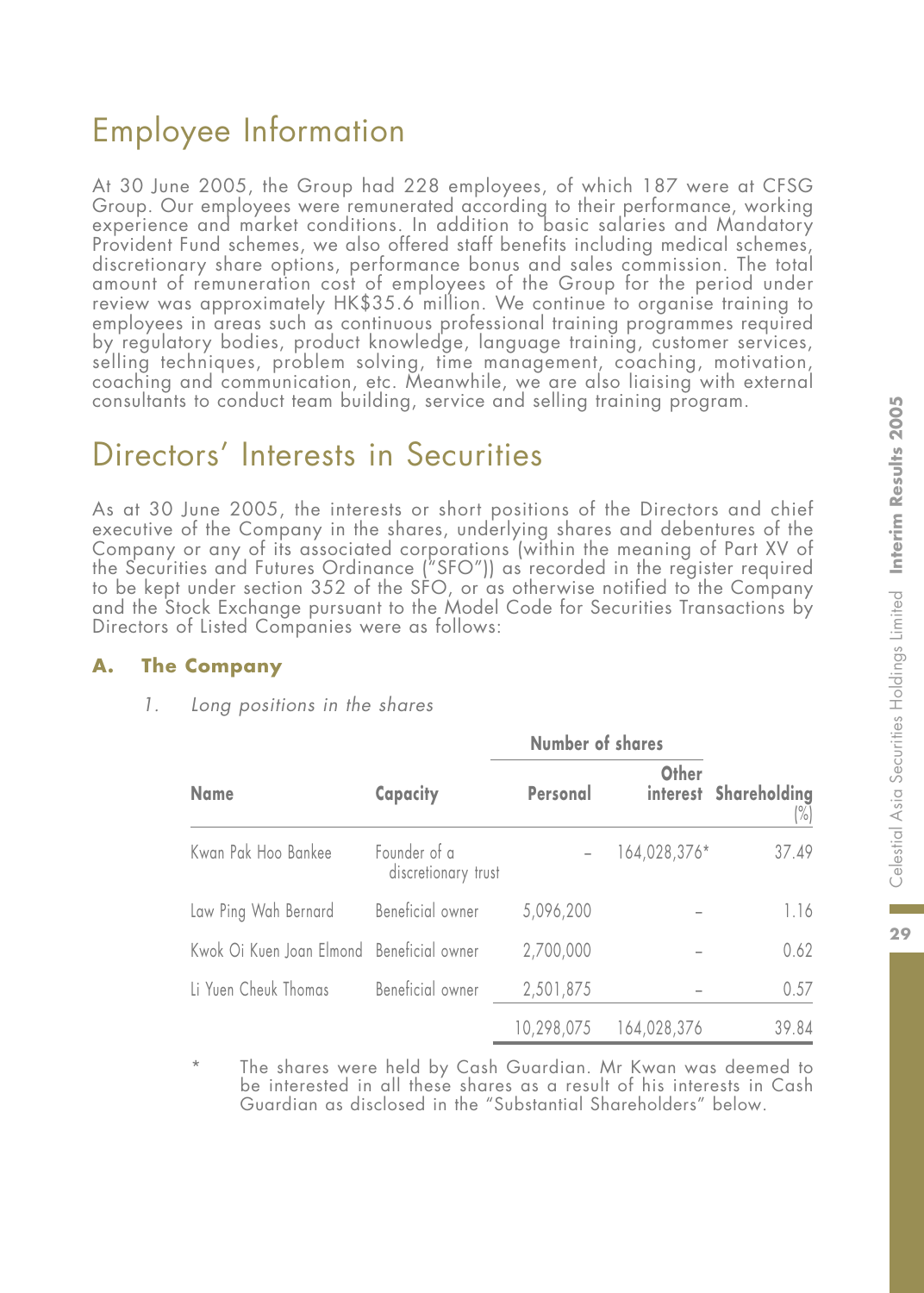#### 2. Long positions in the underlying shares – options under share option schemes

|                          |                  |                          |                              |      |                      |                             |                      | Percentage                        |
|--------------------------|------------------|--------------------------|------------------------------|------|----------------------|-----------------------------|----------------------|-----------------------------------|
|                          |                  |                          |                              |      |                      | Number of options           |                      | to issued                         |
|                          |                  |                          | Exercise                     |      | outstanding<br>as at | lapsed<br>during            | outstanding<br>as at | shares<br>as at                   |
| Name                     | Date<br>of grant | <b>Exercise</b> period   | price<br>per share<br>(HK\$) | Note | 1 January<br>2005    | the<br>period<br>[Note [1]] | 30 June<br>2005      | 30 June<br>2005<br>$\binom{0}{0}$ |
| Kwan Pak Hoo Bankee      | 2/12/2003        | $2/12/2003 - 30/11/2005$ | 0.502                        | 3    | 3,000,000            |                             | 3,000,000            | 0.69                              |
| Law Ping Wah Bernard     | 2/12/2003        | $2/12/2003 - 30/11/2005$ | 0.502                        |      | 3,000,000            | $\overline{a}$              | 3,000,000            | 0.69                              |
| Wong Kin Yick Kenneth    | 2/12/2003        | $2/12/2003 - 30/11/2005$ | 0.502                        |      | 1,000,000            | $\overline{\phantom{a}}$    | 1,000,000            | 0.23                              |
| Migo Wen Hgo Felix       | 2/12/2003        | $2/12/2003 - 30/11/2005$ | 0.502                        |      | 1,000,000            | $\overline{\phantom{m}}$    | 1,000,000            | 0.23                              |
| Kwok Oi Kuen Joan Elmond | 2/12/2003        | $2/12/2003 - 30/11/2005$ | 0.502                        |      | 3,000,000            | $\overline{a}$              | 3,000,000            | 0.69                              |
| Li Yuen Cheuk Thomas     | 2/12/2003        | $2/12/2003 - 30/11/2005$ | 0.502                        |      | 1,000,000            |                             | 1,000,000            | 0.23                              |
| Chan Yau Ching Bob       | 2/12/2003        | $2/12/2003 - 30/11/2005$ | 0.502                        |      | 3,000,000            | (3,000,000)                 |                      |                                   |
|                          |                  |                          |                              |      | 15.000.000           | (3.000.000)                 | 12,000,000           | 2.76                              |

- (1) The lapsed options were due to cessation of employment of participant with the Group.
- (2) No option was granted, exercised, lapsed or cancelled during the period.
- (3) Mr Kwan Pak Hoo Bankee is also the substantial shareholder of the Company.
- (4) The options are held by the Directors in the capacity of beneficial owner.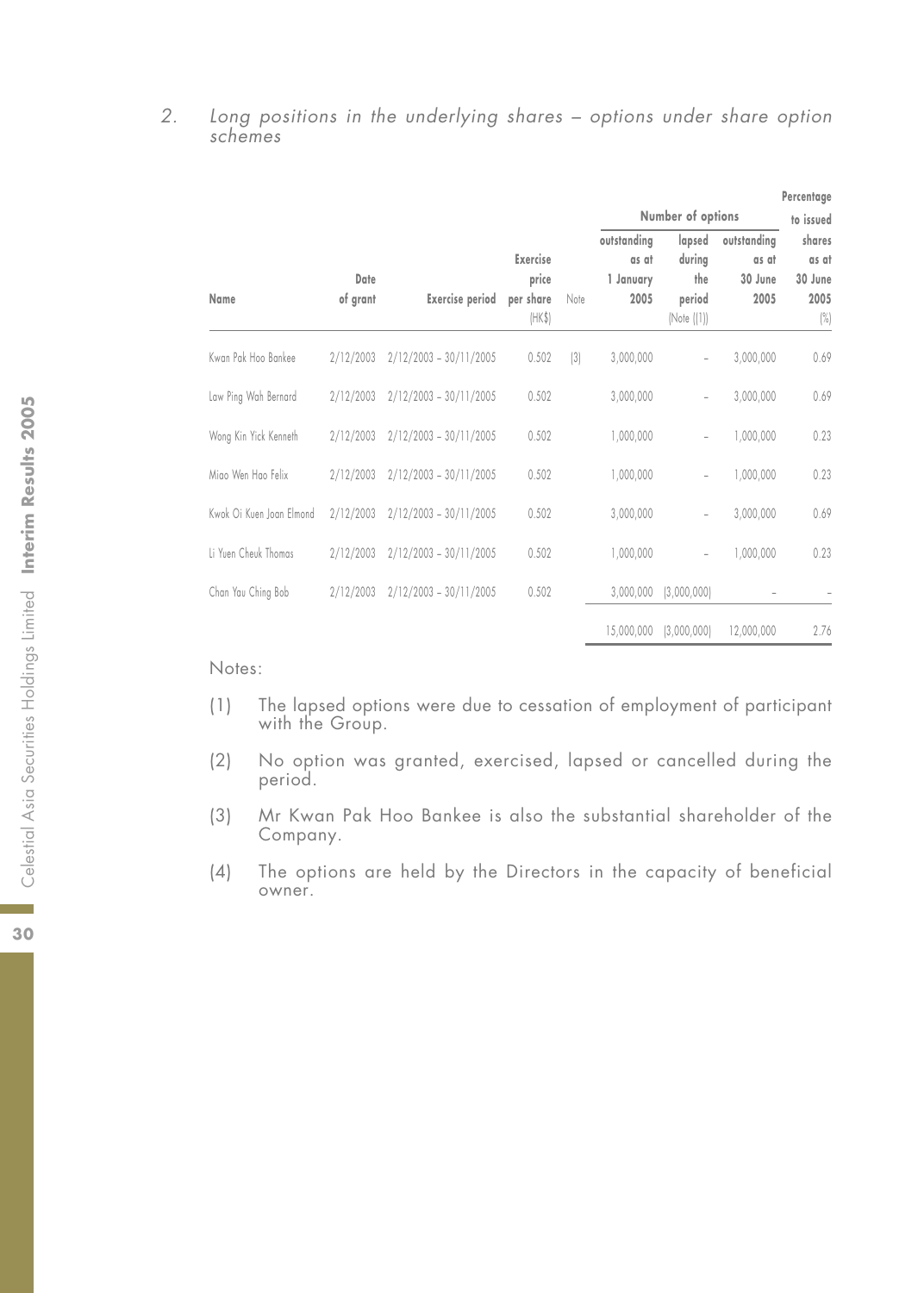# **B. Associated corporations (within the meaning of SFO)**

# **1. CFSG**

(a) Long positions in the shares

| <b>Name</b>                                      | Capacity<br>Personal |  | Other                 | interest Shareholding<br>$\frac{1}{2}$ |  |
|--------------------------------------------------|----------------------|--|-----------------------|----------------------------------------|--|
| Kwan Pak Hoo Bankee Founder of a                 | discretionary trust  |  | $-397,827,434*$       | 52.73                                  |  |
| Wong Kin Yick Kenneth Beneficial owner 1,620,000 |                      |  |                       | 0.21                                   |  |
|                                                  |                      |  | 1,620,000 397,827,434 | 52.94                                  |  |

\* The shares were held as to 11,000,000 shares by Cash Guardian and as to 386,827,434 shares by Celestial Investment Group Limited ("CIGL"), a wholly-owned subsidiary of the Company. Mr Kwan was deemed to be interested in all these shares as a result of his interests in the Company through Cash Guardian as disclosed in the "Substantial Shareholders" below.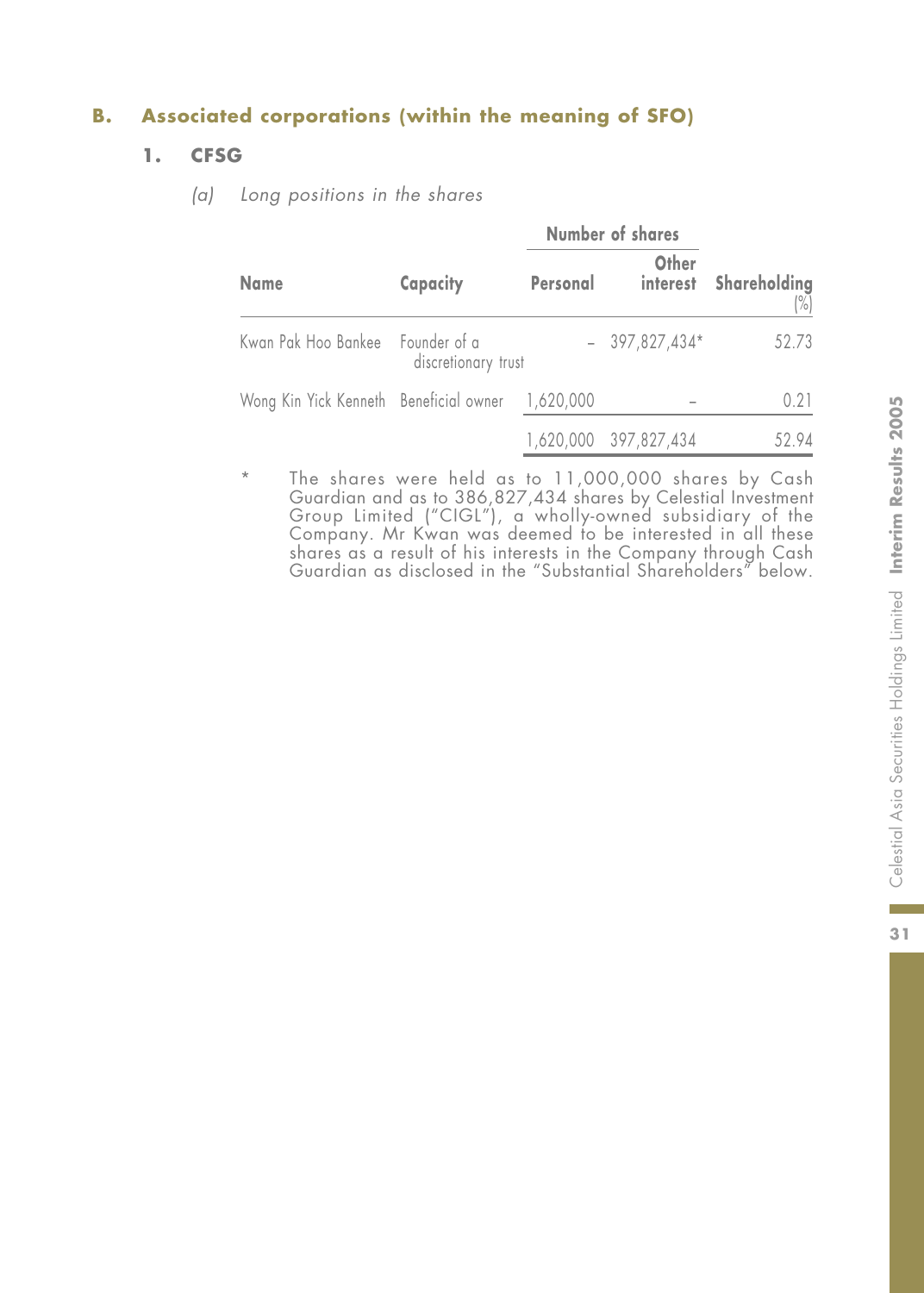#### (b) Long positions in the underlying shares – options under share option schemes

|                          |           |                          |           |                  |             |                          |             | Percentage     |
|--------------------------|-----------|--------------------------|-----------|------------------|-------------|--------------------------|-------------|----------------|
|                          |           |                          |           |                  |             | Number of options        |             | to issued      |
|                          |           |                          |           |                  | outstanding | lapsed                   | outstanding | shares         |
|                          |           |                          | Exercise  |                  | as at       | during                   | as at       | as at          |
|                          | Date      |                          | price     |                  | 1 January   | the                      | 30 June     | 30 June        |
| Name                     | of grant  | <b>Exercise</b> period   | per share | Note             | 2005        | period                   | 2005        | 2005           |
|                          |           |                          | HK\$      |                  |             | (Note ((1))              |             | $\binom{0}{0}$ |
| Kwan Pak Hoo Bankee      | 2/12/2003 | $2/12/2003 - 30/11/2005$ | 0.34      | $\left 3\right $ | 3,185,000   | $\overline{a}$           | 3,185,000   | 0.42           |
| Law Ping Wah Bernard     | 2/12/2003 | $2/12/2003 - 30/11/2005$ | 0.34      |                  | 3,185,000   | $\overline{a}$           | 3,185,000   | 0.42           |
| Wong Kin Yick Kenneth    | 2/12/2003 | $2/12/2003 - 30/11/2005$ | 0.34      |                  | 3,185,000   | $\overline{a}$           | 3,185,000   | 0.42           |
| Migo Wen Hgo Felix       | 2/12/2003 | 2/12/2003 - 30/11/2005   | 0.34      |                  | 3,185,000   | i,                       | 3,185,000   | 0.42           |
| Kwok Oi Kuen Joan Elmond | 2/12/2003 | $2/12/2003 - 30/11/2005$ | 0.34      |                  | 3,185,000   | ÷,                       | 3,185,000   | 0.42           |
| Li Yuen Cheuk Thomas     | 2/12/2003 | $2/12/2003 - 30/11/2005$ | 0.34      |                  | 3,185,000   | $\overline{\phantom{a}}$ | 3,185,000   | 0.42           |
| Chan Yau Ching Bob       | 2/12/2003 | 2/12/2003 - 30/11/2005   | 0.34      |                  | 3,185,000   | (3, 185, 000)            |             |                |
|                          |           |                          |           |                  | 22,295,000  | (3, 185, 000)            | 19,110,000  | 2.52           |

- (1) The lapsed options were due to cessation of employment of participant with the Group.
- (2) No option was granted, exercised or cancelled during the period.
- (3) Mr Kwan Pak Hoo Bankee is also the substantial shareholder of the Company.
- (4) The options are held by the Directors in the capacity of beneficial owner.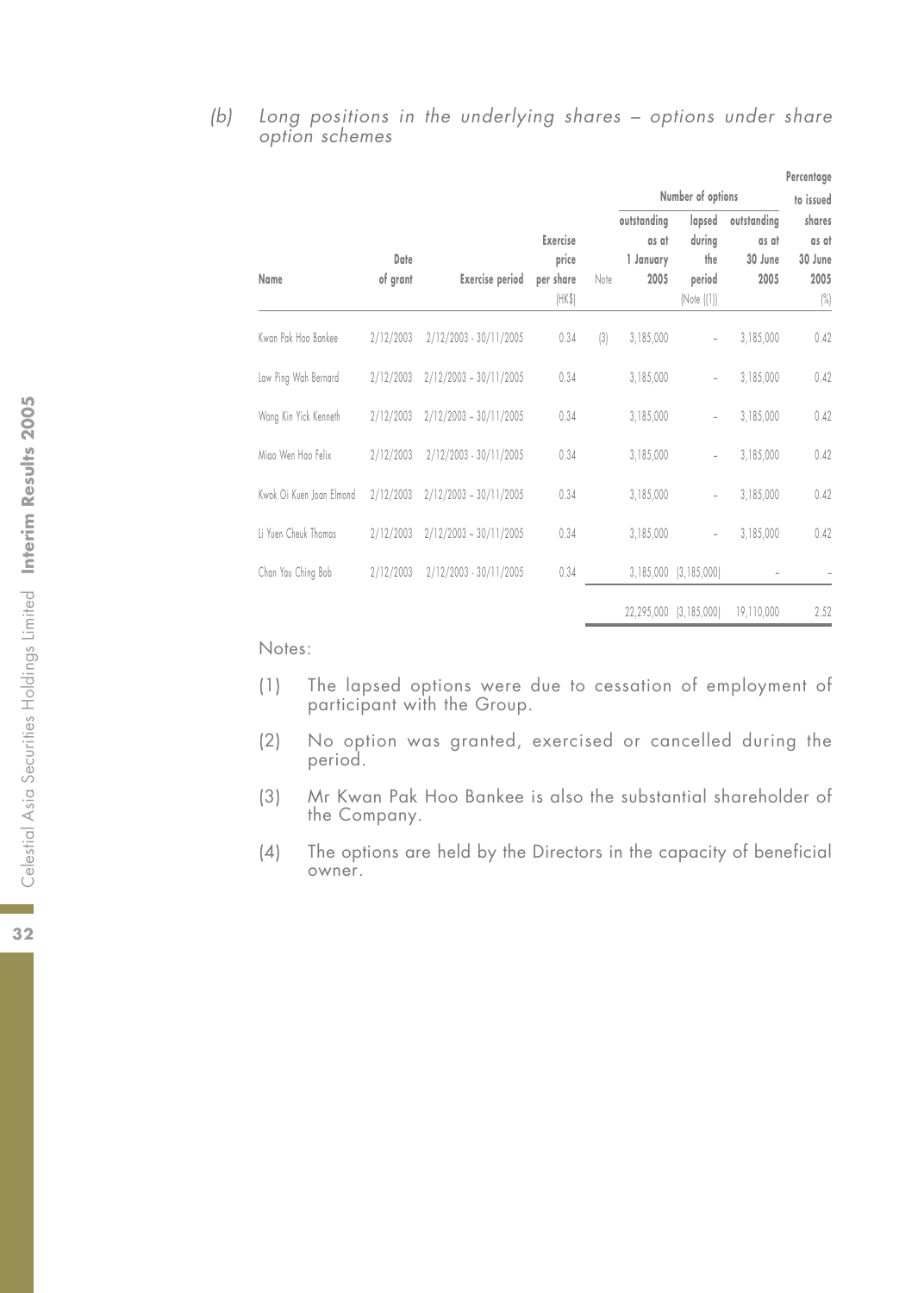# **2. CRMG**

|                                  |                     | Number of<br>shares         |               |  |
|----------------------------------|---------------------|-----------------------------|---------------|--|
| <b>Name</b>                      | Capacity            | Other interest Shareholding | $\frac{1}{2}$ |  |
| Kwan Pak Hoo Bankee Founder of a | discretionary trust | 446,572,587*                | 44.99         |  |

(a) Long positions in the shares

- The shares were held as to 443,572,587 shares by CIGL and its subsidiaries and as to 3,000,000 shares by Cash Guardian. Mr Kwan was deemed to be interested in all these shares as a result of his interests in the Company through Cash Guardian as disclosed in the "Substantial Shareholders" below.
- (b) Long positions in the underlying shares options under share option schemes

|                      |                  |                          |                                          |                                           | Number of options                                   |                                         | Percentage<br>to issued                                                                         |
|----------------------|------------------|--------------------------|------------------------------------------|-------------------------------------------|-----------------------------------------------------|-----------------------------------------|-------------------------------------------------------------------------------------------------|
| Name                 | Date<br>of grant | <b>Exercise</b> period   | Exercise<br>price<br>per share<br>(HK\$) | outstanding<br>as at<br>1 January<br>2005 | exercised<br>during<br>the<br>period<br>(Note ((1)) | outstandina<br>as at<br>30 June<br>2005 | shares<br>as at<br>30 June<br>2005<br>$\left[\begin{smallmatrix} 0\\ 1\end{smallmatrix}\right]$ |
| Migo Wen Hao Felix   | 2/12/2003        | $1/12/2004 - 30/11/2005$ | 0.316                                    | 2.833.333                                 | [2,833,333]                                         | $\overline{a}$                          |                                                                                                 |
| Li Yuen Cheuk Thomas | 2/12/2003        | 1/12/2004 - 30/11/2005   | 0.316                                    | 2.833.333                                 | [2,833,333]                                         | $\overline{\phantom{a}}$                |                                                                                                 |
|                      |                  |                          |                                          | 5.666.666                                 | [5,666,666]                                         |                                         |                                                                                                 |

#### Notes:

- (1) On 17 May 2005, 5,666,666 share options of CRMG were exercised at the exercise price of HK\$0.316 per share. The weighted average closing price of the CRMG's shares immediately before the date of exercise was HK\$0.78 per share.
- (2) No options was granted, lapsed or cancelled during the period.
- (3) The options are held by the Directors in the capacity of beneficial owner.

Save as disclosed above, as at 30 June 2005, none of the Directors, chief executive or their associates had any personal, family, corporate or other beneficial interests or short positions in the shares, underlying shares or debentures of the Company or any of its associated corporations (within the meaning of Part XV of the SFO).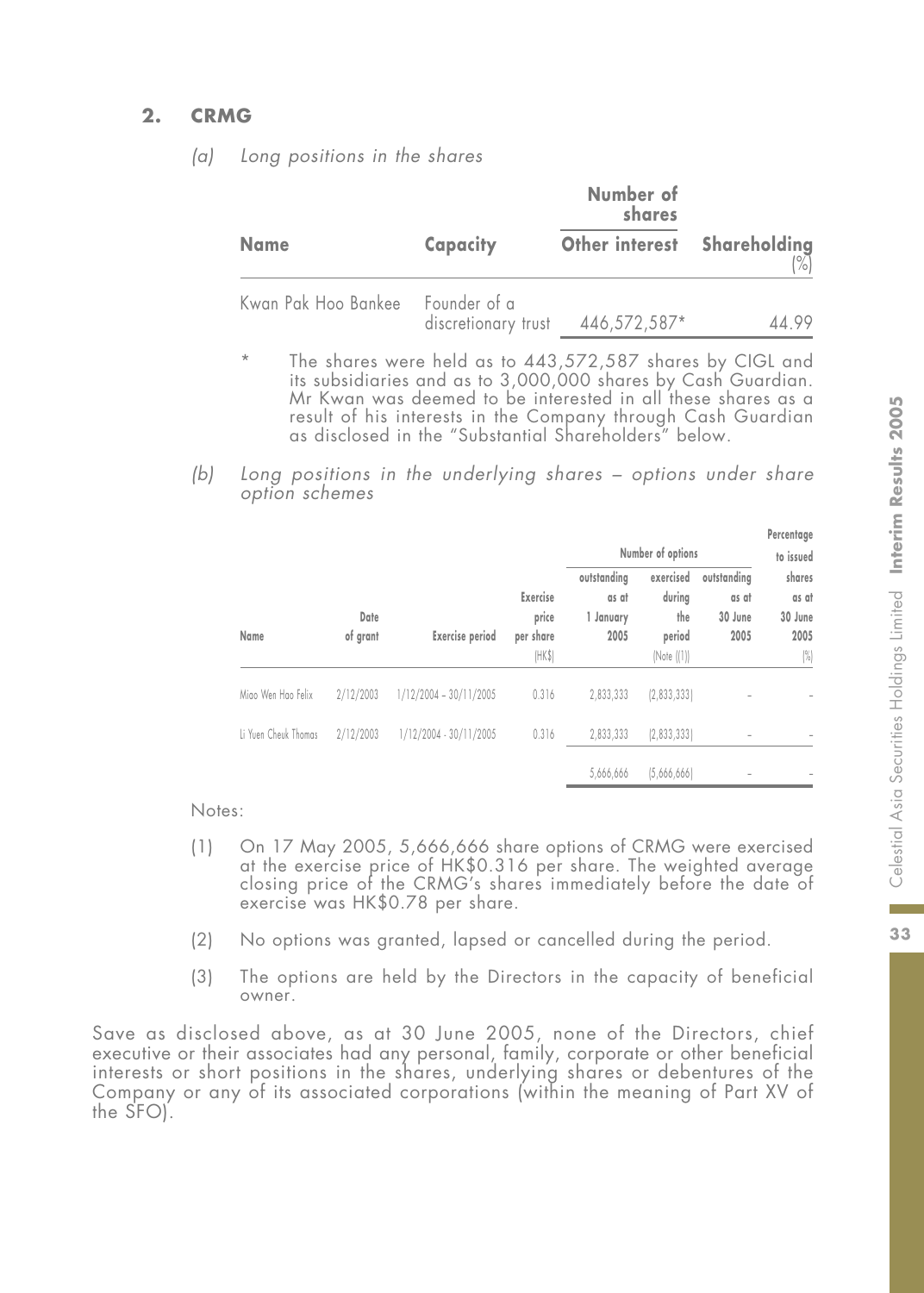# Share Option Schemes

# **The Company**

Details of share options to subscribe for shares in the Company having been granted and held by participants under the share option schemes of the Company during the six months ended 30 June 2005 were as follows:

|                               |                          |                                                 |        | Number of options                         |                                                 |                                         |
|-------------------------------|--------------------------|-------------------------------------------------|--------|-------------------------------------------|-------------------------------------------------|-----------------------------------------|
| Date of grant                 | <b>Exercise period</b>   | <b>Exercise</b><br>price<br>per share<br>(HK\$) | Note   | outstanding<br>as at<br>1 January<br>2005 | lapsed<br>during<br>the<br>period<br>(Note (2)) | outstanding<br>as at<br>30 June<br>2005 |
| <b>Directors</b><br>2/12/2003 | $2/12/2003 - 30/11/2005$ | 0.502                                           | $\Box$ | 15,000,000                                | (3,000,000)                                     | 12.000.000                              |

- (1) Details of the options granted to the Directors are set out in the section headed "Directors' Interests in Securities".
- (2) The lapsed options were due to cessation of employment of participants with the Group.
- (3) No option was granted, exercised, lapsed or cancelled during the period.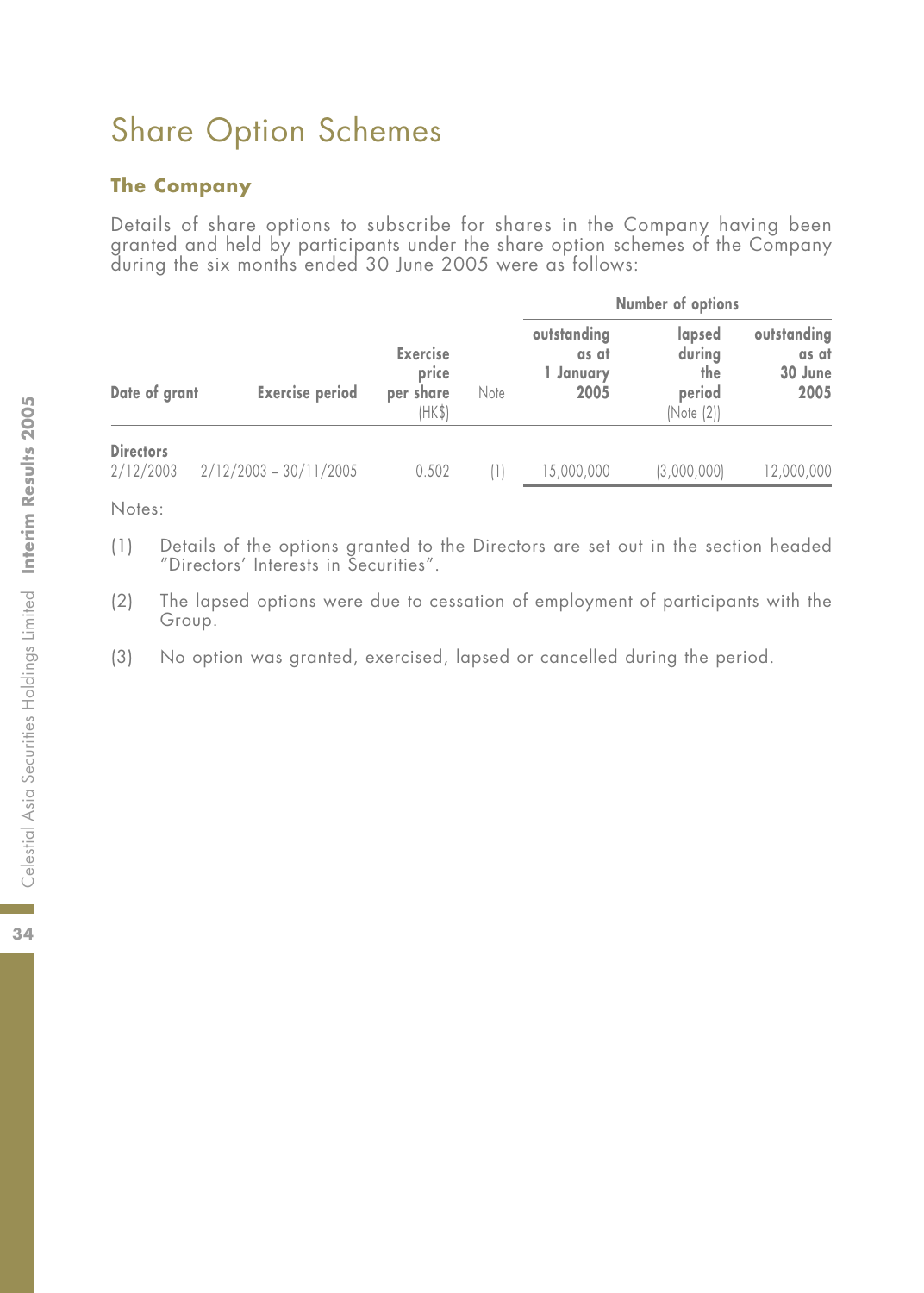# **The subsidiaries**

Details of share options to subscribe for shares in CFSG and CRMG having been granted and held by participants under the share option schemes of CFSG and CRMG respectively during the six months ended 30 June 2005 were as follows:

# **1. CFSG**

|                               |                          |                                                          |                  |                                         | Number of options                               |                                         |
|-------------------------------|--------------------------|----------------------------------------------------------|------------------|-----------------------------------------|-------------------------------------------------|-----------------------------------------|
| Date of grant                 | <b>Exercise period</b>   | <b>Exercise</b><br>price<br>per share<br>Notes<br>(HK\$) |                  | outstanding<br>as at<br>January<br>2005 | lapsed<br>during<br>the<br>period<br>(Note (3)) | outstanding<br>as at<br>30 June<br>2005 |
| <b>Directors</b><br>2/12/2003 | $2/12/2003 - 30/11/2005$ | 0.34                                                     | $\left(1\right]$ | 22.295.000                              | (3, 185, 000)                                   | 19,110,000                              |
| <b>Employees</b><br>2/12/2003 | $1/6/2004 - 31/5/2006$   | 0.34                                                     | (2)              | 21,190,000                              | (1, 170, 000)                                   | 20,020,000                              |
|                               |                          |                                                          |                  | 43,485,000                              | [4, 355, 000]                                   | 39,130,000                              |

- (1) Details of the options granted to the Directors are set out in the section headed "Directors' Interests in Securities".
- (2) The options are vested in 2 tranches as to (i) 50% exercisable from the commencement of the exercise period; and (ii) 50% exercisable from the expiry of 12 months from the commencement of the exercise period.
- (3) The lapsed options were due to cessation of employment of participants with the Group.
- (4) No option was granted, exercised or cancelled during the period.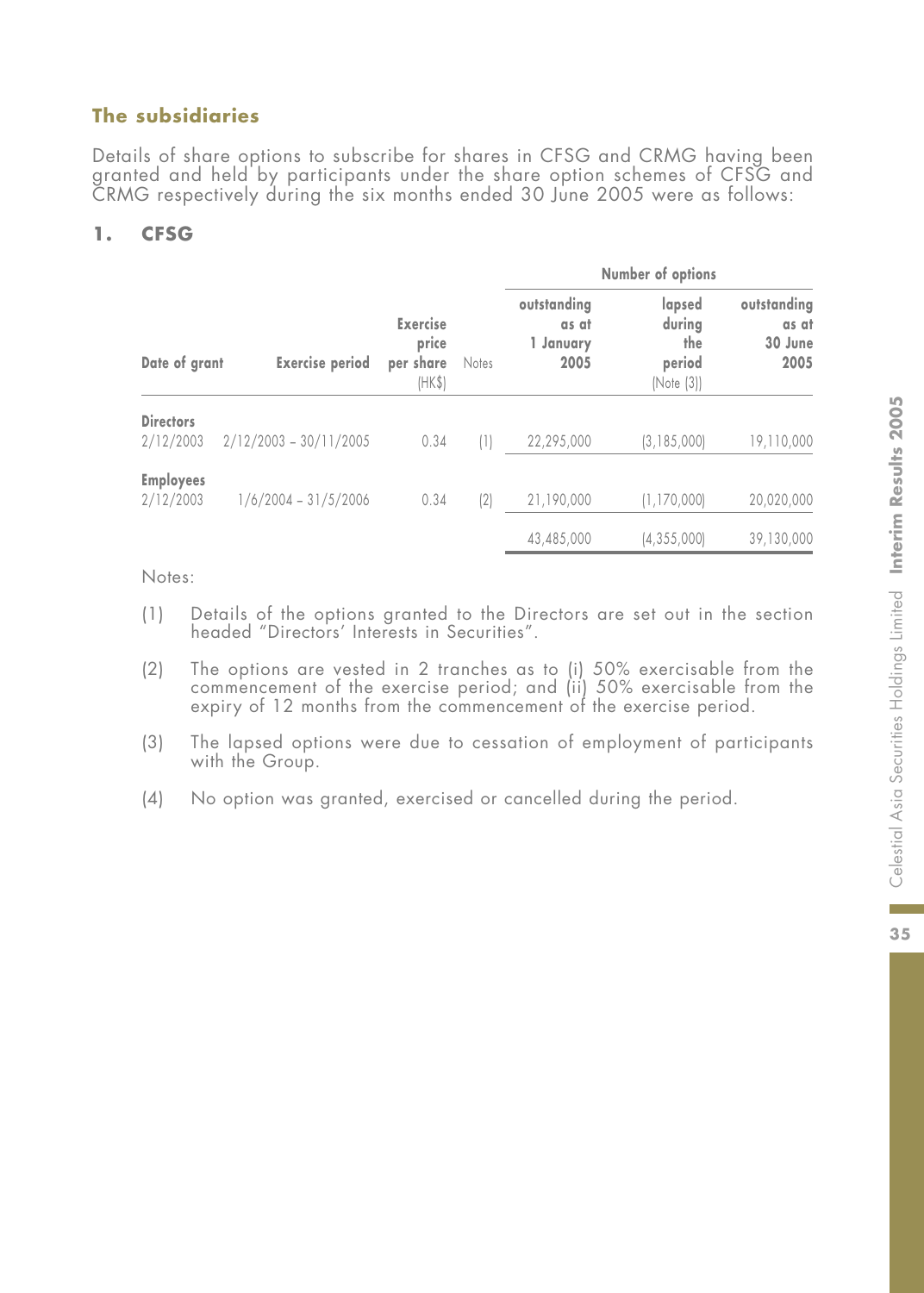### **2. CRMG**

|                               |                          |                                                 |                  |                                           | Number of options                               |                                      |                                         |
|-------------------------------|--------------------------|-------------------------------------------------|------------------|-------------------------------------------|-------------------------------------------------|--------------------------------------|-----------------------------------------|
| Date of grant                 | <b>Exercise</b> period   | <b>Exercise</b><br>price<br>per share<br>(HK\$) | Notes            | outstanding<br>as at<br>1 January<br>2005 | lapsed<br>during<br>the<br>period<br>(Note (2)) | exercised<br>during<br>the<br>period | outstanding<br>as at<br>30 June<br>2005 |
| <b>Directors</b><br>2/12/2003 | $1/12/2004 - 30/11/2005$ | 0.316                                           | $\left(1\right)$ | 5,666,666                                 |                                                 | [5,666,666]                          |                                         |
| <b>Employees</b><br>2/12/2003 | $1/12/2004 - 30/11/2005$ | 0.316                                           | 3                | 19,833,334                                | [5,666,667]                                     | (14, 166, 667)                       |                                         |
|                               |                          |                                                 |                  | 25,500,000                                | (5,666,667)                                     | (19, 833, 333)                       |                                         |

- (1) Details of the options granted to the Directors are set out in the section headed "Directors' Interests in Securities".
- (2) The lapsed options were due to cessation of employment of participants with the Group.
- (3) On 13 May 2005 and 17 May 2005, 5,666,667 shares options and 8,500,000 share options respectively of CRMG were exercised at the exercise price of HK\$0.316 per share. The weighted average closing price of the CRMG's shares immediately before the respective date of exercise was HK\$0.77 per share and HK\$0.78 per share respectively.
- (4) No option was granted or cancelled during the period.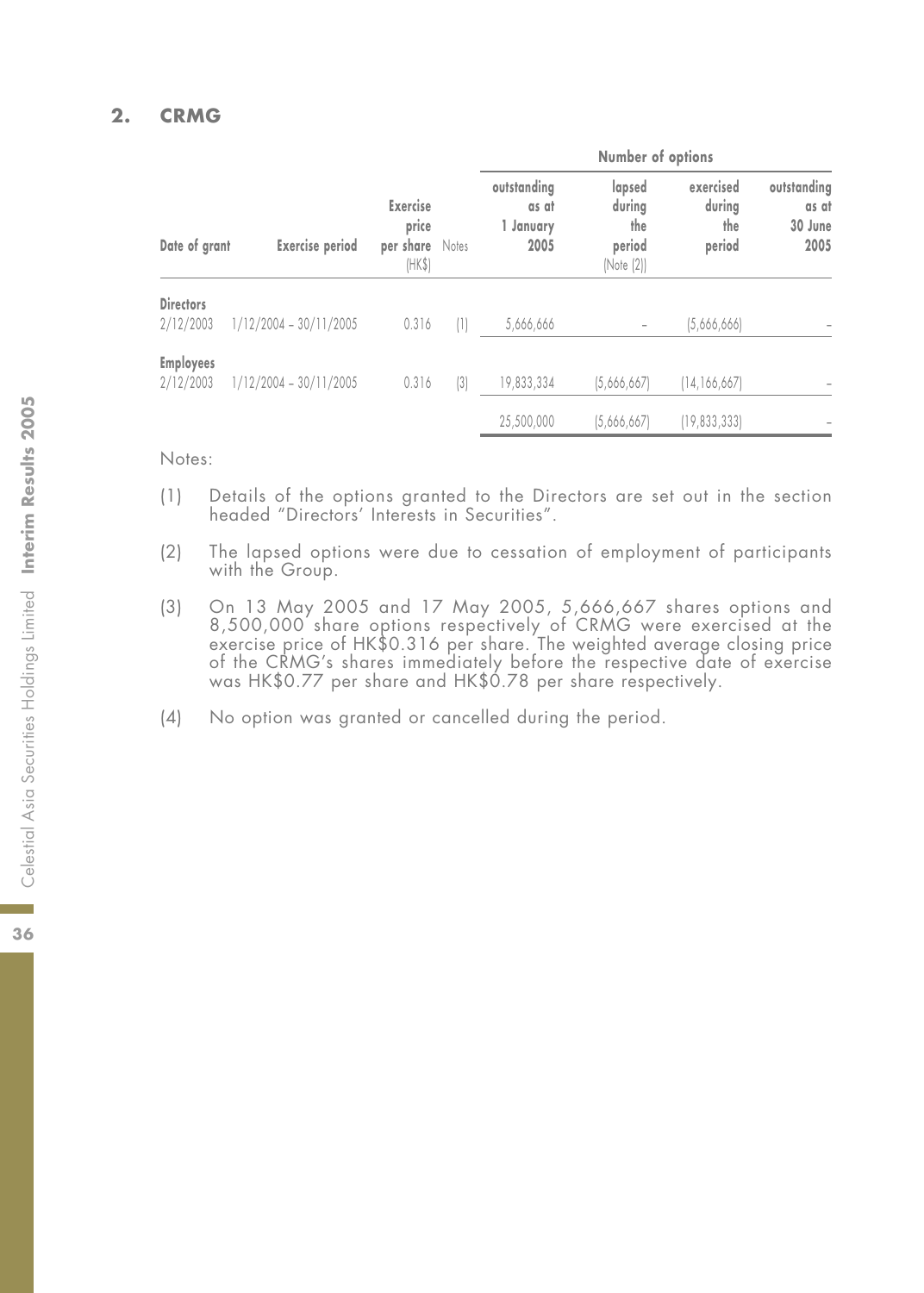# Substantial Shareholders

As at 30 June 2005, the persons/companies, other than a Director or chief executive of the Company, who had interests or short positions in the shares and underlying shares of the Company as recorded in the register required to be kept under Section 336 of the SFO were as follows:

| <b>Name</b>                                                                  | Capacity                             | <b>Number</b><br>of shares | Shareholding<br>$\left[\%\right]$ |
|------------------------------------------------------------------------------|--------------------------------------|----------------------------|-----------------------------------|
| Jeffnet Inc ("Jeffnet") (Note (1))                                           | Trustee of a discretionary trust     | 164,028,376                | 37.49                             |
| Cash Guardian (Note (1))                                                     | Interest in a controlled corporation | 164,028,376                | 37.49                             |
| Mr Al-Rashid, Abdulrahman Saad<br>("Mr Al-Rashid") (Note (2))                | Interest in a controlled corporation | 72,000,000                 | 16.46                             |
| Abdulrahman Saad Al-Rashid &<br>Sons Company Limited ("ARTAR")<br>(Note (2)) | Beneficial owner                     | 72,000,000                 | 16.46                             |

Notes:

- (1) This refers to the same number of shares held by Cash Guardian (which is 100% beneficially owned by Jeffnet). Jeffnet held these shares as trustee of The Jeffnet Unit Trust, units of which were held by a discretionary trust established for the benefit of the family members of Mr Kwan Pak Hoo Bankee. Pursuant to the SFO, Mr Kwan and Jeffnet were deemed to be interested in the shares held by Cash Guardian. The above interest has already been disclosed as other interest of Mr Kwan in the section headed "Directors' interests in securities" above.
- (2) This refers to the same number of shares were held by ARTAR, which was a 45% owned controlled corporation of Mr Al-Rashid. Pursuant to the SFO, Mr Al-Rashid was deemed to be interested in the shares held by ARTAR.

Save as disclosed above, as at 30 June 2005, no other parties were recorded in the register required by the SFO to be kept as having an interest of 5% or more of the issued share capital of the Company.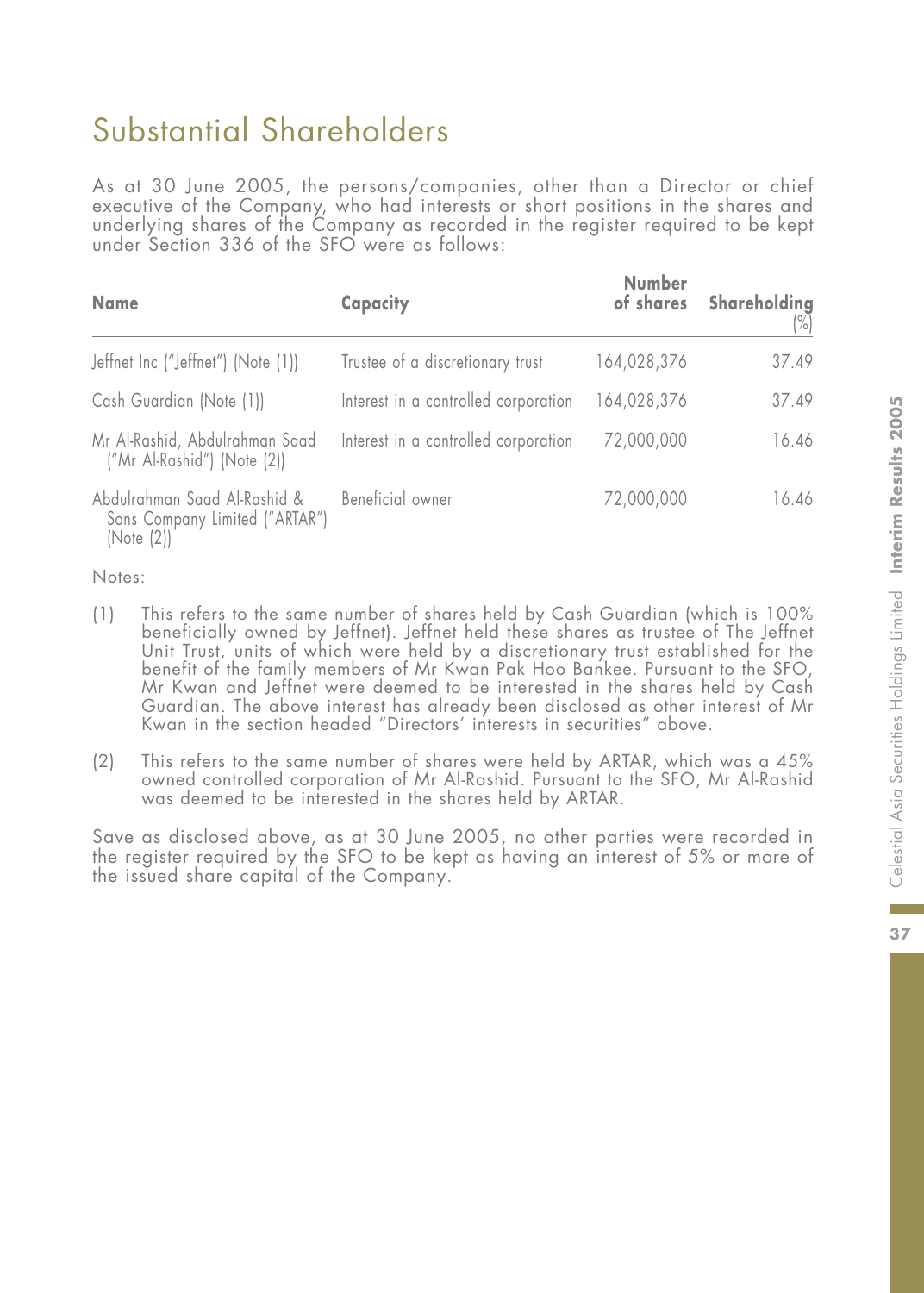# Corporate Governance

The Company on 1 June 2005 ("Adoption Date") adopted a set of code of corporate governance principles ("Principles") which aligns with or is more restrictive than all requirements set out in the Code on Corporate Governance Practices ("CG Code") contained in Appendix 14 of the Listing Rules. Since the adoption of the Principles, the CG Code has been duly complied. Before the Adoption Date, the summary of the major areas of deviations from the CG Code during the review period is as follows.

### **CG Code Deviations**

- A.1.1 Full board meetings shall be convened to be held at least 4 times yearly at approximately quarterly intervals
- A.2.1 The roles of Chairman and chief executive officer ("CEO") should be separate and should not be performed by the same individual

A.4.1 Non-executive directors should be appointed for a specific term, subject to re-election

- Before the Adoption Date, the Company convened to hold full Board meeting only twice for each financial year, and had not held a full Board meeting for the first quarter of 2005.
- Since the Adoption Date, full Board meeting has been and will be convened to be held for each financial quarter.
- Before the Adoption Date, the Chairman and the CEO had been the same person during the initial period of the review period.
- Since the Adoption Date, the defined roles and responsibilities of the CEO shall be placed with a CEO other than the Chairman or if no CEO is appointed, shall be shared and jointly saddled by all the Executive Directors. Since the Adoption Date, the Company has not maintained a CEO.
- Before the Adoption Date, all the Independent Non-executive Directors ("INEDs") were not appointed for a specific term but were subject to retirement by rotation at the annual general meeting in accordance with the Company's Bye-laws.
- With effect from or before the Adoption Date, the term of office for each existing INED has been fixed for one year commencing retrospectively from the date of the 2005 annual general meeting of the Company until the next annual general meeting of the Company, at which all of them shall retire, but be eligible for re-election.

38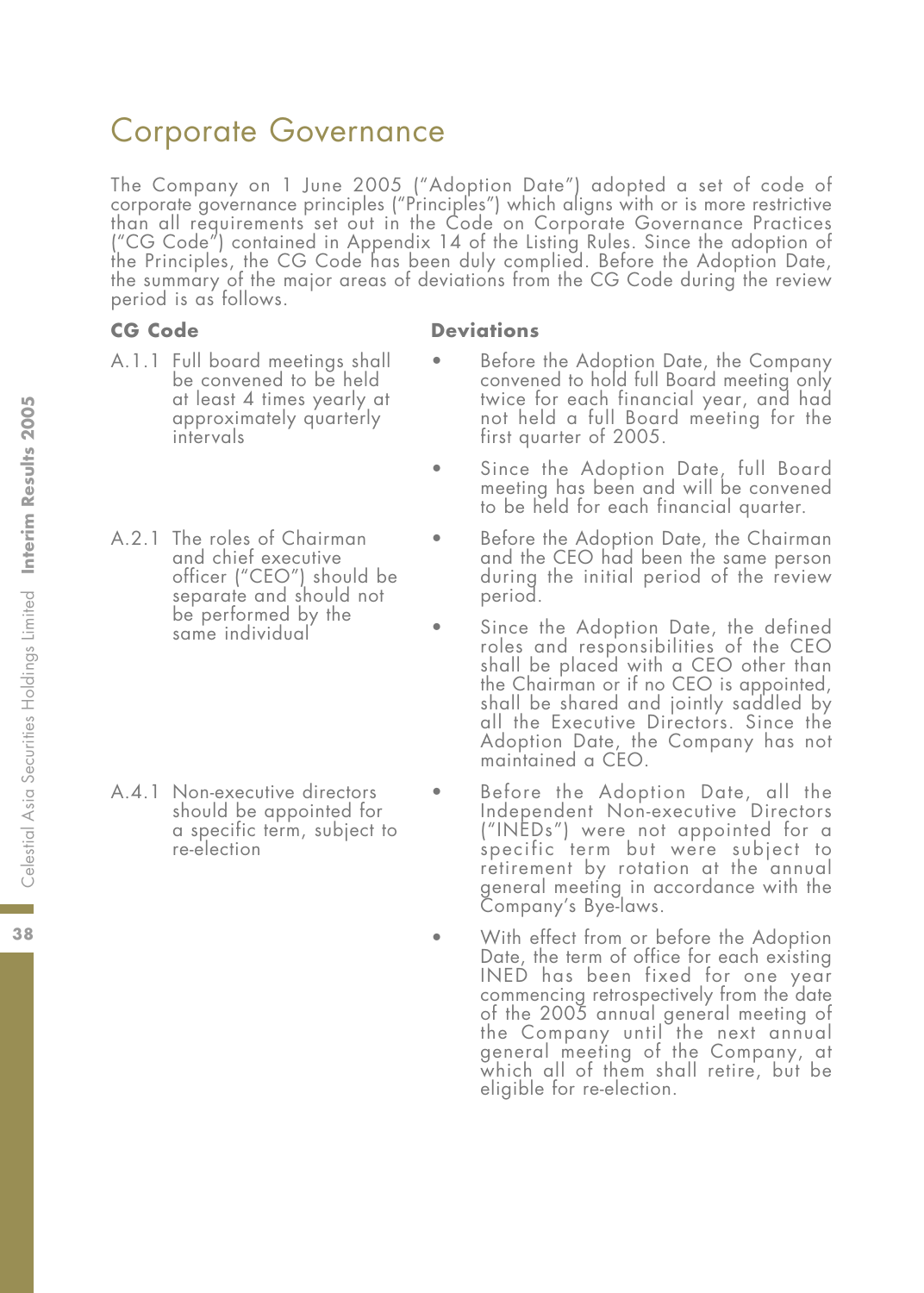A.4.2 Every director should be subject to retirement by rotation at least once every three years

A.6.1 Agenda and the board papers should be despatched at least 3 days before the meeting

B.1.1 A remuneration committee should be set up with majority members to be INEDs

- Before the Adoption Date, there were no fixed terms for all the Directors to retire at annual general meeting of the Company and the Chairman of the Board was not subject to retirement at annual general meeting of the Company in each year.
- With effect from or before the Adoption Date, all Executive Directors or Nonexecutive Directors (including the Chairman of the Board) of the Company shall retire, but be eligible for re-election, at least once in every 3 financial years at annual general meeting of the Company.
	- Before the Adoption Date, the Audit Committee papers and the Board papers might not have been sent at least 3 days before the Audit Committee meeting and the Board meetings for approving the financial results.
- Since the Adoption Date, the terms in relation to the despatch of the Audit Committee papers and the Board papers under the Principles had not been violated.
	- Before the Adoption Date, the Company had not set up a remuneration committee.
- Since the Adoption Date, the Company has maintained a remuneration committee comprising 2 INEDs and an Executive Director.

All of the above deviations have been remedied and complied with before the end of the review period.